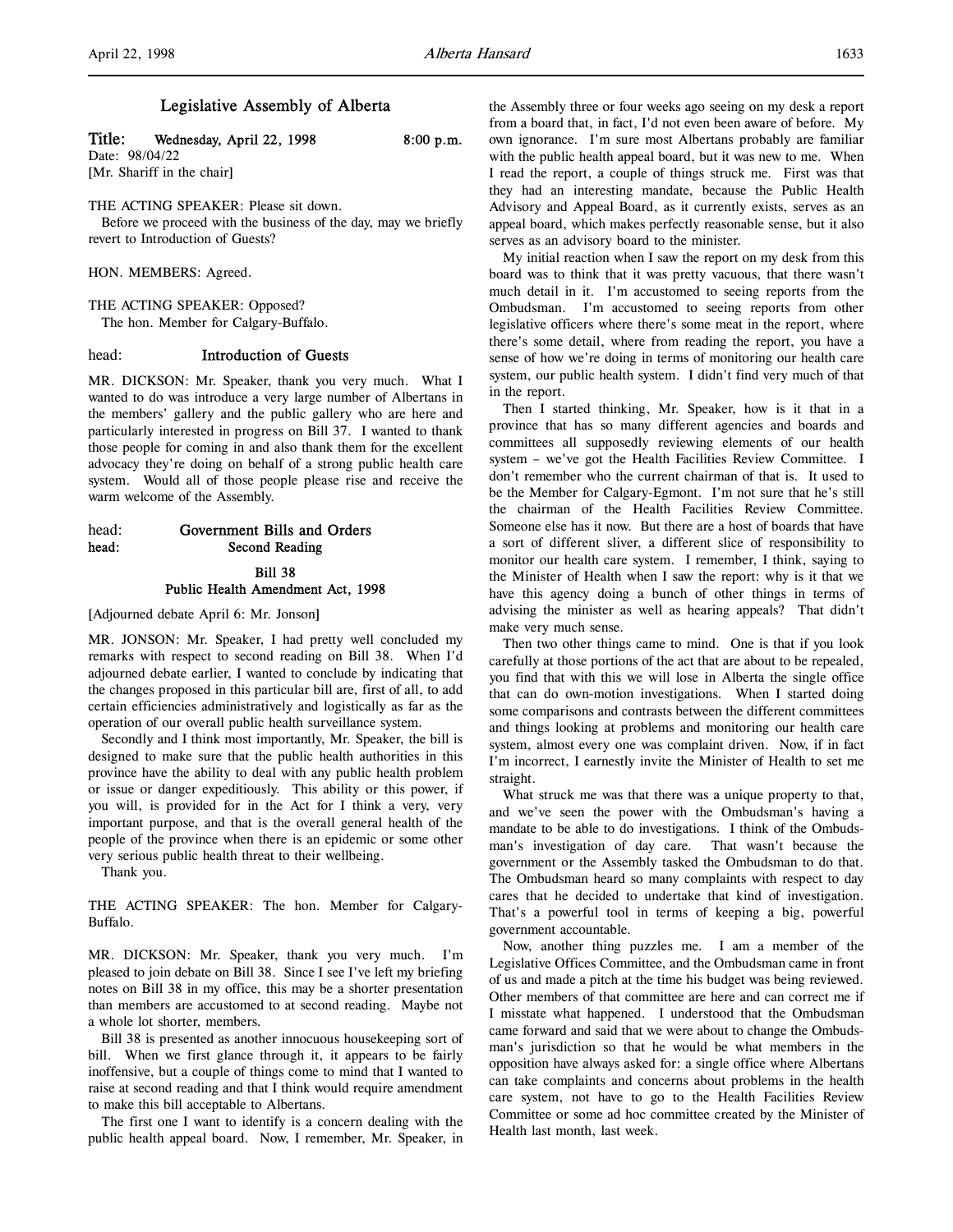I mean, people remember when the former Minister of Health developed a reputation, fairly or unfairly. We often talked about the bumper sticker we expected to see: honk if you're on one of Shirley's committees. There was such a plethora of different task forces and so on. But that's not what Albertans want. They don't need more of a minefield. If you've had a problem with the health care system, you don't want to have to choose between 13 different phone numbers and offices, each with different kinds of jurisdictions. You want to be able to go to one place and say: the health care system isn't working for me, and I'd like it investigated and I'd like concrete recommendations to come from it.

In any event, the advice the Legislative Offices Committee received was that shortly we would have a single complaints mechanism for the health care system, and that would be the office of the Ombudsman. Well, here we are in what many of us hope will be the last few days of the spring session. [interjections] Maybe we'll be proven wrong. I know that the government members are keen on going for months yet. If indeed this is in the dying days of this very eventful session, it just seems to me that we have to find out from the Minister of Health what happened to that proposal for a single complaint office, for a single body that would be able to deal with issues in the health care system. [interjection] The minister gives me some comfort that it's coming. I don't know whether that means we're going to see that bill introduced tomorrow or whether that means it's going to be introduced in the spring of 1999 or 2000.

The point is that we're moving at a glacial pace. The complaints relative to health care services continue to pile up. Just the number of people in the gallery here this evening tells you that there are sharp, strong concerns about what's going on in health care. It's not enough just to leave this plethora of complaint review agencies. It seems to me that this is the time to deal with that. If indeed the Minister of Health is telling us that that model is almost ready, then for Pete's sake, what are we doing with that portion of Bill 38? Is this another statute that we accept, we pass tonight, and we're going to be back in the fall or next spring with another amendment statute because that's no longer necessary and we have a bunch of amendments to another statute? Anyway, that's a concern I have.

## 8:10

The Minister of Health is dead in this debate in terms of not being able to speak again. He's spoken once, so we can't hear from him on the record at second reading.

## MR. PASZKOWSKI: He closes debate.

MR. DICKSON: Before closing debate, because it could make the opposition's speeches, I expect, a whole lot shorter, perhaps for a change we could have a government member stand up and speak in support of the bill in addition to the minister. The typical situation in the House is that the minister or the mover speaks, and that's the last we hear of any government defence of the statute until the closing of the debate. So I'd sure appreciate that clarification.

Now, the other concern I've got has to do with the powers of the medical officer of health. Some of this is driven by this concern. I know of a situation – and I know there's a pending lawsuit, so I want to respect the integrity of the lawsuit. There's a question and it's been alleged that the provincial government has been detaining people with HIV. I'm thinking that if you have somebody who has a severe mental disability that may be infected with HIV – there are situations where people like that have been

effectively imprisoned in a hospital; in other words, restrained without their consent, in many cases without any sort of court review, any sort of court order. Pretty scary stuff. This isn't Stalinist Russia. We do have certain rights. I have a concern when I look at some of the isolation and quarantine powers. It strikes me that we have an expansion of powers in terms of quarantining, if that's a verb, and isolating people. We have an expanded role, and I'm a bit nervous about that.

I listened to hear the Minister of Health make the case, if you will, on why this expanded sort of detention power, investigation power is merited, and I didn't hear it. Now, the Minister of Health is, I think, a cautious and a conscientious legislator. He's probably got a big research brief on that in terms of the involuntary isolation of people, but I'd like it very much if he could share that with us or have one of his colleagues – maybe the Minister of Energy, who always has lots of energy in debates in the evening, could participate in the debate and share with us some of the reasons why we want this sort of expanded role. It clearly, Mr. Speaker, is a concern now.

Some other elements seem not unreasonable. The provision of samples, information is reasonably straightforward. I note, though, that there's reference to confidentiality provisions at page 10. This would be the new section 18. Mr. Speaker, once again we have a bit of a conflict, because the minister has created a committee or a task force looking at health information and the issue of trying to reconcile two competing goals, one being protecting the privacy of patients and the other permitting exchange of personal health data. I think most Albertans are enormously apprehensive about their most personal information being shared. You know, even in serious cases of quarantine of communicable diseases people don't lose all their rights or ought not to lose all their rights. We're talking about some information which is enormously prejudicial. If information was more widely distributed that this member was suspected of having some infectious disease, I expect there would be pretty substantial prejudice that goes along with that. I'd be anxious that we address confidentiality in one place or another not by regulation, because that's what section 18 in Bill 38 would do, but confidentiality always ought to be addressed in the statute.

Mr. Speaker, I'd just share with members that the health information task force had done some focus groups. I didn't have a chance to watch the focus groups, but I think the Member for Bonnyville may have gone to one of those groups. I know the Member for Calgary-Glenmore went to one. I think what they'll confirm is how important Albertans rate confidentiality of their personal health information. Because it's so important, is it appropriate that that serious matter be addressed as it is on page 10, by way of regulation? I don't think that's adequate. I think confidentiality provisions ought to be elevated. They ought to be put in a statute where they can't be changed without debate. They ought to be put in a statute where any Albertan can find out what their rights are without having to hire a lawyer, without having to phone the Minister of Health's office. I think those elements are particularly important.

Now, the other concern with respect to Bill 38 would be that we have a fairly inconsistent approach. What we've identified is that more and more we're finding people on government boards who have conflicts of interest, and one of the problems with that is that if you have a board that has to hear an appeal and you have a member who's in a conflict of interest, what do you do? Now, I think the government has finally become alerted to this problem, and I can think of a couple of other statutes we've seen this spring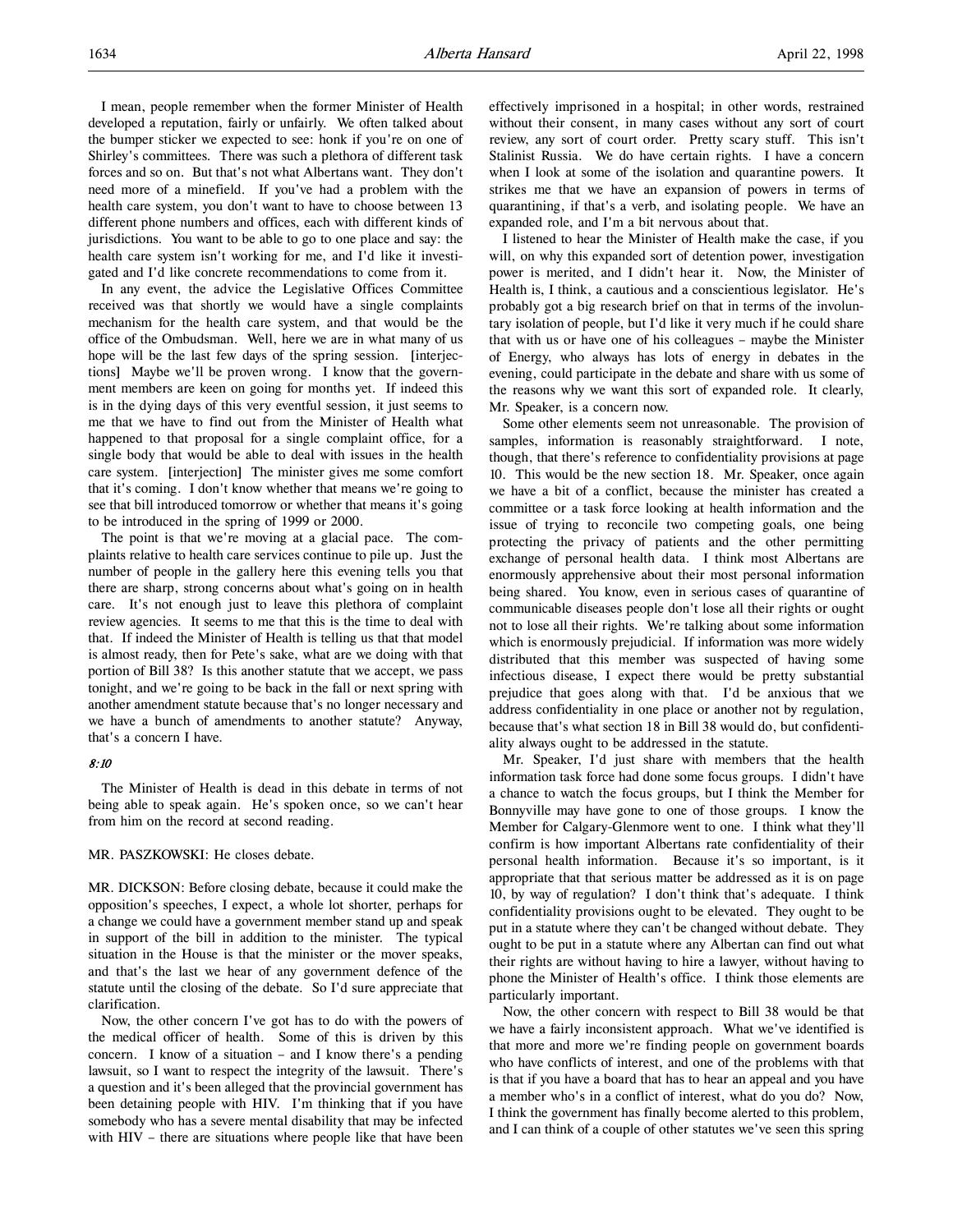session where they provide for what happens if a board member has a conflict of interest.

# AN HON. MEMBER: Is this Bill 38?

MR. DICKSON: This is absolutely on Bill 38, and I encourage members to look at page 2, part 1 of Bill 38. [interjection] Thanks for the advice, Minister of Community Development.

It seems to me, Mr. Speaker, that this ought to be the time. [interjection] Well, conflicts of interest happen. There's nothing necessarily inherently bad with that unless you don't have a mechanism to deal with it.

## MRS. McCLELLAN: We do.

MR. DICKSON: Well, with respect, that provision I don't think exists. If it does, I haven't found it, Minister of Community Development. It seems to me that conflict is an appropriate thing to address in the bill, and it isn't to the best of my determination.

The other concern had to do with section 10, and this is one of the things that I'm going to propose an amendment to. It's excessively broad. It says:

Where a medical officer of health reasonably believes that a person has engaged in or is engaging in any activity that is causing or may cause a threat to the health of the public . . . the medical officer of health may by notice . . . require the person to provide [certain information].

It's much broader.

If you look at section 12, what's happening is we're broadening the ambit whereby information can be required, and in a free and democratic community, a free and democratic society I think the bar or standard before people have to divulge information under threat of coercion should be a high one. I'm not sure that's the case with the bill.

Now, as I say, I don't have my briefing notes. I remember having two or three other concerns, but I don't have them here with me. I know that some of the other members are much better prepared than I am tonight, so I'm going to surrender my seat and look forward to further debate. But I do hope the Minister of Health will share with us a stronger case for some of the changes than what he said in introducing the bill and moving second reading.

Thanks very much, Mr. Speaker.

#### 8:20

THE ACTING SPEAKER: The hon. Member for Edmonton-Mill Woods.

DR. MASSEY: Thank you, Mr. Speaker. I'd like to make a few comments about Bill 38. I think it's clearly understandable why we have such a bill before us in the House. Many of those in this Assembly and certainly some of those in the gallery will remember as youngsters what happened when we caught measles or chicken pox at school. We were confined to our homes, and the health officer came along with a sign and tacked it up on the front door of our homes. We were effectively quarantined. They did that at that time to protect public health, to try to prevent the spread of measles and chicken pox, diseases that were extremely contagious at that time. It was an effort by the authorities to protect public health, and I think to some extent it was successful.

I suspect that the motivation for this particular bill coming forward at this time is the rather disturbing cases we hear of where people infected with a particular virus are going out and

deliberately infecting other members of the community without those people being informed that the individual is in fact a carrier of a virus such as HIV. You don't have to hear many of those stories to realize that there have to be some measures in place to protect the public from the behaviour of irresponsible citizens. On the other hand, realizing that that kind of protection is very necessary and given that we're citizens in a democracy, we have to balance that with great care and make sure that we don't move too far in terms of violating someone's privacy or doing harm to an otherwise innocent individual.

The balance in Bill 38 has some of us concerned that the privacy aspect – that is, once a person has been identified or once the officer of health has issued an order or has begun an investigation, somehow or other, no matter what the results of that investigation are, that individual will be put at a disadvantage.

Speaking at second reading of the bill, there seemed to be at least three or four principles embedded in this. Two of them I think are the most important and deserve our attention. The first of them is that a person engaging in a risky public health activity has to provide any information that is requested of that individual, and that information must be provided or that person is in violation of the act.

The second one is the principle that there has to be an individual endowed with great authority and power to act, should such individuals be free in the community, to be able to quarantine and to prevent such individuals from going to work, from attending school, and from associating with other people.

Those two principles seem to be really the heart of the bill. There are a couple of others related to administration: the one that the appeal body should be an appeal body only and that it shouldn't be an advisory committee and, the second, that there can be positions created by the government to oversee this activity. But it's really those first two principles: that those individuals engaging in risky public health activity must provide the information that's requested of them and, then secondly, that the health officer has the authority to make that individual comply with the elements of the act.

When you read the act and the portions of the act that seem to support those principles, they're very strong indeed. Section 14:

A medical officer of health who knows of or has reason to suspect the existence of a communicable disease within the boundaries of the health region in which the medical officer of health has jurisdiction may initiate an investigation to determine whether any action is necessary to protect the public health.

So broad powers, if he suspects something is going on, to initiate an investigation.

"Where the investigation confirms the presence": where they find someone that has a communicable disease, then that officer of health has the power to carry out the measures of this act and "may do any . . . of the following." And you look at some of the things that they can do "to suppress the disease in those who may already have been infected with it." So the first obligation is to try to help that individual be free of the disease. "To protect those who have not already been exposed to the disease": any action that's needed to protect the rest of the community. "To break the chain of transmission" and to prevent the chain that's causing the "spread of the disease," and "to remove the source of infection." So those are fairly strong powers given to a health officer to deal with an individual who is found to be infected.

Then it goes on, and I mentioned this before: by order can stop them from attending school, prohibit them from engaging in their occupation – that's a fairly heavy decision to be made in terms of its impact on a person's life – and prevent "a person from having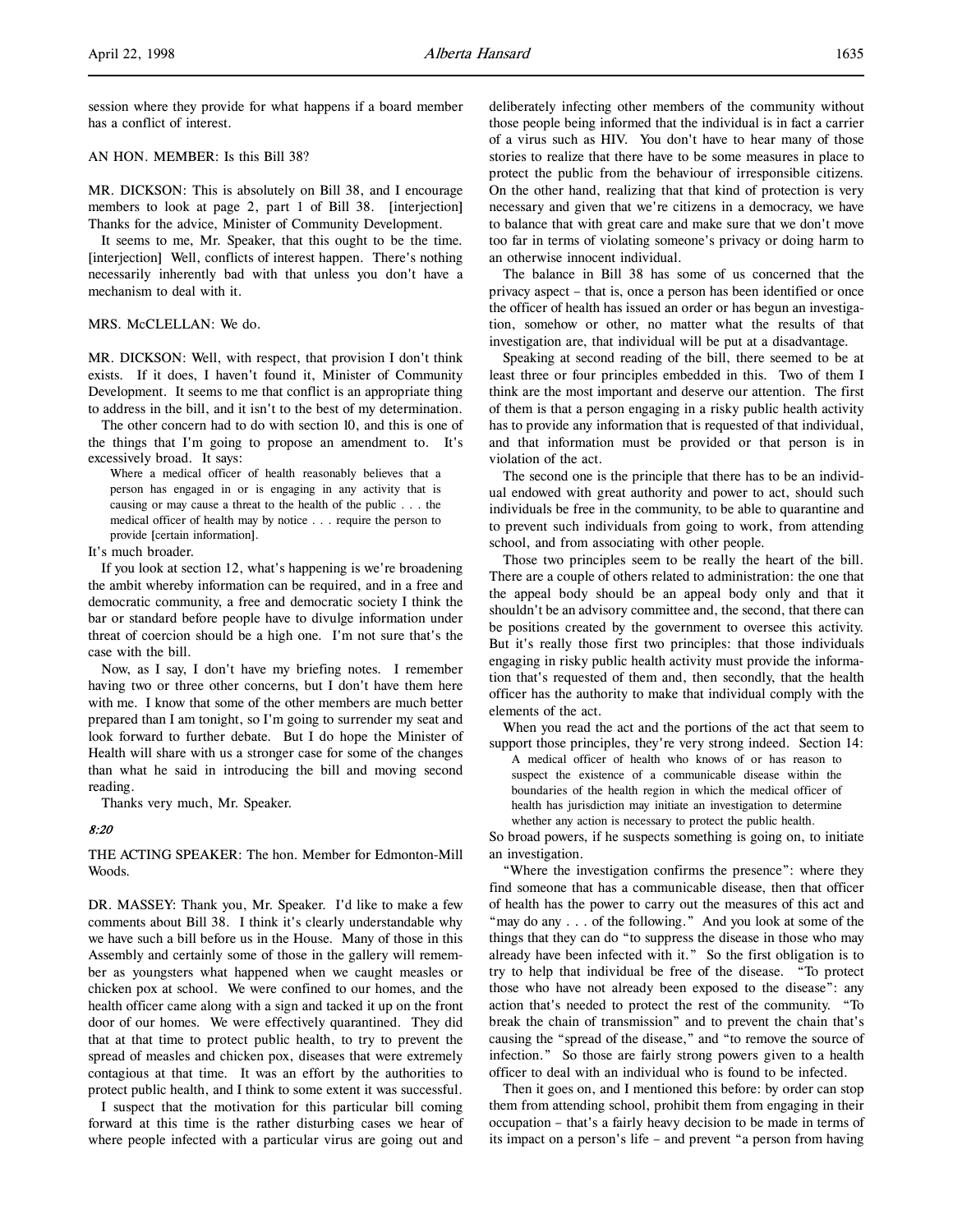Then it goes further in terms of decontamination of the residence or the destruction of bedding or clothing that that individual may have contaminated. So there is a wide range of measures for the health officer in this act to deal with the individual to try to contain the infection and to try to make sure that it doesn't spread further in the community. Again, I think we would endorse those but always – always – with the overriding concern with the rights of individuals not to be persecuted, not to be unfairly maligned, and not to have their lives destroyed should they be the innocent victims of being infected by a communicable disease.

My colleague from Calgary-Buffalo talked about the privacy concerns, and all of us understand what would happen to any one of us were we HIV positive and information about that became available to other members of the community, those that we work with, those that we associate with. We can all understand the severe and negative impact that would have on our lives. I think what my colleague from Calgary-Buffalo is concerned about is that that might happen, so any information that is gathered by the individuals operating under this act, any of that information, is very carefully contained and there are built-in mechanisms to make sure that that information doesn't end up on a hard drive being sold at a government auction or some other inadvertent disclosure. That's really a major concern when government has to take this kind of drastic action to protect the public.

So with those comments at second reading, Mr. Speaker, I'd like to conclude and will look with interest to the response of the government to the questions about privacy and the assurance at the committee stage of the bill that privacy will be protected by the minister or members of the government.

Thank you very much.

#### 8:30

THE ACTING SPEAKER: The hon. Member for Edmonton-Norwood.

MS OLSEN: Thank you, Mr. Speaker. I, too, have a few comments I'd like to make in relation to this bill; the majority of them are around the issues of privacy. I just want to go back and reflect on the objective of this bill, and the purpose of this act is apparently to strengthen the ability to protect Albertans from the transmission of communicable diseases and to reflect the new role as an appeal body of the current Public Health Advisory and Appeal Board.

As a police officer I worked in an area that was very much visited by and that attracted, I suppose, a number of individuals who were drug addicts and who certainly may indeed have had communicable diseases. However, many of these folks, albeit they had some health problems, were not indeed criminals and were not indeed nonproductive members in society. So I am very curious in relation to the whole notion of limits and quarantines being put on anybody that public health officials choose or even for the chief medical officer to designate any disease which hasn't already been prescribed so as a disease under surveillance.

In this bill there are not any limitations on what information the chief medical officer can request and if he could request confidential patient information. You know, I look at the overall privacy implications. Now, I understand the need for public health enforcement, but I'm wondering how heavy handed we want to be

in that respect. Not long before I actually entered the Legislature, I had contact with a much publicized patient with tuberculosis. There was a broad appeal put out through the media and through the public health officer to look for this gentleman, who had indeed a public health problem and that health problem was tuberculosis. We needed to as police officers go and be tested to ensure that we were not infected.

On a daily basis, however, I would suspect that anybody working in a frontline profession – be it nurses in emergency rooms, be it police officers on the street, ambulance workers, and firemen – is often subject to the potential of being exposed to diseases that certainly we'd much rather not be exposed to. But given the nature of the job, there's not a lot you can do. So would that mean that if I was exposed to hepatitis, then I could be quarantined or that I shouldn't go to work for six or eight months until somebody finds out whether or not I really indeed have the disease? Is that productive? So I'm wondering what the limitations on these kinds of issues are going to be.

I look under another section of this bill, section 10, and it talks about "where a medical officer of health reasonably believes that a person has engaged in or is engaging in any activity" that is or may be a health risk, he can require that person must provide him with information respecting that activity. I'm wondering what implications this has. Does that mean that anybody with a sexually transmitted disease has to report every single partner they've been with or that any AIDS victim has to report?

I can tell you that I know of a couple of young women with AIDS who frequent 118th Avenue and who are prostitutes and drug addicts. I can tell you that one of these particular individuals, the moment she was arrested and given an appearance notice and then released within a half an hour, was again arrested by myself within the same operation, by the same arrest team involved in the undercover operation, in this particular prostitution sting operation. That young woman had HIV. I know that. She admitted to it. This was a way of life, and it didn't seem to matter what I did or what anybody did. That young woman was destined for the streets and was waiting out her time.

Now, my question is: do we quarantine her because she has HIV and is a prostitute? What about all of those people who came to 118th Avenue and who used her services? They may be the upstanding citizens of Riverbend or someplace in Calgary or someplace else. Trust me; they are out there. We may not know who indeed she's been with and who is, obviously, a health risk, but what about the implications of that ongoing action that she's engaging in through her prostitution activities? There are a lot more people out there who are exposed to communicable diseases that don't think twice about using the services of a prostitute, and those are many upstanding citizens in this community and other communities. So are we just going to focus on those folks, or are we going to focus on everybody? If we focus on everybody, we're including the upstanding citizens of the communities, I would hope.

My concern, then, is that if we have to report everybody that a particular individual has been with, does he have to report every particular public place he has been to and has attended? I'm wondering what sort of privacy implications that has. I think there's a balance that can be found with these diseases for sure, but I do also caution the government in relation to the number of privacy concerns there are. Many people put themselves in the position to contract a communicable disease. Therefore, you know, we have to be cognizant of the choices they make as well.

I'm wondering about section 12. It provides that a medical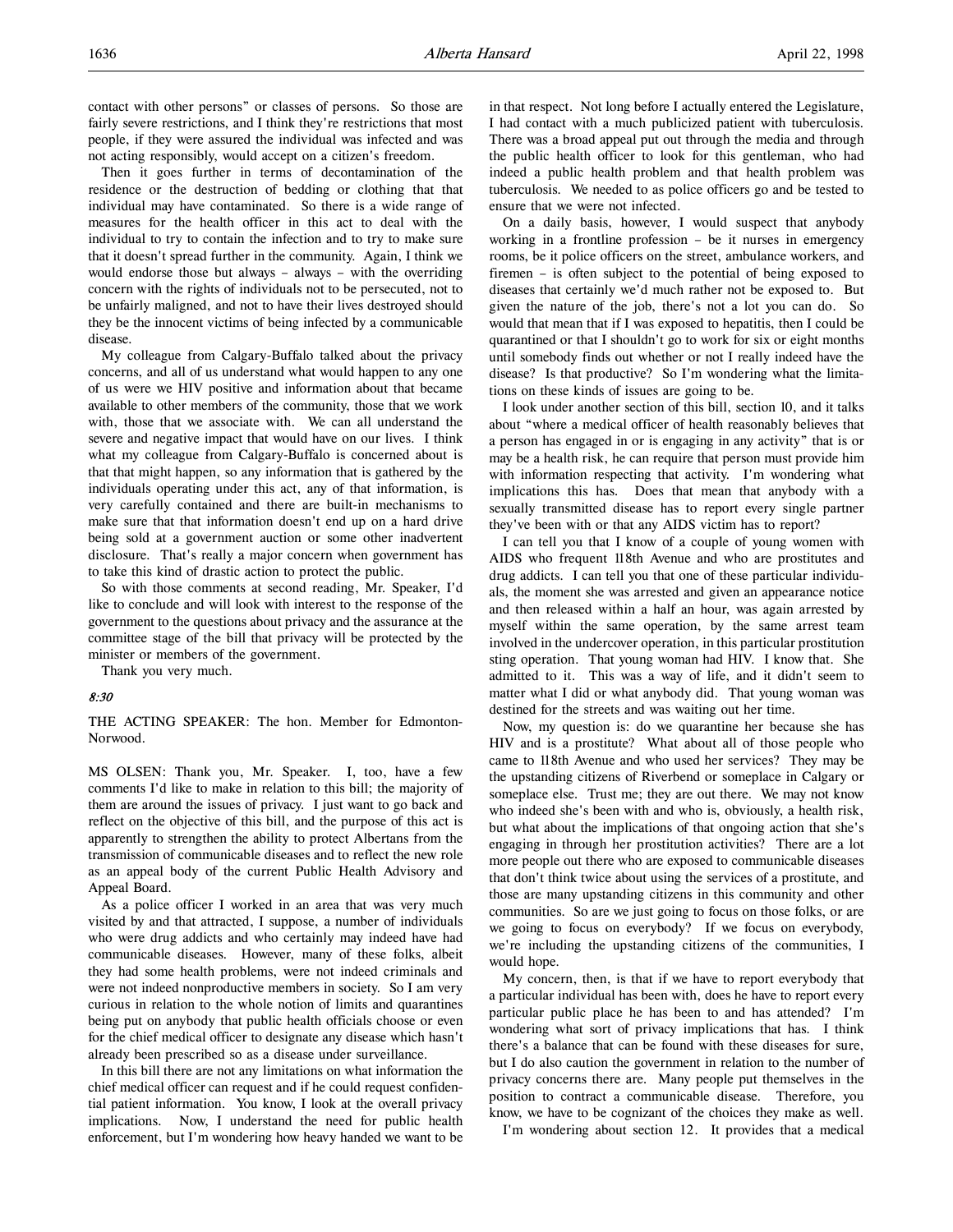officer of health can require information from a person in charge of a public place if he knows that a person suffering from a communicable disease has been frequenting that place or that the public place is contaminated. So how does he go about doing that? Does that mean that because one person who comes into a facility – and I can look along 97th Street and those areas and think of all the people who walk into the peep shows and those kinds of things and talk about, again, how we're not always looking at people that we stereotype to be in those places. There are a tremendous number of people who go and frequent these establishments that many of us in here would be surprised to find out about.

So at what point do we say: what about a private health club or a private sports facility, fitness facility, all of those kinds of things? I think that while we must err on the side of caution with public health and the public health diseases that are out there, we must also be very cautious of the implications in relation to privacy. I'm concerned that if we don't balance that, then we're going to be opening up the doors for some issues to be brought forward that I'm not sure we're prepared to deal with.

#### 8:40

The other concern I have is the number of regulations that can be enacted and prescribed. You know, we've already talked about the whole issue of lack of debate in the Legislature on certain issues. Sometimes regulations get passed that should actually be statute and should be brought back to this Legislature. I find that the way this government is doing business is through regulation, and we're going to see more and more and more of that. I would, then, ask that the Justice minister have the Law and Regulations Committee meet so that we can go over those regulations and make sure there is a balance with those regulations and that all of the people, all of the stakeholders have been contacted so they know and there's agreement on certain regulations. That would prevent a lot of the heavy-handedness that one might see this government decide to go forth with.

So I would like to see the Law and Regulations Committee meet. I would like to see and encourage this government to take a second look at the public health amendment, to look very carefully at the privacy issues. When I think about information that you can't get and that you should be able to get and the information that this particular bill is making available or may indeed be able to make available through regulation, then I have some serious concerns. I'm wondering if it's selective privacy in this particular Assembly, and I would caution the government about working in that vein.

With that, I will take my seat and open up for other discussion.

THE ACTING SPEAKER: The Minister of Family and Social Services.

DR. OBERG: Thank you very much, Mr. Speaker. I found it very interesting with the last two speakers, the first speaker being a lawyer. He was talking about such issues as privacy. I guess I'm relating to this, being a medical doctor who is in the front line all the time. It would be the equivalent of having the hon. Member for Calgary-Buffalo going into a court case and having the judge come down and say: "Well, I'm sorry; I'm not going to tell you what the other person has. You have to guess. You have to defend against everything." For the hon. member who just spoke, who's a former police officer, it would be like her going into a house where they say: "Well, I'm sorry; we can't tell you if there are any weapons in there. We can't tell you if they have

past criminal records. We can't tell you any of that," purely because of privacy.

As a health care worker it is absolutely critical that we know who has what. I've delivered probably a thousand babies in the last 10 years. I need to know as a health care worker whether or not that person has AIDS. I need to know whether or not that person has any communicable diseases, because I have to take the extra precautions, as do the nurses, as does every health care worker who comes into contact with that patient.

I think that as we get into the age of exotic viruses – I'm sure everyone here has heard of Ebola virus. Mr. Speaker, how many people on that side, if their child was close to someone infected with the Ebola virus, would not want there to be a quarantine, would not want the chief medical officer of health to take some action, to have the ability to take some action to stop that so that it doesn't spread to these people in the gallery?

I think the Liberal opposition is being extremely shortsighted. The chief medical officer of health has to have some authority, has to have some powers to protect the people in the gallery, to protect the health care workers, to protect the people that are out there.

Mr. Speaker, I find it absolutely ludicrous, what they're saying.

THE ACTING SPEAKER: The hon. Member for Edmonton-Calder.

MR. WHITE: Thank you kindly, Mr. Speaker. It's a delight to see that a member of the government would even speak to a bill. It's enlightening. It is unfortunate, however, that all he spoke of was not what was in the bill but what other people said of the bill.

Now, look; all we are delivered is this thin, X number of pieces of paper here that say very little about what truly the government intends to do. With the government's past actions on a number of bills, notably a bill that may or not be before us tonight, depending on the whim of those on the other side, we don't have a clue as to what this says. We don't know how the function of the office would perform. All we can take is what is written. It is our job to ferret out what could and could not happen.

Recognize, sir, that the only thing that this side has to rely upon are two solid weapons in the quiver. One is time, and the second one is truth. That side governs the time. I mean, I would much rather be standing here speaking on Bill 37, and as any other reasonable level of government would do if some people come, have the common courtesy to deal with the issue that the people are looking for. But oh, no. That's a little too much for this government. Oh, my. We've got to drag things out. We've got to pain people. We've got to speak to a bill tonight that may come up, a bill about electing some senator that won't even sit, over Bill 37 when we have people to look at it. I don't think so.

It's just atrocious, the kinds of things that go on here in the way of working the system, such that we are forced to speak on this bill and this bill and this bill. And for those that don't know it, any moment now, once I sit down, one might pop up on their side and say: "Oh, no; now we're finished with this. Now we're going on to another bill." There goes one of the weapons we have: dealing with the time.

Now, we do all we can to get at the truth, and if you stand up and deliver some, I would like to have known it. I mean, you're a minister of the Crown, but as opposed to dealing with it that way . . .

THE ACTING SPEAKER: Hon. member, you're reminded: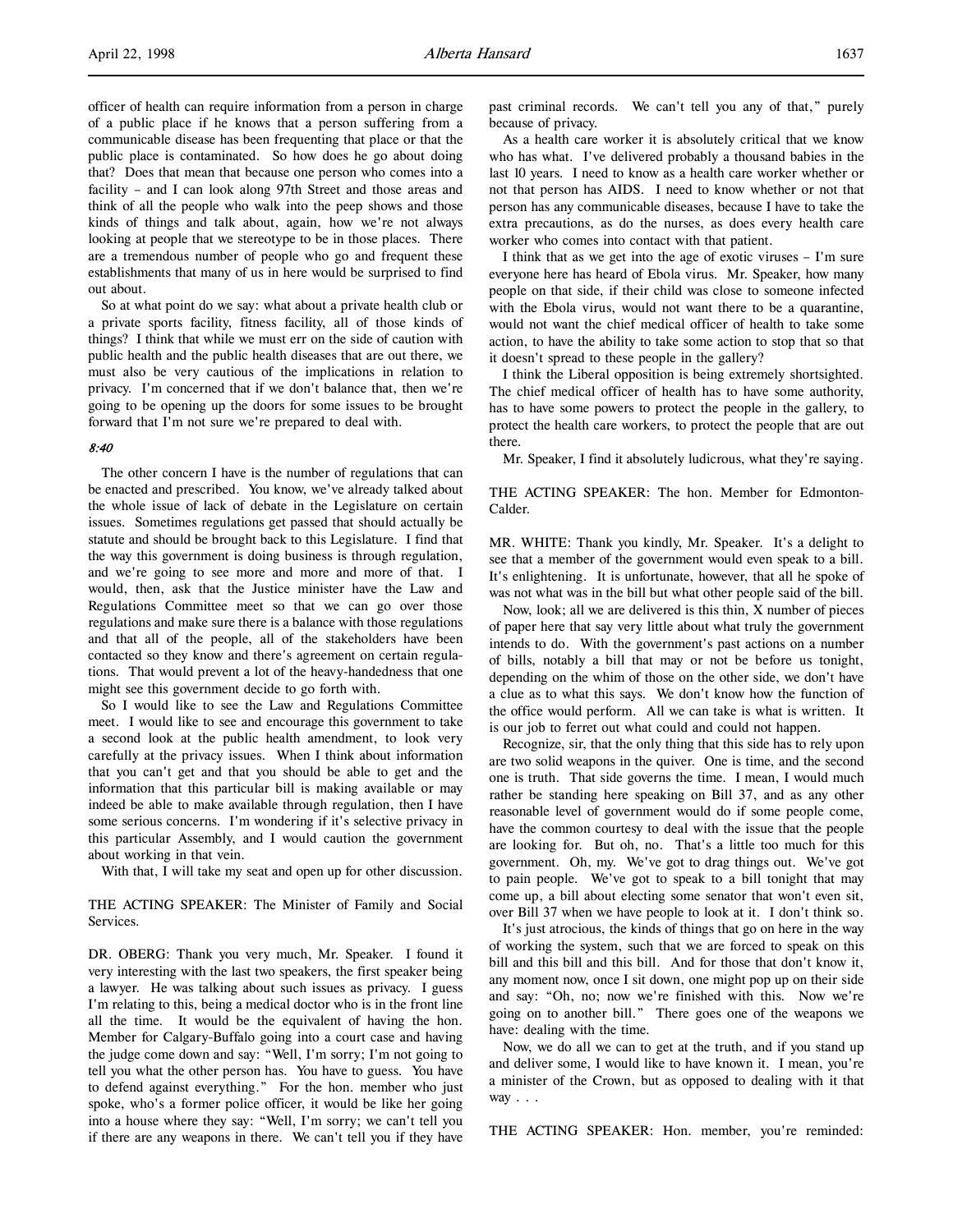kindly, please, speak through the chair. Don't enter into debates across please.

MR. WHITE: Well, it's exceedingly difficult when the warning did not come to the member opposite when the member opposite was addressing my colleague here and my colleague over here. I mean, the only two speakers. I would think it would make a little sense to deal with people in the same manner.

However, dealing with the bill specifically. Public health is a matter that is near and dear to all of our hearts when you have some difficulty. In the normal course of dealing in public health, we go about our daily business and do not consider it. Public health is something that somebody is taking care of. Well, this is the somebody, and this somebody is sort of that person or body of people between the doctor, the hospitals, those kinds of things that we deal with when we specifically have an illness, and those people on another side, that we have a great deal of experts on, the environment. Those are the clean water and clean air and clean soil . . .

MR. PASZKOWSKI: The bill, the bill.

MR. WHITE: There's a strange interruption from some highway hair minister over here. I'm having a little difficulty finding the words to express the difficulty that I'm having with him.

MR. PASZKOWSKI: It wouldn't happen if you were talking about the bill.

#### 8:50

MR. WHITE: Well, Mr. Speaker, the difficulty is that here's public health, which is dealing with a great deal of people that are dealing in that specific health care, and then the people that are dealing with the environment, and the twain doesn't meet. These are the people that are supposed to do that. Quite frankly, this bill limits some of the powers that the board did have. I'll read some of them that are currently to be amended out of this bill. It says:

- (i) make investigations or inquiries into,
- (ii) collect information relating to, or
- (iii) conduct research into

any matter relating to the public health, and make its report in the matter.

It further goes on to say "report to the minister." Well, I suppose that's reasonable. I personally would rather have it report to the public so that we can all see it and don't have to worry about having a report published. In fact, what it says is it gives some pretty broad powers to look at these things. Yet what this act does now: under the duties of the board it says that the board "shall hear appeals pursuant to section 4." Well section 4 is all that relates to communicable diseases solely and completely.

Mr. Speaker, I'm not quite comfortable with that. I would like to have somebody whose specific job is to take care of those things that I'm not concerned about in my daily activities. I'm not an expert in air quality as it relates to human life. That's not one of the things that I've ever studied. I'd like to know that there is some soul in there in the government employ that does that specifically and knows exactly when the point is to blow the whistle and say: Mr. Minister, or public, better still, there is a problem here.

I cite a case in point. For probably about six weeks now we've heard reports trickling out of a place called Cold Lake, which is in the northeast part of our province, a very beautiful part of the

province, about the arsenic levels in the water. Now, I've heard two questions directed to the minister here, and neither of them resulted in any answer. I don't know. I can't say to those people and I can't say – it's one of the favourite vacation spots; there's some great fishing up there – whether Marie Lake has more arsenic in it or around it or in the fish in that lake, that I should not take my sons and go fishing there. Now, I'm not asking a great deal here, but I'm asking that that kind of thing be known. I would expect that this kind of person in the government employ would do just that, would be able to say that that is wrong.

Now, the member from the area asked a question. I mean, he's a government member. He stood up and he did the right thing and he asked the minister. The answer came back: well, maybe we'll check into it; we have somebody looking at it. That was Monday or Tuesday of last week. The week before that one of our members asked a similar kind of question and got the same answer.

I would like to have those that are in charge of public health – and this act affects some of them – to be able to do just that, to be able to report to the public: look, there's a problem here. Or better still, I'd much rather: no, there is not a problem here.

There is another area that I'd like to concern myself with too. Having spent a fair bit of time in other parts of the world, I found that there are, unlike in this country, a great number of repressive regimes. I'm sure the Speaker's life history would confirm that. In fact, there are places – and I remember the early stories of Aleksandr Solzhenitsyn. He was condemned at first by reason of quarantine. Later on they decided he was mentally ill and then had to be shipped off to some gulag. You read those stories in context with this bill and the powers that this member of society has, this CMO, the chief medical officer, to quarantine people.

I'll read the section that concerns me somewhat. The concerns may in fact be ill-founded just in the matter of my ignorance of how this is applied, but I read these things. Now, if I can just find exactly where the powers are. Here we are:

Where a medical officer of health knows or has reason to believe

(a) that a person suffering from a communicable disease.

Then it goes on: in "a public place" and may contaminate others and that sort of thing. Well, that's the section where quarantine is applied.

Now, to me quarantine is, for all intents and purposes, solitary confinement somewhere. It doesn't say anything about medical help and all the rest of it, which I assume in this society would occur. But read that section in context of the countries we called the iron curtain countries, and you say: gee whiz; this is kind of scary. You can be held incommunicado for an indeterminate length of time on the suspicion that you have or the medical officer "has reason to believe." Now, there is no appeal to that medical officer of health's decision. That's it; it's done. So let's hope that there's someone on the outside that at least knows you're alive and knows you're there to retrieve you or at least make representations to someone to retrieve you, because there isn't anything contained in this bill that says that.

Now, Mr. Speaker, there's only one small area that I'd like to bring to light also. That's in the way of regulation. If they were delineated and laid out before us in bill form so that we weren't dealing with a tiny bit of paper here, we could answer all those questions that I have. I'm sure there are members of the public service that have been through every single one of those scenarios and knows, and there are regulations to that. If it was contained here so that I could say to my colleague from Lethbridge-East or I could say to my neighbour next door or I could say to one of the raging grannies in the audience: "This is what this piece of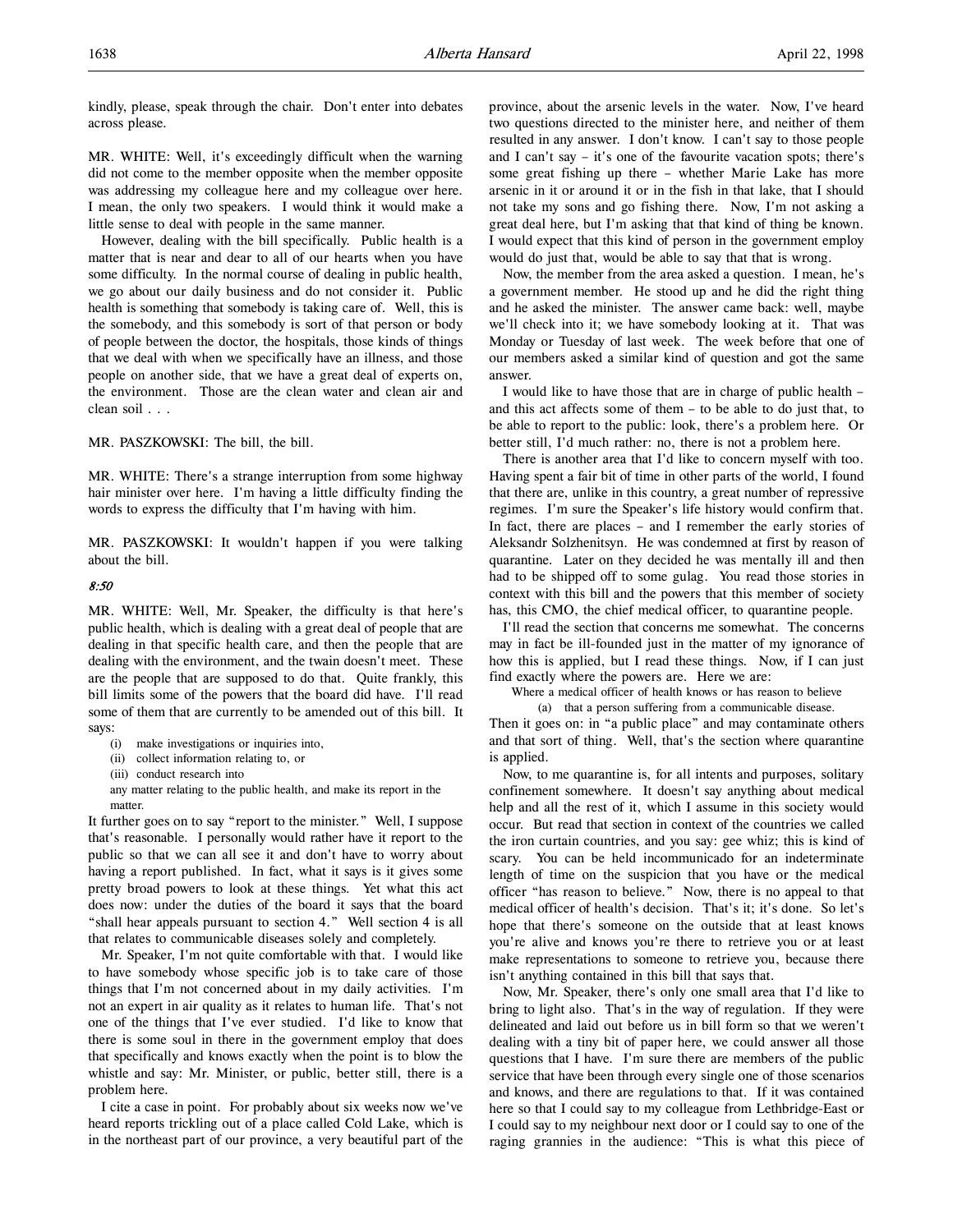business is about. It's all contained. It may take you a day or two to peruse it and understand it, to go through the medical dictionary to figure out some of the words, but it's all there in plain English." But it's not. It's not here.

As a matter of fact, with all the regulations that are made, this side of the House doesn't get a chance to even look at them and review them. We have to dig through that which is published, because it is in fact a secret, some kind of state secret that as an elected member on this side I guess I don't have the right to know.

Well, we do have the provisions. Those that sat in this Chamber before had a provision for that. There is a standing committee of this Legislature that is set up specifically to review this. So we don't have to take all the time here to review every one of them. There's a committee that does that. But since this government was elected, since I've been elected in 1995 . . .

DR. NICOL: Ninety-three.

MR. WHITE: Yes, 1993. I've been here a little longer than I thought.

Since that time it has never, ever sat. Now, maybe I'm naive enough to be believe that, gee whiz, somebody in the past decided that that was how to do things, and they set up a system to do it. This government chooses not to do that. I think it's reprehensible how this government deals with health. And I'll say again, sir, that I would much rather be discussing Bill 37 as opposed to this.

Thank you kindly for your time.

THE ACTING SPEAKER: The hon. Member for Edmonton-McClung.

MR. MITCHELL: Thanks, Mr. Speaker. I would like to join my colleagues in expressing a series of concerns that I have and that we have about this bill.

I would first of all like to apologize on behalf of the Members of the Legislative Assembly to the people in the gallery, who are clearly here to discuss another matter, Bill 37. I would like to say that it is no coincidence that we are talking about other bills first while you are here in the stands. I am very, very sorry that that would occur. I think it's an affront to the kind of service and commitment to the people of this province that this Legislative Assembly should undertake without any question ever.

#### 9:00

I would also like to say that we are bound to speak to this bill at this time, delaying, they would argue, our ability to get to Bill 37 sooner, because if we don't speak now we won't get another chance to speak on this bill at second reading, and it's very important that we have the opportunity.

So thank you for bearing with that, and I apologize to you that it would have to occur as it has.

This bill, Mr. Speaker . . .

THE ACTING SPEAKER: A point of order has been called. The hon. Deputy Government House Leader.

## Point of Order Sequence of Business

MRS. BLACK: Mr. Speaker, clearly the order of business has been explained to the House leaders on the other side, and I think it's very unfortunate that this hon. member has tried to misrepresent the order of business that was going to be followed for this evening. That has not been changed one bit, and I think it is unconscionable for you to mislead the people in this gallery to have them think that there's been anything changed. That was laid out between House leaders.

THE ACTING SPEAKER: On the point of order?

MR. MITCHELL: Yeah. That member has just used an unparliamentary word, has referred to me as . . .

THE ACTING SPEAKER: Sit down, please. Please sit down. The leader of the ND opposition.

MS BARRETT: Thank you, Mr. Speaker. With all due respect to the Deputy Government House Leader, you will note that every Thursday for the last two or three Thursdays the Government House Leader in announcing government business says: as per the Order Paper and in consultation with the opposition parties. I can tell you that the Member for Edmonton-Strathcona was never consulted about whether or not he would like to see Bill 37 come forward earlier than other bills in committee reading versus second reading, and I believe that the member who is now the Acting Official Opposition Leader was never asked his opinion either. In other words, it is our assessment that Bill 37 is deliberately being held until late this evening as a filler bill to prevent us from talking about Bill 27 in committee, which is under closure. So these people in the gallery should have, I think, an objective explanation about this, and I think the Member for Edmonton-McClung started to do just that.

THE ACTING SPEAKER: On the point of order.

MR. MITCHELL: I defer to what the party leader for the New Democratics said. I agree, and I stand very, very firm in what I said about the order of business tonight in this House.

THE ACTING SPEAKER: On the point of order, in looking at the order of business today, Bill 27 is coming before the Committee of the Whole, so the facts are that this bill is going to be dealt with today.

You may proceed with your debate, hon. Member for Edmonton-McClung.

MR. MITCHELL: Thanks, Mr. Speaker. There is a solution to this, of course. If the hon. Deputy Government House Leader would like to adjourn debate on this bill promising that it will come back for second reading and further debate, we'd be happy to go to Bill 37 right now. Let's talk about Bill 37 right now. Just adjourn debate. We'll agree to that and bring it back some other time. So there it is. [interjections]. Thank you. There it is, the true colours. It's very easy, all of you in the gallery, for the Government House Leader to right now change the order of debate. We could start Bill 37 right now, and you could sit comfortably to watch this until 12 o'clock tonight. We'd be happy to do it.

THE ACTING SPEAKER: The hon. Member for Edmonton-McClung, on the debate that's before the House.

### Debate Continued

MR. MITCHELL: Mr. Speaker, I see two huge ironies – perhaps they're even contradictions – that underlie this bill. The first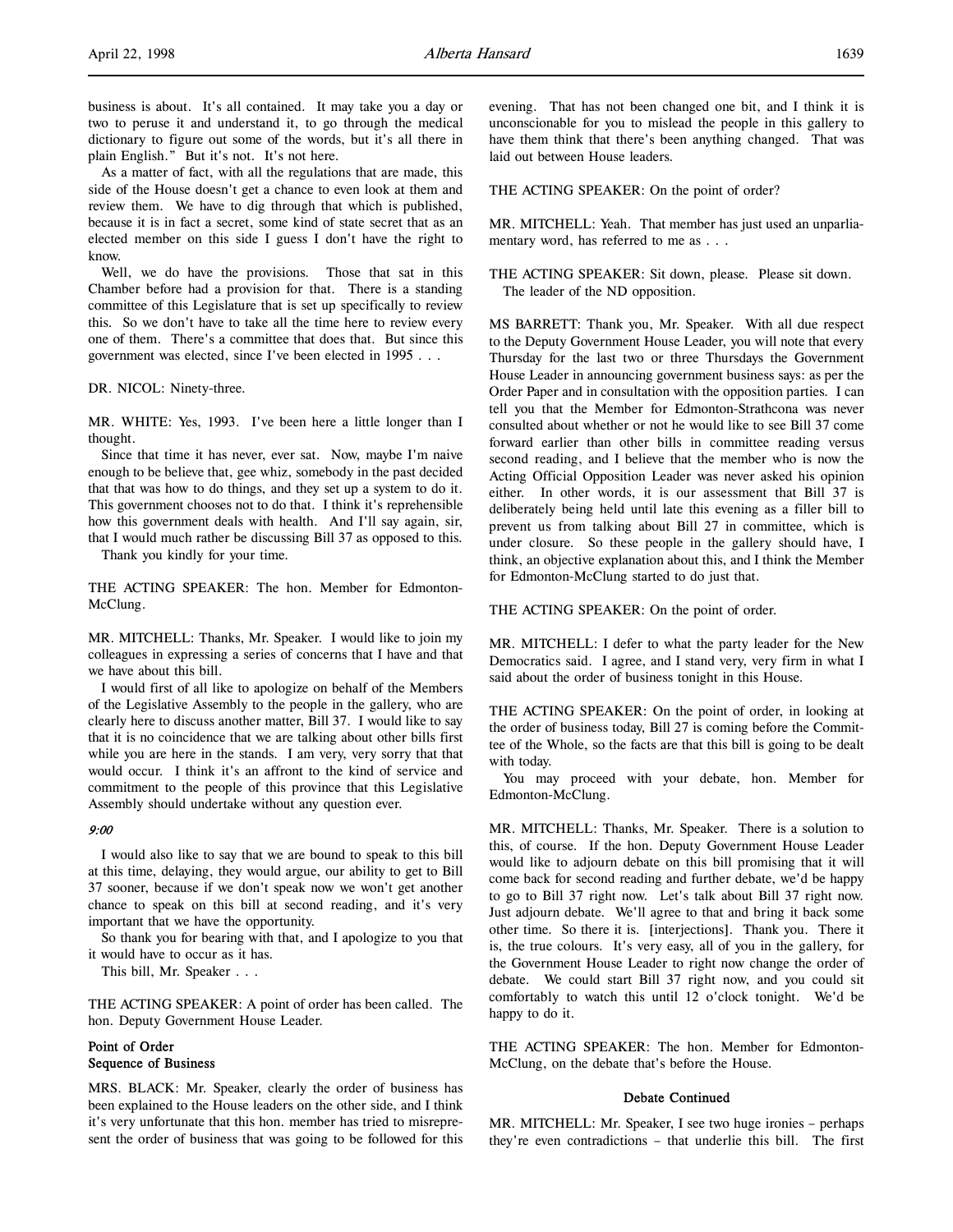irony is that it is presented by a government that wants to say and says over and over and over again that it doesn't believe in big government. What it doesn't understand is that there are two forms of big government. There is a measure of big government that can be related to empirical evidence: numbers of people in government, numbers of committees in government, numbers of cabinet ministers, numbers of MLAs, amount of money spent, numbers of laws perhaps. You could add those things up and say that a government with more of those things would be bigger than a government with fewer of those things. And really, because they lack subtlety, they think that because they cut the number of people on the public health board, they reduced the size of government.

What they forget is that there is another measurement of the size of government, and that measurement isn't as empirical and isn't as concrete. It is a measure of government that relates to how government forces itself, imposes itself on people's lives. We saw that in a classic case on Bill 26, when the government wanted to impose the notwithstanding clause on sterilization victims and take away their rights. Let me tell you; you can reduce 10, 50, 100, 1,000 people from government, and you will never reduce government as much to offset the huge, huge impact of governments on people's lives, the intervention in their lives, of a bill or an issue like Bill 26. While the intrusion that is implicit in this bill isn't as monstrous as Bill 26, the intrusion is every bit as much a part of the wedge into people's lives and their quality of life and their relationship to government, every bit as much a part of the wedge that begins a slippery slope.

So one of the real ironies in this bill is that it comes from a government that says that it wants less government but can only add up the bricks. It's not a government that can look at the broader vision, the impact, the philosophy, the sense of things that aren't as concrete and say: what does this really do in terms of the size of government as it affects the people of this province? Well, I'll tell you, Mr. Speaker, that it does a number of things that every member of this House should be very concerned about.

Secondly, there is another great irony. While this bill is reducing the ability of the public health committee to advise, to investigate, to research, it is compounding a problem that the government created – was it a year ago? – when Dr. Fanning's contract wasn't renewed. Dr. Fanning was one of the leading specialists, one of the leading experts in the world on communicable diseases, and she had a distinguished career in this province in that role, the provincial director of communicable diseases. She is now working for the World Health Organization. Expertise gone from this province because this government has such a limited view of how expertise and professionals like doctors of that calibre can provide what is needed for the public health and the health and well-being of the people of this province.

As if that wasn't bad enough, now the government restructures in this bill the public health committee. While its predecessors had the powers of advising the minister on public health, conducting research and investigations into public health, holding public hearings on matters related to public health, and conducting appeals, its successor in this bill can only conduct appeals.

So we have two great ironies. We have an irony where this government cannot understand the size of government and how you would reduce it in a way that is truly effective in reducing its unnecessary intervention into people's lives. We have a huge contradiction in the fact that it gets rid of one of the most expert people in the world on communicable diseases and then further

erodes its ability to address public health concerns by reducing the role of the public health advisory board.

### [Mr. Herard in the chair]

Mr. Speaker, how do we see this? Well, too much government. We look at the role of this new chief medical officer in this bill. I should point out that the chief medical officer will be appointed by the Minister of Health. He will therefore have power over all other regional health authority appointees, and in fact the government can impose an appointee. Why is that? Because I think the government is beginning to get resistance from regional health authorities on the issue of public health administration, and they want to do something about it. They want to be able to impose their will on that area by a central chief medical officer whom they can control. What powers do they give this medical officer, Mr. Speaker? They give the medical officer powers that go well beyond anything that one would expect to be reasonable in a democratic society. The chief medical officer will literally be able to . . . [interjections] We'll go to 37 right now.

THE ACTING SPEAKER: Through the chair, please. Hon. members, through the chair, please.

MR. SAPERS: Yes, Mr. Speaker. Okay. Point of order.

THE ACTING SPEAKER: Citation?

## Point of Order Sequence of Business

MR. SAPERS: The citations are the Standing Orders which dictate the order of debate in this Assembly.

Mr. Speaker, the Deputy Government House Leader was saying across the floor that we should adjourn debate. We are not going to adjourn debate on this. This is a very important bill. We are not going to give short debate on Bill 40, because that's a very important bill. Those bills deserve debate, open, honest, full, democratic debate.

We are willing to move to debate on Bill 37 because the gallery is here. There are not very many nights that the public are here in this gallery. We can debate Bill 37 now, and then we'd be happy to accommodate the government and go back and give them full debate on Bill 38 and full debate on Bill 40, but we're not going to adjourn debate on this because the government is trying to blackmail us and the public about Bill 37.

#### 9:10

THE ACTING SPEAKER: Deputy Government House Leader, on the point of order.

MRS. BLACK: Mr. Speaker, clearly there has been an agreement between the House leaders on the order of business for this evening. Quite frankly, I think any kind of distortion from that is wrong, because we've agreed on it beforehand. What I think is unfortunate is that we could in fact adjourn debate on this bill, go to the next bill, and then go into Committee of the Whole. We are in second reading on bills as we have agreed to be in. I think the faster we move along, the better off it will be for everyone in here and in the galleries.

THE ACTING SPEAKER: Hon. members, it seems to me that what we have here is a dispute that probably should be resolved. I would ask that perhaps both House leaders go and have a chat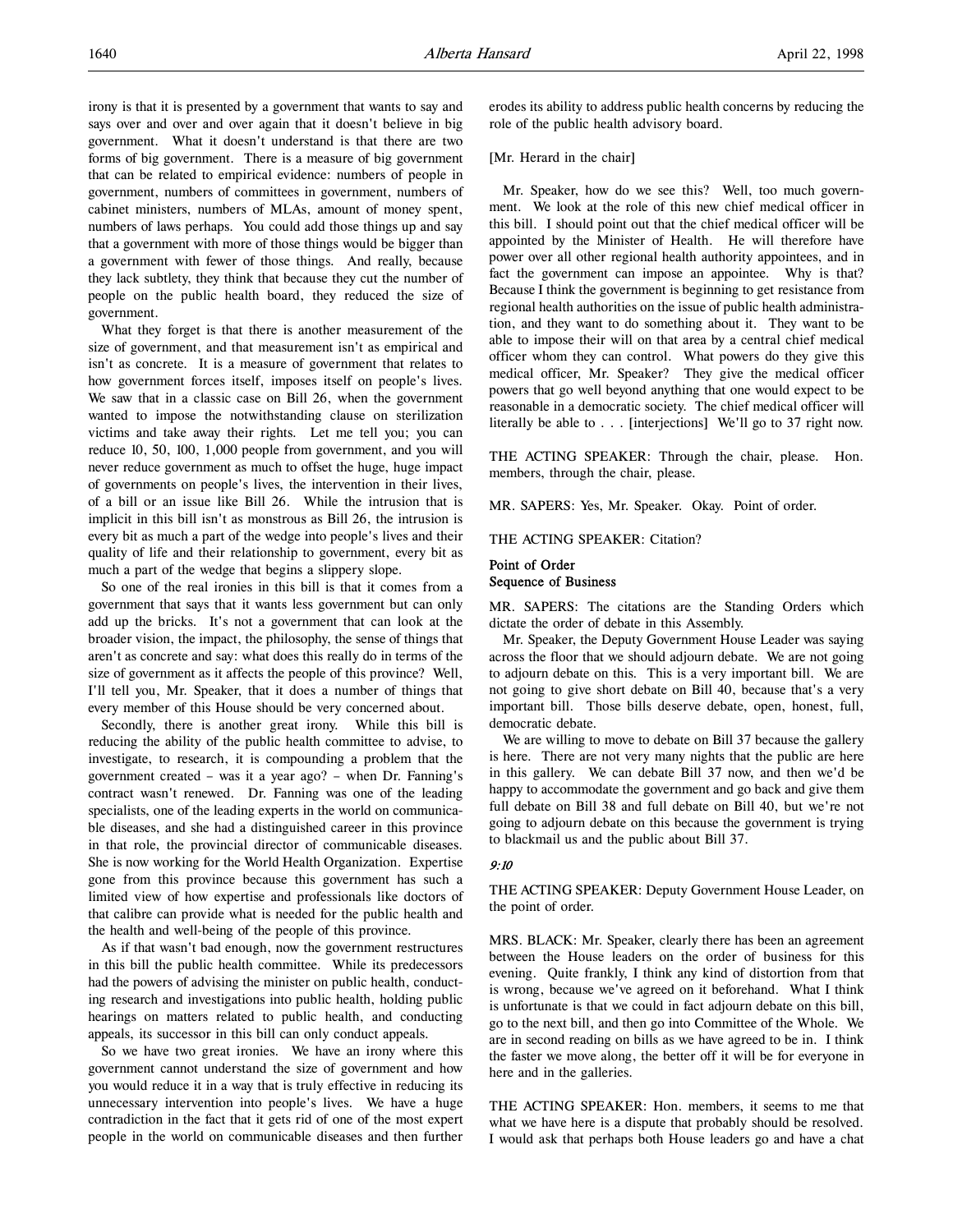about this and come back in once they have reached an agreement, and we can continue with debate rather than the grandstanding.

## Debate Continued

MR. MITCHELL: This chief medical officer can literally imprison people without any kind of proper judicial process, absolutely without any kind of proper judicial process. I believe there is a role for the chief medical officer to take steps to protect the public against a public health risk.

THE ACTING SPEAKER: The hon. Minister of Family and Social Services on a point of order.

# Point of Order Questioning a Member

DR. OBERG: Yes. Thank you. Under Beauchesne 333 I was wondering, seeing this is such an important bill to the hon. member, if he'd entertain a question.

MR. MITCHELL: Yeah, sure. Go ahead.

### Debate Continued

DR. OBERG: Thank you, Mr. Speaker. The hon. member has been talking about the powers that the chief medical officer has. One of the critical powers that the chief medical officer has is to protect the people in these galleries from illnesses. My question is quite simply: if today an Ebola virus outbreak was in this Legislature, would you like the chief medical officer . . . [interjections] Mr. Speaker, I wasn't finished my question. The question is: if an Ebola virus were released in here at this minute, would the hon. member choose not to quarantine this building and instead let it spread to Edmonton?

MR. MITCHELL: What the hon. member's question really reflects is something about the nature of this government. The world to them is black and it is white. There is "either" and there is "or." But the world that most of these people live in is not black and it is not white; it is gray. I believe, Mr. Speaker, that any kind of responsible government, particularly a medical professional, should be able to walk and chew gum at the same time. [interjections]

DR. OBERG: Another point of order, Mr. Speaker.

THE ACTING SPEAKER: State your citation.

Point of Order False Allegations

DR. OBERG: Standing Orders 23(h), (i), and (j).

MR. SAPERS: Which one is it; (h), (i), or (j)?

DR. OBERG: It's (h).

MR. SAPERS: No, it's not. It's actually (j).

DR. OBERG: Well, tough.DR. OBERG: Mr. Speaker, the hon. member is making allegations that I can't walk and chew gum. I'm chewing gum right at the moment, and I can certainly walk. THE ACTING SPEAKER: Order please. Order please. Okay; this is starting to be beyond the realm of silly.

#### Debate Continued

MR. MITCHELL: To answer his question, Mr. Speaker, it is capable. A capable government would walk and chew gum at the same time on the Ebola crisis. They would certainly take steps to quarantine a person who had it, but at the same time . . . [interjections] Mr. Speaker, could you please ask the Minister of Energy  $-$  I'm trying to speak  $-$  to be quiet.

THE ACTING SPEAKER: Order please.

MR. MITCHELL: At the same time, Mr. Speaker, they would find a way to do that that didn't give the chief medical officer, who could do that, absolute unlimited power over that person's life, where they wouldn't have some recourse, for example, to the courts to make sure they were being treated fairly and honourably, one where they would specify what kind of information the chief medical officer could require, what kind of information and limits to that information, where they could specify the purview of that chief medical officer's powers, where they would specify the powers of the public health authority to investigate the broader problem of Ebola because those powers don't exist any longer.

Mr. Speaker, I'm not arguing with this minister that there should be powers to stop Ebola. I hope that last week, before this bill was presented, the government's chief medical officer people had powers to stop Ebola. Did they for the last 25 years not have those powers, and all of a sudden they're going to have them in this bill? No. They had the powers last week, but the chief medical officer didn't have unlimited power to imprison and unlimited power to ask for any information he wants to ask for without any limits. If you want less government, you don't give unelected officials the powers to delve right into people's lives without constraint. Another irony is that they're promoting a bill to elect Senators, elect Senators who will have absolutely zero power – zero power – while at the same time they're giving in many respects unlimited power over the constraints they can place on individuals in this province to somebody who isn't anywhere near elected. So he can do that.

The other point, Mr. Speaker, is that clearly a chief medical officer has to have some powers to protect public health, but nowhere in this bill do they say they should be reasonable. Even reasonable, given its legal implications, puts constraints on that officer.

Finally, Mr. Speaker, it looks like – lo and behold – we've been able to work out a change, and we have here something I can read into *Hansard*. I would like to adjourn debate. We will under agreement adjourn Bill 38 now, have three speakers on Bill 40, and then we will go to Committee of the Whole on Bill 37. Thank you.

I move the adjournment of debate right now.

THE ACTING SPEAKER: The hon. Member for Edmonton-McClung has moved that we adjourn debate on this bill. All those in favour, please say aye.

HON. MEMBERS: Aye.

THE ACTING SPEAKER: Opposed, say no. Carried.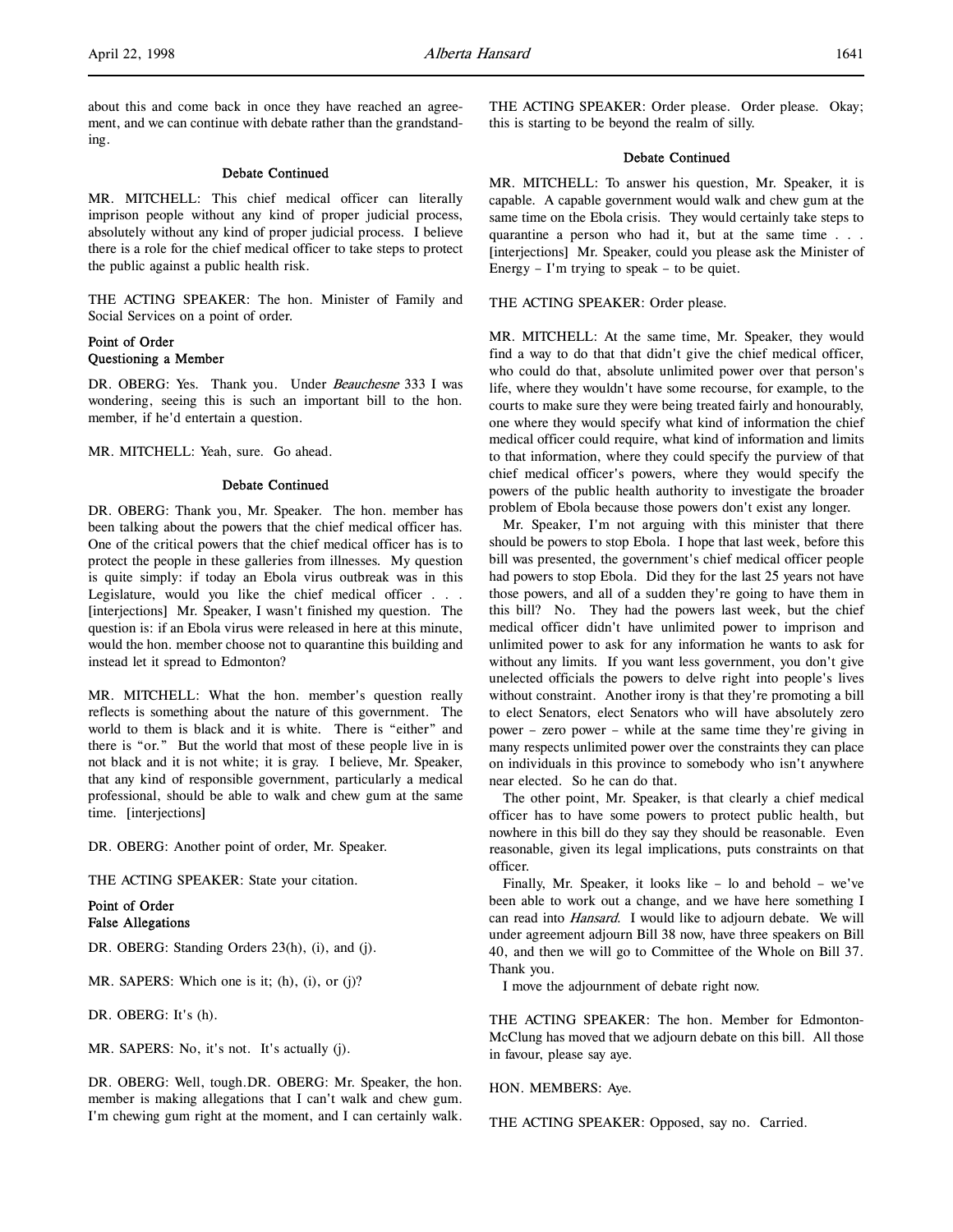## Bill 40 Senatorial Selection Amendment Act, 1998

[Adjourned debate April 9: Mr. Havelock]

THE ACTING SPEAKER: The hon. Member for Calgary-Buffalo.

MR. DICKSON: Thank you very much, Mr. Speaker. A couple of brief comments I wanted to make with this bill. I had the opportunity to be the campaign chair for Bill Code when he ran in the last senatorial selection, so I saw value in that legislation. At the time I saw some value in electing a Senator, but there was a vacancy then. There was a vacancy when Stan Waters won that senatorial selection race. There is no vacancy now, and the thing that makes me so angry with this bill is that the only election I know Albertans are anxious to have is to elect the men and women to the 17 regional health authority boards. That's the election people are calling for in this province. The government trashed the promise they had made on March 11, 1997, when they said to Albertans: you elect us and you will be able to elect twothirds of the members to regional health authority boards in the 1998 municipal elections. Three months later the government repudiated that promise. How the government then could come forward and bring in legislation to facilitate an election process when there is no Senate vacancy – it's an amazing contrast, Mr. Speaker, in terms of what the people of Alberta are concerned about, what they want addressed and this government's agenda. The two just grow further and further apart.

### 9:20

There's little point in discussing the minutia of Bill 40 other than to just keep on repeating time and time again that the only election that ought to be occurring this year is the election of people to the regional health authorities, those authorities that spend 2.4 billion tax dollars, that make the major decisions in terms of allocation of health resources. Until that election happens, I think this bill ought to be put through the shredder or put in the bottom of the freezer to be resurrected when there's a genuine vacancy. Otherwise, we get back into what this government has become absolutely famous or infamous for, and that is the ability to come up with election slogans and pass them off as pieces of legislation. We've seen far too many examples, and that's what this is. This is an empty, vacuous, meaningless bill that is a thinly veiled attempt to distract Albertans from the primary issues we've got in front of us.

So those are the concerns that I wanted to raise, and I'm sure there's other debate on the bill as well. Those are my comments. Thanks, Mr. Speaker.

[Mr. Shariff in the chair]

THE ACTING SPEAKER: The hon. Member for Edmonton-Strathcona.

DR. PANNU: Thank you, Mr. Speaker. I also want to make brief remarks on Bill 40, Senatorial Selection Amendment Act, 1998.

Mr. Speaker, I find it very hard to take this bill seriously. It's an attempt to divert attention from major issues that have been looming in this province: the issues of health care, the issues of education, the issues of social services. This bill is a diversionary tactic. This is a waste of the time of this House. This certainly is a bill which is clearly a token concession to the Reform Party's

pressure on this government. It is an attempt to cement a new kind of relationship, perhaps a pan-Canadian relationship between the Tories and the Reformers. It's no more than that. Albertans don't care about what this bill is about. It's for the Senate. There's no guarantee whatsoever if we go through this process, if one or more Senators gets elected as a result of the passage of the bill, that they will ever see the inside of the red chamber. They will never. In the meantime public revenues will be wasted on paying them while they're sitting in Ottawa waiting to be appointed.

I think if this government should enter into negotiations with the federal government, the minister of intergovernmental affairs should take the steps that are needed to be taken first. If they are really serious about this, let them start negotiations on constitutional issues with the federal government. If they reach some sort of agreement among all the partners to the Constitution, then and only then such a bill would make sense and should come back to this Legislature. To present this bill at this time and at this stage in this session of the Assembly, is to simply take time away from more important bills and from more important issues that we should be debating in this House.

I will simply close my remarks by saying that this bill is not worth the attention we are paying to it today. Let's not waste time. Let's proceed and defeat it.

THE ACTING SPEAKER: The Minister of Community Development.

MRS. McCLELLAN: Thank you. Mr. Speaker, I don't think there's a lot of matters of principle that matter more to the people of this province than the election of a Senate. I think that was made very clear when we introduced the senatorial election process.

I was frankly very surprised to hear from the Member for Calgary-Buffalo, who I think usually thinks things through fairly carefully, that he would consider that this should be put away until there's a vacancy. Now, this member and gentleman is, I think, an observant person, and he would recall that very recently there was a vacancy in the Senate. And he would recall that when that vacancy occurred, there was virtually no time allowed for anything to occur before an appointment happened immediately.

Now, if we're going to abide by the principles that Albertans have told us are important – and that is a triple E Senate obviously: elected, equal, and effective – first of all, we have to get on with the election. But we don't know when the next vacancy is going to occur. So, yeah, put this away till fall or next spring. We could have a vacancy in August. Our hands are tied again.

Mr. Speaker, I am absolutely astounded at the comments that come from across the way. This bill is an important bill to the people of this province that believe an elected Senate is important in this province. This bill states very clearly that we would have an election, that we would submit names for consideration. Therefore, if a vacancy came up, a name would be there for the consideration of the Prime Minister, who, no matter how many elections we have, still has the power of appointment.

We hear a lot about the election of regional health authorities. We hear a lot about that, but we don't hear anything about the fact that they have no taxing power, they have no power over legislation, and we throw aside a bill for the Senate, which is a level of government which scrutinizes pieces of legislation, important pieces of legislation that have affected this province very, very significantly. I am just shocked that the members of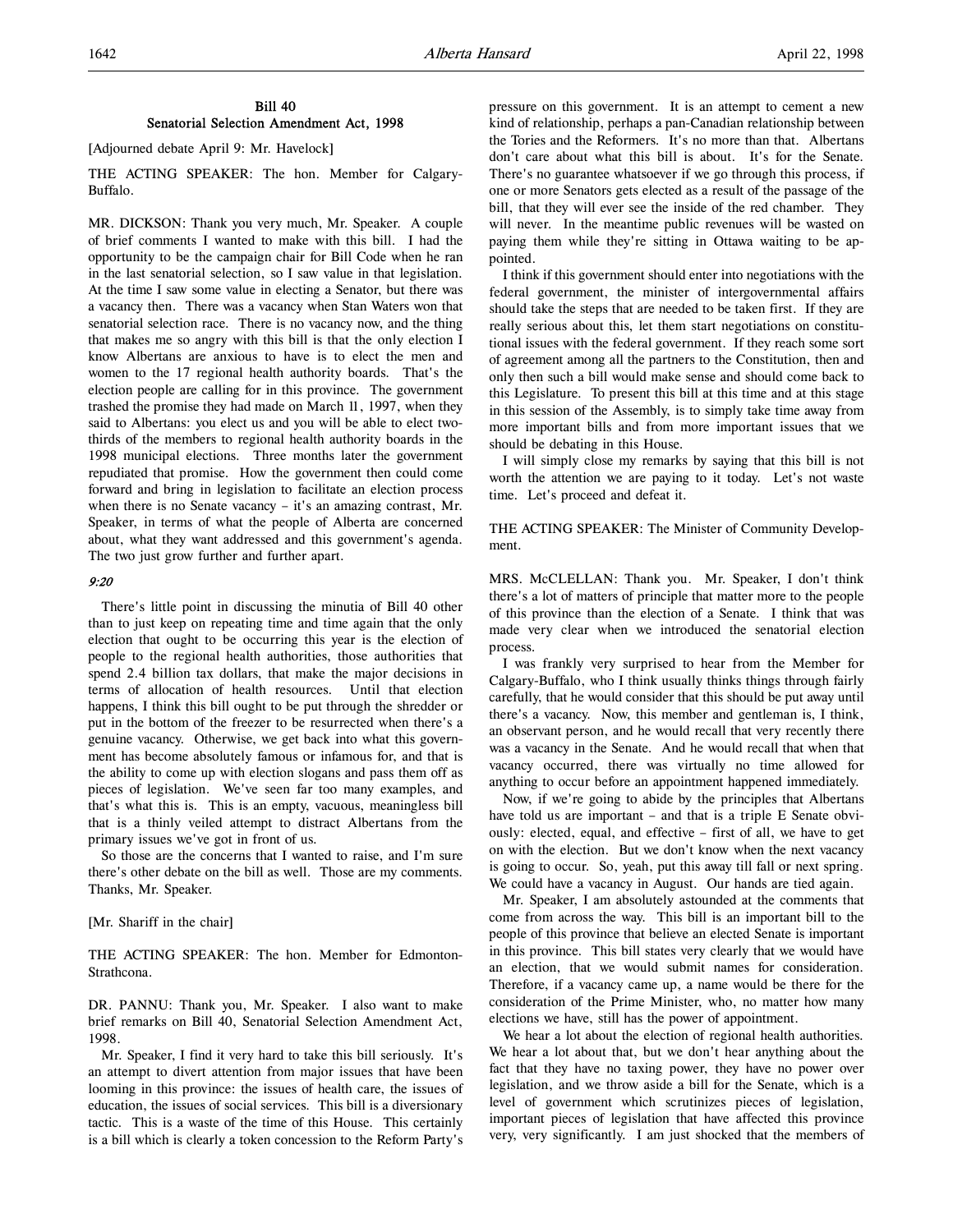Mr. Speaker, we're in this session. We can be here for some time to debate all of the pieces of legislation that are important in this House. There is no one particular moment that is better than another. The agreement was made to do second reading on this bill. I consider this an important piece of legislation. My constituents in Drumheller-Chinook consider this an important piece of legislation. In fact, they would hope that each piece of legislation we bring before this House is important, whether it's government bills or private members' bills.

So again I have to repeat: this is an important principle to the people of this province. They want the Senate appointees to at least be elected for consideration from this province. In order to fill a vacancy, we have to have a name. We need the changes to this bill to effect an election. That's what the changes are in here. Mr. Speaker, this is an important piece of legislation, and I'm sure that when the hon. members reflect on their comments tonight, they won't be sending these out to all the people of the province, as they do many of the others.

#### MR. MITCHELL: I would.

# MRS. McCLELLAN: Well, that doesn't surprise me.

Mr. Speaker, I am strongly – strongly – supporting that we proceed with this bill and that we pass this bill so that in fact the very principles the people of this province have told us are important to them can be carried out at an appropriate time, so that when a vacancy does arise for a person for a possible Senate appointment from this province, we could have the wishes of the people of this province demonstrated through an elective process to put that name forward. Again, as I say, I recognize that the Prime Minister has the last word and he will appoint who he sees fit, but at least we could present him with a name or names of Albertans that Albertans support representing them in the upper House.

#### 9:30

So, Mr. Speaker, I encourage members to take this bill seriously, to take the wishes of the people of this province seriously, and to debate this bill, not because it's not convenient at this very moment, even though it is the order of business that was agreed upon by the House leaders at an earlier time, and give it the consideration that it so deserves.

With that, if there are apparently no other speakers at this moment – you don't want me to adjourn debate?

MR. MITCHELL: No, no. There are three opposition members and one government member still to speak.

#### MRS. McCLELLAN: Okay.

So with that, I will conclude my remarks and look forward to hearing from the hon. member opposite as to his consideration of this bill.

MR. MITCHELL: Mr. Speaker, I echo the concerns of the Member for Edmonton-Strathcona and the Member for Calgary-Buffalo about this bill. I think in a general way I would say that it's a silly bill. I'm not saying that the idea of electing a Senate is silly; it isn't. But this is a silly bill. The idea of a car isn't silly. The idea of a car with three wheels is silly. Now, this bill has perhaps three wheels. It may only have one wheel. It may have no wheels.

First of all, let me give you an impression, Mr. Speaker, my impression of where this comes from. This comes from a place where political tricks come from. It comes from a place where political stunts come from. The timing of this bill is not coincidental. This bill emerged after the Reform Party of Canada began to press this idea home. In fact, it was presented within days of Deborah Grey, the Member of Parliament, coming to Edmonton and having a town hall meeting on electing a Senator or Senators – we don't know, as the bill doesn't specify – using this bill's model of elections. It's quite amazing to me to see how little this government wants to deal with the federal government, to take a policy being promoted by the federal Reform Party and just holusbolus embody it in this piece of legislation and attempt, with very, very short notice and very, very limited periods of time for consideration, to ram it through this Legislative Assembly. I'm not surprised, because we know that there is a huge contingent of federal Reform Party members in this Legislative Assembly on the Conservative side, and they are inclined to want to of course promote the Reform Party agenda. That's what they do with this bill.

Mr. Speaker, the bill is deficient in two ways. One, it is deficient because it does not pay regard to the fact that our parliamentary system has lasted for 130 years and in fact before that and that the parliamentary system in the world has lasted for hundreds and hundreds of years and has evolved through a process which has seen a very complex and delicate balance of powers and authorities intermeshed and interwoven such that that parliamentary system can work extremely effectively. In fact, it is perhaps the most successful form of government on the face of the earth in many, many respects.

What that underlines for me is that part of that process in Canada is the Senate, and of course it has historical precedents elsewhere in the world. That Senate has powers which have evolved under the notion, under the fact that they are not elected, so those powers are less intense and have less consequence for holding up government, for example, or thwarting the will of the lower House, which in most systems does take precedence. Those powers are diminished because the people who wield them are not elected. So if you just take one part of the puzzle – that is, elected versus the nature of their powers – and change one part without paying regard to the other part, what you could very well get is a system that will break down because the powers that are accorded won't change, but the powers of the power intrinsic to the individuals who wield them will have changed.

There is no regard in this process of this bill for what the consequences are, for example, of gridlock at the federal level. For a provincial government that is often so frustrated by the way in which the federal government deals with the provinces, wait until they can't deal effectively with the provinces at all because they will be in gridlock with a group of people who have intrinsic power due to election at the same time that they have powers that haven't been adjusted to acknowledge that enhancement of power on this side.

So at least if a government were to be reasonable, they wouldn't take their research and they wouldn't take their initiatives and they wouldn't take their direction from Preston Manning. They would undertake a thoughtful process, the kind of process we undertook when we had the constitutional joint allparty committee of the Legislature a number of years ago: thoughtful, across the province, hearing people's input, putting it into context. None of that has been done. What was done is that somebody saw the ad for Deborah Grey's town hall meeting and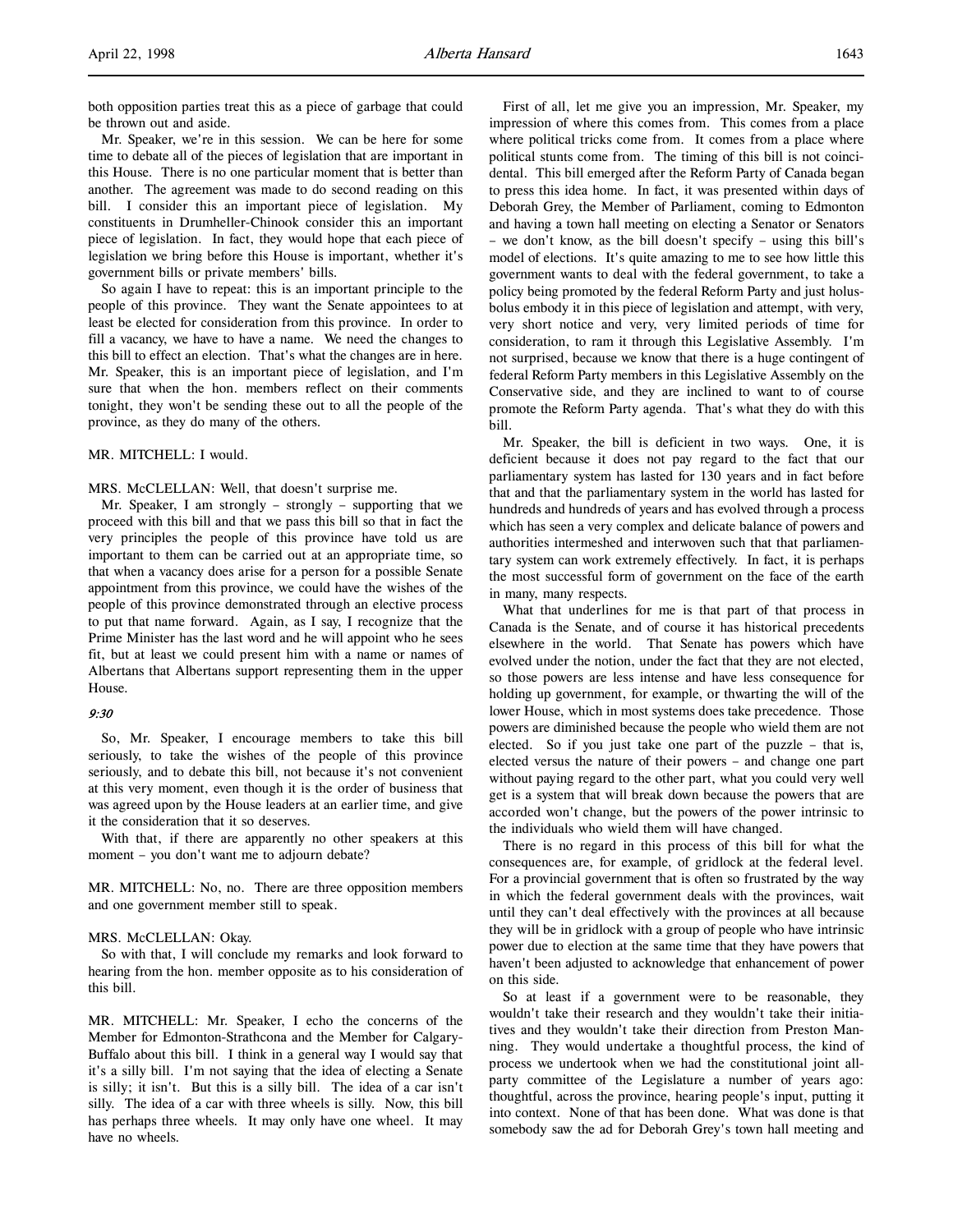said, "Geez, that'd be a good idea." Or maybe Preston picked up the phone and said, "Would you please do this for us?" And here we have it, half- to ill-conceived, Mr. Speaker.

Let me talk about the misconceptions in here. First of all, the bill doesn't specify how many people we'd be electing at a given time. Is it six? Is it one? Is it the top person of all the people running who would get the first position? If the first position came empty and two months later the second position came empty, would the person with the second most number of votes get the second position? That's not specified in this bill. Are there going to be constituencies? No? Well, if there were constituencies, we don't know. It's not specified in the bill which constituency would elect the first senator. Once the first senate position is filled, would the bill distinguish whether we'd have another election in anticipation of another, subsequent senate position coming open? It's not in here.

Mr. Speaker, it goes beyond that as well. What do these senators do if we don't get an opening for six or seven years?

MS BARRETT: We'll just pay them, Grant.

MR. MITCHELL: Yeah. Is that fiscally responsible?

MS BARRETT: No.

MR. MITCHELL: No, of course it isn't. The leader of the New Democrats is exactly right.

There is no budget. We don't know how much we might have to pay them. Are they going to have offices in Ottawa? Are they going to be paid for sitting there doing less than the people who are now appointed do, about which we are so frustrated, Mr. Speaker? Again an irony. It's the irony of ironies night. We have a government that on the one hand says it wants less government and less money spent on it, and now it's electing six, 10, 12 people – we don't know how many – and they're going to pay them. So when we have that election, 10 people run. Does one get paid for 10 or 12 years? Is it two? We might have two vacancies. Or is it three, or is it four, or is it five? I think we need to have some of these questions answered.

I have a lot of respect for the Minister of Community Development, and I enjoy her debate. I think she's made a passionate plea when she says that we have no time to set up an election when somebody is – well, why don't we have a bill that says that immediately the space is empty, the election will start?

MRS. McCLELLAN: It wouldn't have helped the last time.

MR. MITCHELL: Well, yes, it would have. There would have been four or five weeks. You could have had a four- or fiveweek campaign starting the day the place was vacant. But generally in a democratic society we don't have prophylactic elections. We don't have standby elections just in case.

The leader in the House for our party from Edmonton-Glenora made a very interesting point. He said that maybe we should have an election for Calgary-Elbow, because of course there is a suggestion that the Premier might be running for the leadership of the federal party. In fact, that would be about the same as what they're trying to do with this bill.

## 9:40

I know that the Treasurer wants to speak, and I bet I know what he's going to say. He's going to say that Grant Mitchell, the Member for Edmonton-McClung, is concerned about this because

he would be in the running for a senatorial position perhaps. I'm not. I'm not interested. I have no interest in going to Ottawa, period, and I want to lay that to rest before the member from the Treasury Department gets up and starts to try to promote that little myth. It's interesting that patronage would immediately come to a Conservative's mind, because it really hasn't crossed my mind. Not interested.

I will also say that this government is couching this initiative in the context of a commitment to democratic principles. Well, Mr. Speaker, it's interesting that they don't apply that same commitment to the election of RHAs. RHAs spend 25 percent of the entire budget, but they're not elected. Most of them don't get paid; do they? They don't get paid particularly. Senators are going to get paid for doing absolutely nothing.

They're committed to democracy? Why don't they make a commitment to a fall session? That's quite a democratic novelty in this province. They're committed to democracy? Why did they have 38 days in the Legislature last year? No fall session. The commitment to democracy starts with the Reform Party direction from on high and the desire to have their idea promoted at the provincial level, and the commitment to democracy stops here with a bill that is nothing more than a political stunt. It doesn't serve democracy, and it doesn't meet the needs of Albertans, who genuinely are concerned about the Senate, as we are. In fact, it diminishes the process of democracy, and it debases what this government is doing in this House.

## THE ACTING SPEAKER: The Provincial Treasurer.

MR. DAY: Thank you, Mr. Speaker. I was somewhat amused by the Member for Edmonton-McClung defending himself against the accusation of wanting a job in the Senate. It wasn't even raised, but it's interesting. I would say thou doth protest too much. It was interesting because it was a former Liberal member, who stood not far from where the Member for Edmonton-McClung stood, some years ago and decried the atrocities of the Senate. As soon as he got offered the job, like the song says: whoosht; he was gone. Senator Nick is down there for the Liberals doing the job of a nonelected Senator. So it was just an interesting parallel, because Nick also protested without accusation, and now we're hearing similar protestations. So I thought that was an interesting analogy.

Mr. Speaker, the Member for Edmonton-McClung said that this system – and he's talking about the Senate system – has existed in this country and worked well for 130 years. Well, there were some people munching on burritos and wearing sombreros, along with the rest of Canada, shaking a fist at the Senate and saying: this thing is not working. Yet this member says it's working well. Nonelected people delaying legislation, having a say in legislation – and I'm not accusing just the Liberals of working this particular system. It was a federal Conservative government that appointed, if you remember, extra members to really – I stand and have always stood against the GST, although the Liberals support it. I have always stood against it. I thought it was a travesty of democracy that a federal Conservative government was able to take a terrible, terrible GST but use a Senate process, use nonelected people to try and set off the rails a democratic process, albeit the GST, which I oppose and which this government opposed.

MS BARRETT: Federal Conservatives.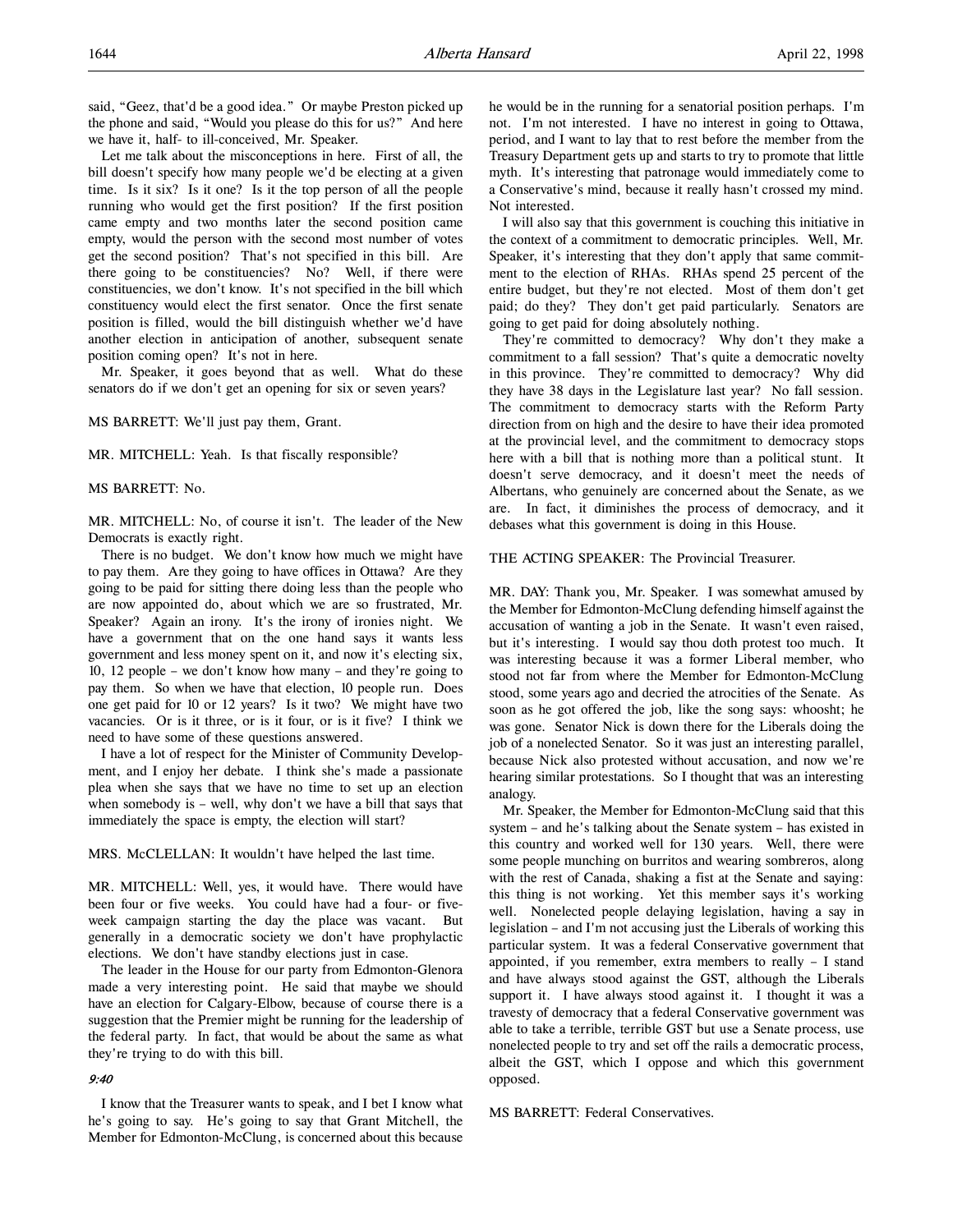MR. DAY: Listen, I said that. I'm not taking this on in a partisan way. The federal Conservatives were wrong on that particular issue, and they were wrong appointing extra Senators to try and carry the day and push that thing through. So I'm not approaching this in a partisan way.

The Senate system, Mr. Speaker, was originally begun, as we know if we look at the history, to protect the rights of property owners. Can you imagine trying to introduce a system today and tell the people: well, we're going to appoint people, nonelected people who can slow down the wheels of democracy, because we want to protect some property owners. That system would be nauseating to the democratic thinking of the day, but that's how it started. That's what was in the original inception and purpose of the Senate. For the Member for Edmonton-McClung to stand and say that it's a good system and it's working well, I think there's a real failing of understanding on his part.

All of us are agreed that the Senate needs to be overhauled.

MR. SAPERS: Speaking of agreements, will you adjourn debate now? Speaking of agreements, how about adjourning debate?

MR. DAY: You know, this guy stood here and cried and whined. By the way, I am delighted that there is an audience here tonight, because it's one of the few nights we've seen more than two Liberals in this place. So I'm glad that there's an audience here. I really am.

AN HON. MEMBER: Oh, come on. Where's the Premier?

## Point of Order Referring to the Absence of Members

MR. SAPERS: Point of order, Mr. Speaker. Make him retract it or leave.

THE ACTING SPEAKER: Okay, sit down. Please, order. Did I hear the Provincial Treasurer retract those words? Did you retract the words about the presence in the House?

MR. DAY: Yes, Mr. Speaker, I take those words back.

THE ACTING SPEAKER: Okay.

MR. DAY: Thank you for the admonition on my observation. Boy, did that get them up in a hurry.

#### Debate Continued

MR. DAY: Mr. Speaker, the Member for Edmonton-McClung talked about other parts of the world where there is a Senate. Well, in other parts of the world where there is a Senate that's working, they have elected Senators. He left that out.

All of us I think are agreed that the Senate should be equal, it should be effective, and it should be elected. We're all agreed on that. But we have this dream that somehow the federal government is all of a sudden one day going to stand up and say: hey, let's do all three, and let's do them now. It will never happen that way. It will never happen. You very rarely see in history any level of government, any jurisdiction of government yielding power, and that would be a yielding of power. It simply will not happen by some arbitrary movement of the federal government to overhaul the Senate in such a way that we have all three. It won't work.

We have to remember what the purpose of the Senate is. I

know that the member of the ND Party talks about abolishing it. The only problem with abolishing it outright is that we still have the problem that a Senate is supposed to and could correct, the problem being overrepresentation by certain highly, densely populated regions of the country. We have as many MPs in Toronto as we do in our entire province. The city of Toronto can vote out Alberta. That's the simple problem with the Senate.

We had a situation with the Canadian Wheat Board bill, which affects Alberta farmers. Because of overrepresentation you've got MPs in other parts of the country that are not affected by the Wheat Board voting on the Wheat Board, and it's affecting us right here. There's no way to stop it. No protection.

An equalized, elected Senate provides that protection in other democratic jurisdictions around the world. In the United States tiny Rhode Island is protected because it has two Senators that can stand and protect them against the massive population of the state of New York. Tiny Maryland has some of its state autonomy protected by two Senators who can stand up to two Senators from California. If you abolish the Senate, you still do nothing to replace the crushing weight of overrepresentation. It's the check and balance that is needed in a widely disparate population, a populated country like Canada.

Why, then, are we proceeding with this particular area? I want to leave this thought in members' minds as we close. What we're talking about is Albertans, Albertans electing and saying, "Here's the person we want," and then standing, yes, alone in front of the federal government and in front of the Prime Minister and saying: "Now, how dare you? How dare you use a patronage appointment?" We've heard the Member for Edmonton-McClung say he doesn't like patronage, so we know Liberals don't do that. "How dare you patronize this country and this province by putting your nonelected person in place supposedly to speak for Alberta when hundreds of thousands of Albertans have stood and said: here's the woman we want representing us, or here's the man we want to represent us?"

Mr. Speaker, one Prime Minister has already said: I'll do that. And he did it. What we have here is this head shaking that goes on, saying: it won't happen; it can't happen. It's the actions of individuals down through history standing alone in front of massive, massive opposition that have shaken that opposition to the core and made them see the rightness of doing something.

I want to conclude with an image of two people. One person, Mr. Speaker, some decades ago, an Afro-American woman in the southern states who said: I will not obey the status quo and the law about not being able to ride a bus in a certain section, and I will ride that bus, because it's my right. Now, if there'd been a committee, especially of Liberals, before that happened, saying, "This little old lady saying she's going to ride the bus – come on. That won't work." It worked. It shook the system to its core, Mr. Speaker.

#### 9:50

I want to give you another picture. A picture of a lone Chinese young man standing in front of a massive line of tanks with the barrels pointed at him. He stood there alone, and he shook that to its core.

Mr. Speaker, if we will do this, if we will elect as Albertans a person or persons to be part, the beginning, only the beginning, it will shake to the core a process of armoured tanks, of crushing democracy, that I think would be the first crack in that armour and would start the process of seeing a truly elected, effective, and equal Senate. It's the beginning. It's got to start somewhere. Let it start here.

I now move to adjourn debate.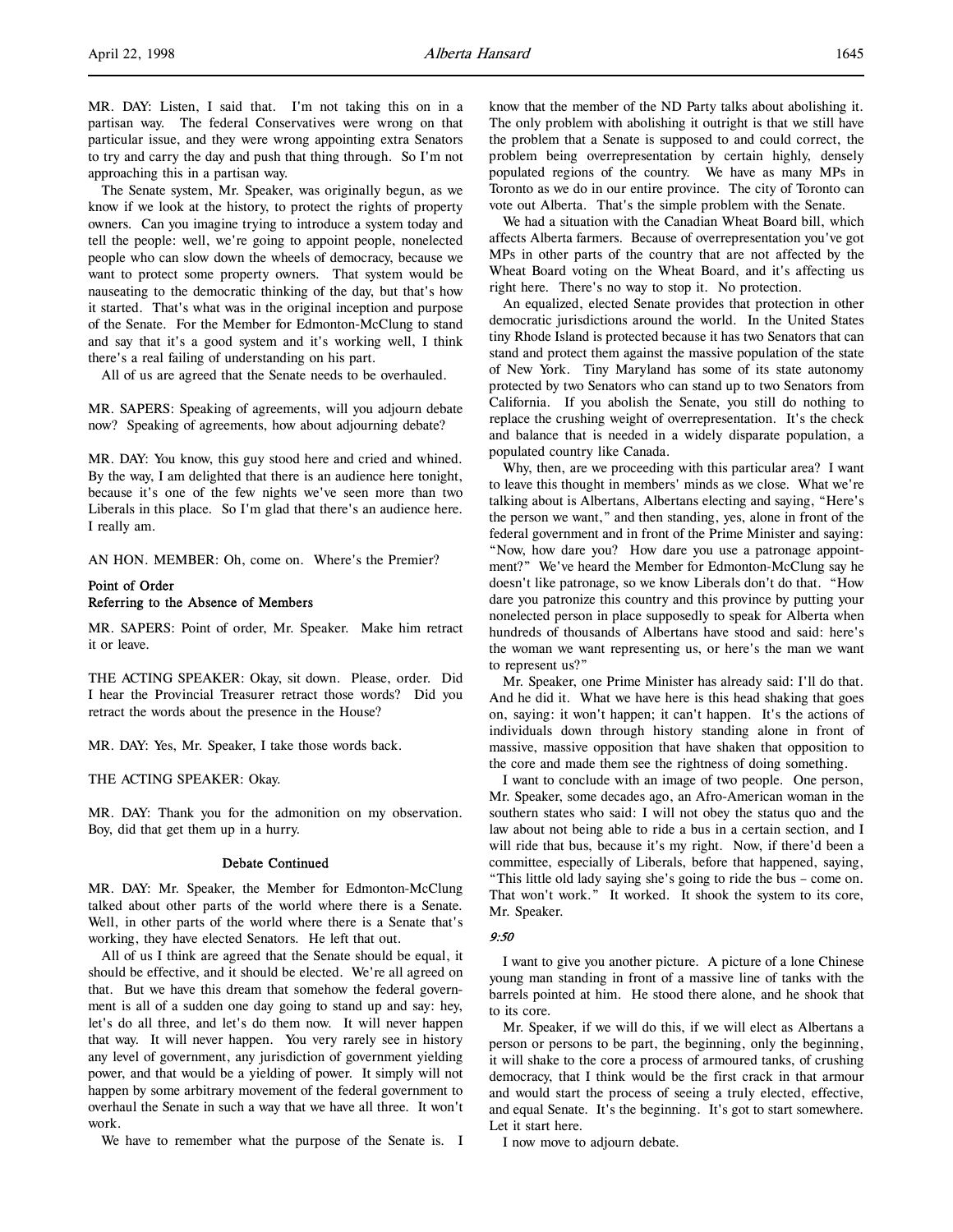HON. MEMBERS: Agreed.

THE ACTING SPEAKER: Opposed? Carried.

# head: Government Bills and Orders head: Committee of the Whole

[Mr. Shariff in the chair]

THE ACTING CHAIRMAN: Before we proceed with the next item, just for the information of people seated in the gallery, this is the informal session of the House. Members are able to take off their jackets, are able to have coffee in the House, and are able to move around and sit in different chairs.

# Bill 37 Health Statutes Amendment Act, 1998

THE ACTING CHAIRMAN: The hon. Member for Calgary-Buffalo.

MR. DICKSON: Thank you very much, Mr. Chairman. I'm pleased at last to have a chance to address Bill 37 at the committee stage. I want to start off by saying that this may be one of those particularly significant moments in this legislative session where we drop the labels, the party labels, the pretence, the sophistry, and we really determine the key values of each of the 83 members in this Assembly. This is the opportunity we get to find out which Members of the Legislative Assembly, firstly, support a strong, publicly, properly resourced public health system. This is where we find out. I think it's not overstating the case to say that this is the closest we will ever have before the next election to a debate on the role of our public health care system and the extent to which we're going to permit an expanded role for commercial, for-profit, private health care.

Mr. Chairman, what I want to say is that sitting on the table at your left elbow are copies of eight amendments. I am not suggesting and I'm not sure that eight amendments are going to be able to rehabilitate Bill 37. I want to give notice to members that that's a start. There'll be six more amendments tomorrow afternoon and probably four more after that, because there were so many issues and so many problems with this bill that it cries out for amendment.

Mr. Chairman, I start off saying that this is the best opportunity MLAs will have, all 83 of us, to express on the record our concerns, our beliefs, our hopes, and our fears in terms of our health care system, one of the things we all know from constituency feedback is probably the most important issue to the people of Alberta, far more important than a Senate election, far more important than virtually any other decision and area of activity we have to deal with.

At the beginning of the legislative session back on February 3, 1998 – we'd heard rumours that the government was going to bring in a bill that would allow the government to sanction private, for-profit facilities. On February 3, 1998, I asked the Premier in question period why he was prepared to grease the wheels for an expanded role for private, for-profit medicine. I asked the Premier at that time whether he would commit to provincewide consultations before the bill came into the Assembly for debate, before it came to the stage for debate. The response

at the time – in fact, it was a nonresponse – was: that's fine; this is an innocuous bill. Well, Mr. Chairman, I want to spend a moment before I get to the amendments just testing that presumption.

Much of the concern with respect to Bill 37 has to do with the context in this province in 1998. What's the context? Well, consider some of the factors. Number one, we have a government that has been prepared to starve our public health system in terms of resources. We've got a government that has absolutely no concern about having the lowest per capita health spending in the country. At the same time that we can post a better than \$2.5 billion surplus, we can't find the money to ensure that when people get sick in this province, there's a hospital bed for them, there's an operation within a reasonable time.

[Mr. Herard in the chair]

The second problem is that we have a government that has made an expressed commitment to an expanded role for private, for-profit services, whether it's in health care, whether it's more money into private school funding, whether it's privatized liquor stores, privatized registries. You know, Mr. Chairman, an excellent point today: the Minister of Municipal Affairs acknowledged that the privatization of our registry services hasn't gone so well. We discovered that information has been leaking out, that there's been inappropriate controls to protect personal information. That's where privatization that's not properly planned takes you. That's where privatized health care takes us and exposes us.

The third problem is when the Premier and the Minister of Health tell us repeatedly: you have nothing to worry about; this is an innocuous bill. This is the same government that brought forward Bill 26, the bill to invoke the notwithstanding clause, suspend the constitutional rights of Alberta men and women. A government that couldn't adequately plan and recognize what they were stumbling into on Bill 26 would now have us believe on Bill 37 that they've done the appropriate due diligence, that they've done appropriate research, that they've done appropriate preparation. It's not credible, Mr. Chairman.

With Bill 25 we watched the government bring in a set of amendments within a week of introducing the bill, and the set of amendments were longer than the original bill. So we have no confidence in empty, hollow assurances from the Premier or any Minister of Health that suggest that Bill 37 is innocuous.

What else do we have in context when we look at this bill? HRG, Health Resources Group, took over and renovated, spent millions of dollars taking the old Grace hospital in downtown Calgary and converting it into a luxury private hospital. We know that part of the plan of HRG is not just to do Workers' Compensation Board cases. It's not just to do private insurance cases. They want a contract with the Calgary regional health authority to be able to provide insured services, and they want to slip it in, saying that when there's a particular backlog in the Calgary regional health authority, HRG is happy to help out.

That's where we start undermining and eroding, and never mind eroding. That's where we start dismantling a public health system, a system that Canadians regard as one of the most valuable assets of Canadian citizenship. Somewhere along the way, when the government talks about how we support the Canada Health Act, we believe in the Canada Health Act, we're not going to do anything contrary to the Canada Health Act, ignoring completely that it was this government that cost Alberta taxpayers over \$3 million in penalties because we continued to permit facility fees when anybody . . . [interjections]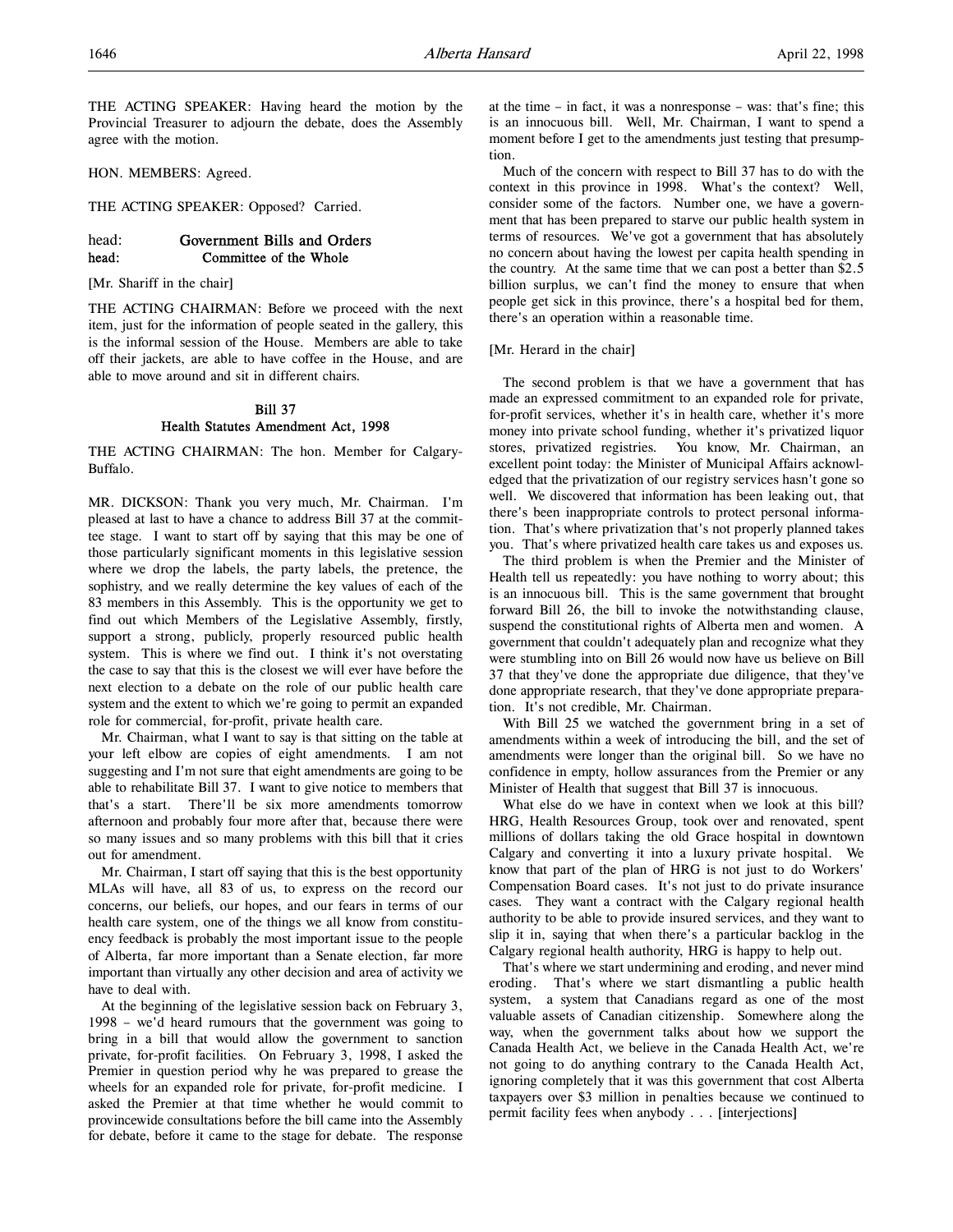# Chairman's Ruling Committee of the Whole Debate

THE ACTING CHAIRMAN: Hon. members, we are in committee, which means that we are dealing with clause by clause and amendments. I know it's difficult to resist the temptation to wax eloquent on many other subjects, but I'm going to try and enforce the rules, and I think the hon. Member for Calgary-Buffalo understands the rules. So if you have comments to make with respect to the clauses of the bill and weave that into your discussion, fine. But let's get on with the discussion that we're here to do, please.

MR. DICKSON: Mr. Chairman, thank you very much for the advice. I'm happy to have it.

## 10:00 Debate Continued

MR. DICKSON: In terms of the bill we're dealing with, one of the things I want to talk about is what's omitted from the bill. You know, if you look through this bill, there's absolutely not a single mention of the Canada Health Act. Why is that? Well, if we look at the preamble of the Canada Health Act, one of the things the Parliament of Canada recognized in enacting that legislation was

that continued access to quality health care without financial or other barriers will be critical to maintaining and improving the health and well-being of Canadians.

What we find in Bill 37 – we look anywhere in the bill for any express reference to the Canada Health Act, and there is none. There's no preamble that says that we accept and adopt and incorporate herein the provisions of the Canada Health Act. There's no provision in there that talks about ensuring quality access to publicly administered health services. In fact, when we look at the detail of the bill, it runs in absolutely the opposite direction. In this Legislative Assembly we must have asked something like 28 questions. The Liberal caucus and the NDs as well have asked a significant number of questions around this. We get assurances but nothing concrete.

If we turn to some of the problems with the bill – and I want to highlight some of the amendments we've got, but let's consider a couple of things that jump out when you start an examination. Right off the bat, members, if we look at page 3 and we look at the amendment to the Hospitals Act, section  $2(2)(b)(1.1)$ , the effect of  $(1.1)$  is going to be to allow an auxiliary hospital in this province run by a private insurance company. The minister didn't tell us that. The Premier didn't tell us that. But look carefully at the wording at the top of page 3, the provision that says

subsection (1) does not apply to a contract under which a resident of Alberta is to be provided with or is to be reimbursed or indemnified for the cost of standard ward hospitalization . . .

That's particularly significant, the words "standard ward hospitalization."

. . . including authorized charges for it, provided in an auxiliary hospital.

This creates the potential for a private insurance company to take over the next hospital, whether it's whatever is left of the Holy Cross hospital, if that sale doesn't go through, or any other closed hospital facility, call it an auxiliary hospital, turn it over, and allow the private insurance company to operate that. That's exactly where this bill takes us to.

Let's look at some of the other problems. If we look at amendments to the Hospitals Act – that starts on page  $2$  – and we look at approved treatment facilities, we have an amazing

contradiction there. If we look at the new section 67.1, we have – actually, before I get to that, I'll go back to page 2, still talking about the Alberta Health Care Insurance Act. If we look at the new 5.01(2), consider what we've got here. For a "non-hospital surgical facility" here's what happens. If a "facility is accredited by the council of the College . . ." and then "the operator . . . has an agreement with a regional health authority," they can then come to the minister and ask for approval. Well, let's consider that for a moment. Isn't that absolutely backwards? What are the chances the Minister of Health is going to say no if the private operator has already got the permission of the regional health authority? The regional health authorities are typically complicit with the Minister of Health and Alberta Health in everything they do. They're not genuinely independent. They're not elected.

So let's just follow the scenario through. If you've been able to get the Calgary regional health authority to enter into an agreement with you, Mr. Chairman, under the provision on page 2 of Bill 37, and you then come to the Minister of Health, what are the chances the Minister of Health is going to say: "No, even though you, my trusty appointed advisers in the Calgary regional health authority, have sanctioned this and you may have passed some minimal threshold by the college; that's okay. We're not going to approve the agreement"? Not very likely. Why wouldn't you set the threshold at the beginning, before the regional health authority could enter into an agreement with them? It makes absolutely no sense to leave the minister at the end of the approval process instead of making that at the front end of the process.

Other problems. We look at the section where we have an approved "treatment facility." Now, this is a brand-new animal, Mr. Chairman. What we've got is the Minister of Health – you know, the current Minister of Health we've got is a great guy, but I'm not sure how long he's going to be Minister of Health. What if the Minister of Energy in a month becomes the Minister of Health? The Minister of Energy, the man who was so anxious to privatize liquor stores that we surrendered leases on prime property, and it cost taxpayers a bundle because he was more interested in his privatization crusade than maximizing the return to Alberta taxpayers. Mr. Chairman, when we look at the bill . . .

DR. WEST: A point of order, Mr. Chairman.

THE ACTING CHAIRMAN: The hon. Minister of Energy is rising on a point of order.

# Point of Order Allegations against Members

DR. WEST: Yes, under Standing Order 23(h). The hon. member made an allegation that we had lost a considerable amount of money on the leases and on the sale of the Alberta Liquor Control Board. That's just not true, and I'd like that retracted.

MR. DICKSON: Mr. Chairman, I was very careful. I didn't talk about a loss on the sale; I talked about the loss on surrender of leases prematurely before the end of the lease term. If he looks at his numbers, he will find that in fact every time you enter into a lease surrender, you lose money because you're in fact forfeiting a lease before the end of the lease term. I'm happy to have the minister try and prove that wrong. I've done the calculation, and I'm satisfied it's accurate.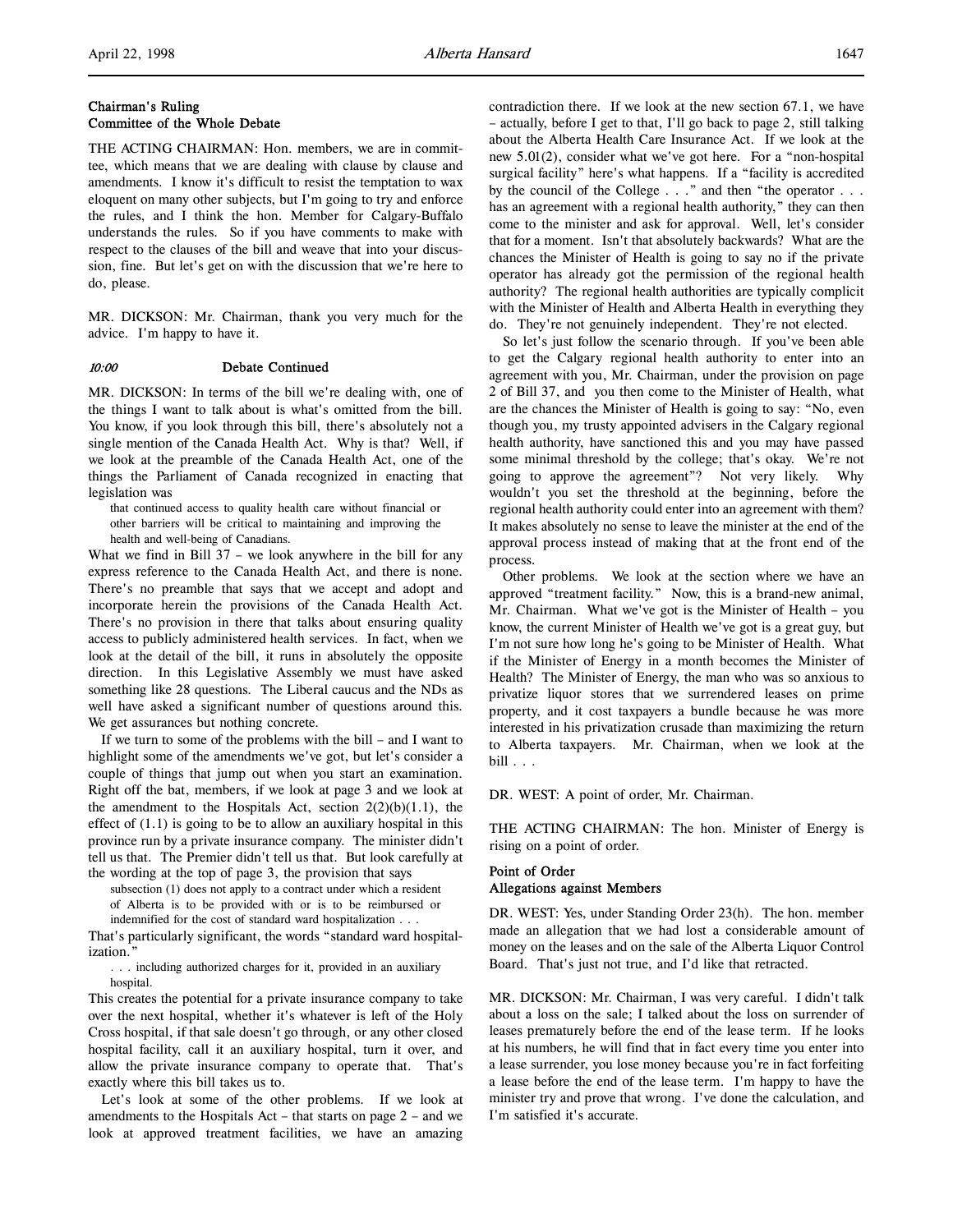THE ACTING CHAIRMAN: Hon. members, obviously we have a disagreement between members here. There is no point of order. However, I . . . [interjections]

Excuse me, hon. minister. Excuse me, hon. member. [interjections] Excuse me, hon. minister and member. There is no point of order. The hon. Member for Calgary-Buffalo did, though, I think achieve his end in using provocative kinds of allegations, and I would caution him to keep to the bill, please.

MR. DICKSON: Mr. Chairman, thank you very much again for the advice.

## 10:10 Debate Continued

MR. DICKSON: Referring members to the provision in Bill 37 dealing with approved treatment facilities, you know, it's been said that Alberta modeled this bill on the Ontario Independent Health Facilities Act, an act that's some 68 pages long. The Minister of Health suggested the other day that it's absolutely irrelevant how long the bill is. Well, what is not irrelevant are the kinds of specific criteria that are set out in there. What kind of criteria do we have here before an approved treatment facility can be approved? We look at four vague, general criteria. The first rule of administrative law is that if you want to avoid abuse of discretion, you particularize the test. What are the tests here? If members look at the new section 67.4(2), what are the provisions?

Well, the first test is that you look at the need for services in a geographic area; that's number one. Number two, you look at the impact it would have on a publicly funded health system. But the third test is whether the public interest would be served in approving the application. I raised the hypothesis before that if the current Minister of Energy were the Minister of Health, would he have the same view of the public interest as this member, the same interest the Friends of Medicare would have, the same interest the United Nurses would have, the same interest seniors' advocacy groups would have? I'll bet you he wouldn't. He may well say: I think the public interest would be served in approving yet another private hospital.

DR. WEST: A point of order, Mr. Chairman.

THE ACTING CHAIRMAN: The hon. Minister of Energy is rising on a point of order.

# Point of Order Allegations against Members

DR. WEST: Standing Order 23(h), (i), and (j). This hon. member is using a debate which is alleging or insinuating that the present Minister of Energy, if he were the Minister of Health, would bring forth a tack or a discipline that would be counter to the best interest of the public. I think that's an infringement on my rights in this Assembly. I'm not the Minister of Health today. I'm the Minister of Energy, and those allegations should be retracted.

MR. DICKSON: Mr. Chairman, I thought I had been very clear to say – this doesn't have to be judgmental. I simply said that I believe that minister's interpretation of what the public interest would be may well be very different than a list of other groups. Others can judge whether his view is the right one and the other groups are wrong. I'm simply suggesting there would be a contrast.

Now, if he's suggesting that he would take the same view of the public interest . . .

THE ACTING CHAIRMAN: Hon. members, obviously we are dealing with an area that is completely hypothetical. I think the Member for Calgary-Buffalo fully understands the meaning of hypothetical and is using, as I believe the minister has suggested, a very hypothetical situation. I believe the hon. minister does have a point of order, and I would ask that the hon. Member for Calgary-Buffalo stick to the debate, please.

MR. DICKSON: Thank you, Mr. Chairman. Again I'm grateful for the advice.

## Debate Continued

MR. DICKSON: If I hadn't made it clear before, since this isn't question period I'm going to suggest that there may be some limited role as a useful way of promoting debate and attempting to test an hypothesis to in fact suggest – because the bill is in many respects, Mr. Chairman, an empty shell. What drives the bill is the person who exercises discretion. The point I was trying to make is that when we look at the four-part test for an approved treatment facility, it's entirely open to subjective interpretation which every member may have. Now, I'll leave the Minister of Energy alone, and I'll suggest that if we have some other minister, some raving privateer, some idealogue who absolutely believes that private, for-profit . . . If we were to have a Minister of Health whose sole raison d'être is to privatize, privatize, privatize, what would he view in terms of interpreting the public interest test? I'm suggesting it would be very, very different than it would be for all of us in the Liberal caucus. Many of the people sitting in the gallery today wouldn't agree with that.

Now, Mr. Chairman, what's the other criteria? I said four criteria. Let's see what kind of protection this is for public health care. The fourth one: "Any other factors the Minister considers to be relevant." There's no benchmark. There's no objective standard. There's no meaningful test.

Unlike the 68-page Ontario Independent Health Facilities Act it comes down to a four-part test for whoever happens to be the Minister of Health. Two of the parts are so absolutely subjective that they offer no protection at all, and two have a somewhat objective element. This is not adequate. In fact it allows abuse; it invites abuse. And that's precisely what you'll get.

Now, what I want to do is preview some of the amendments that I'm going to be putting forward in an effort to try and at least mitigate some of the worst problems with this bill. One of the amendments would ensure that in making a decision, there has to be input received as a result of consultations with health consumer groups and senior citizen organizations: seniors obviously, because that group of Albertans is one of the heaviest users of the health care system; people who are often particularly vulnerable; people who, many seniors, just would not be able to afford private services, don't need longer waits to be able to access necessary services. Those voices have to be heard before any facility, HRG or any other facility in this province, could even possibly be approved.

One of the other amendments would require that there be a periodic review of the statute to make sure that the minister wasn't misusing his discretion.

Another amendment would be one to ensure that before there could be any approval, there would have to be notice first in a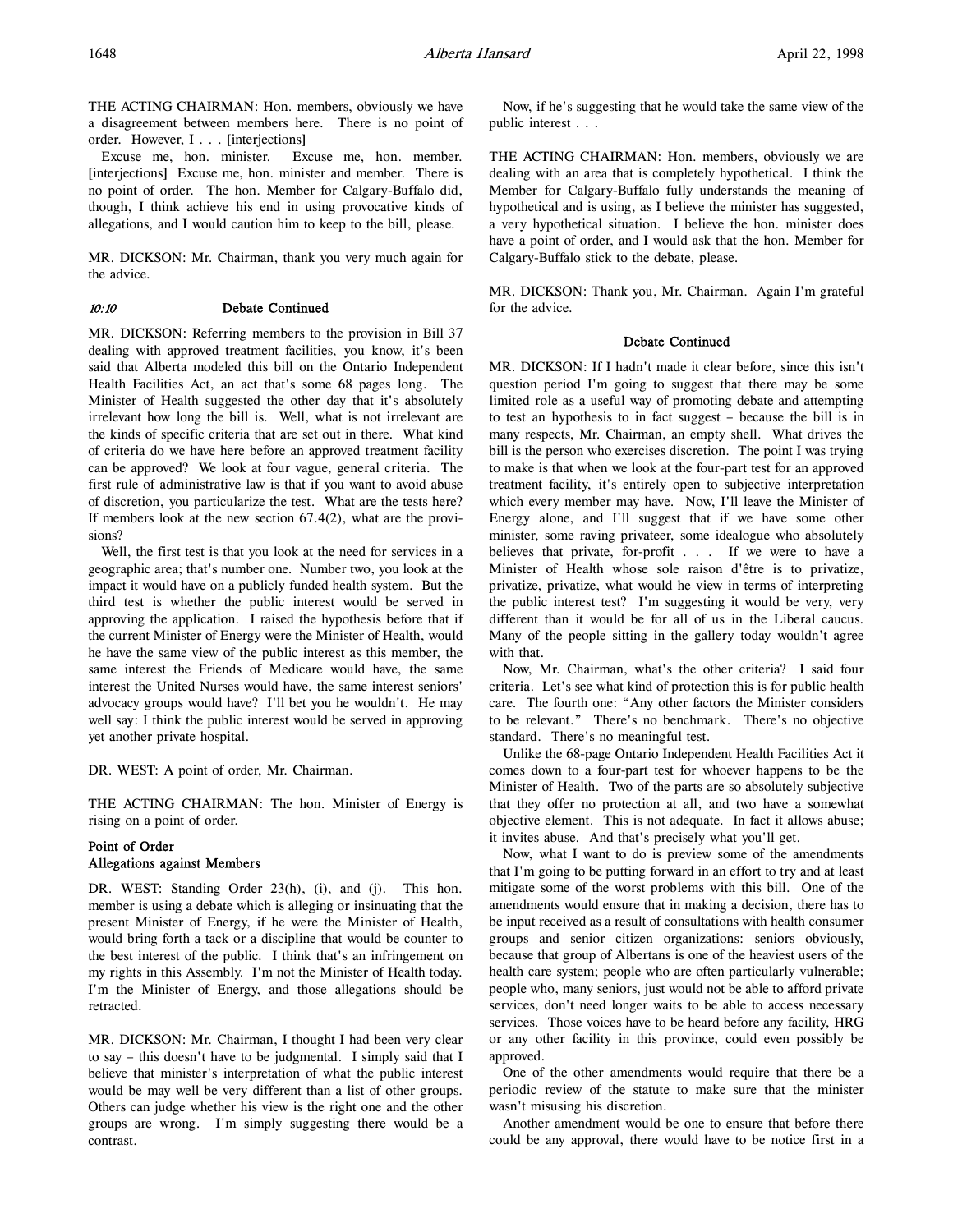newspaper of general circulation in the area to be served by the treatment facility. Let's let people in that area know what's going on and give them a chance to register their concerns.

A further amendment would be to ensure that the minister couldn't go off and make a snap decision, that he'd have to give 90 days' notice before he could sanction a private hospital or a private facility.

Yet another amendment would increase the fines. If you have got private operators spending millions of dollars to renovate the Grace hospital, a fine of \$10,000 is nothing. A fine of \$10,000 isn't going to ensure compliance. We're suggesting the fine be increased to \$100,000 a day. If you're prepared to spend \$3 million renovating a facility, then the penalties have got to be commensurate, and we have to signal that this province is going to penalize people that abuse the Health Act.

Many other comments, and we'll make them later in the debate. Thanks, Mr. Chairman.

THE ACTING CHAIRMAN: Before recognizing the Minister of Health, I just want to be sure that I'm correct. You didn't move any of your amendments; you simply were previewing.

MR. DICKSON: I did not. I just previewed them, Mr. Chairman.

THE ACTING CHAIRMAN: Thank you.

The hon. Minister of Health.

MR. JONSON: Thank you, Mr. Chairman. I would like to make some additional comments in regards to this piece of legislation, Bill 37, both to respond to some of the issues that arose during second reading and to correct some of the misunderstandings and indeed even misinformation related to the intent and process for this bill.

[Mr. Shariff in the chair]

First of all, Mr. Chairman, I want to emphasize that the clauses of Bill 37, Bill 37 itself, are not, as some members have claimed, an undermining of our publicly funded health system in this province, and it is not in any way, shape, or form an effort to expand the privatization of health care in Alberta or to create a two-tiered health system in our province. Unfortunately, there is that kind of vague fear-mongering type of rhetoric that has been used in relation to this legislation, and it is, I believe, a disservice to Albertans and an impediment to their understanding of the real intent and consequences of this bill.

Mr. Chairman, the clauses of this bill are really very simple and straightforward. It is a straightforward piece of legislation. It is a bill that has very simple and straightforward consequences, despite the best efforts of some members in this Assembly to create a different impression. Bill 37 is intended to and does give further protection to Alberta's publicly funded health system and further ensures that the same publicly funded system is not negatively impacted by the establishment and operation of a private health facility. Bill 37 provides the Minister of Health and, through the Minister of Health, the government of our province with the legislative authority to prohibit or control any private facility seeking to provide inpatient services outside of our publicly funded system. Let us be clear that right now – right now – no such legislative authority exists, and we want the legislative authority to be in place.

Mr. Chairman, the clauses of Bill 37 require that any . . . [interjections]

### 10:20

THE ACTING SPEAKER: Could we please have some silence? The chair can barely hear what the minister has to say.

MR. JONSON: Mr. Chairman, Bill 37 requires that any private facility seeking to provide such surgical services in our province will need to obtain both accreditation from the College of Physicians and Surgeons of Alberta and formal approval from the Minister of Health. Under today's law such facilities would be able to begin operations solely with the accreditation of the college, and while I respect completely the principles of the college, I do not feel that it is appropriate that the college alone have such a responsibility.

Mr. Chairman, Bill 37 will ensure that the elected government of this province, accountable to all Albertans, would have the ultimate veto or ability to restrict the operation of a private facility. Under Bill 37, even if the college were to accredit a proposed private facility, the Minister of Health would have the legislated authority to prohibit or restrict the operation of such a facility. On the other hand, should the college not give accreditation to such a facility, the minister would not even consider such a proposal. If there was a clear no to a private facility by the college, it would not be overturned by the minister, but a yes by the college could still result in a no by the minister.

Mr. Chairman, also under Bill 37 the minister's decision would not be some arbitrary whim but rather the result of a thorough and comprehensive review, the kind of consideration that we have been talking about throughout the debate on this legislation. The section with the clause with respect to the review indicates that the review would look at the key factors such as whether or not the proposed facility's operations conformed with the principles of the Canada Health Act, and that consideration would be done in conjunction with the federal Minister of Health.

The review would look at whether there was in fact any need for the facility's proposed services and if there was any public good being provided by having services from such a facility. Most importantly, Mr. Chairman, the review would look at whether or not the proposed facility would have any impact, positive or negative, on the quality, accessibility, or indeed the long-term viability of the publicly funded health system in this province. This entire review, depending upon the nature of the proposal, could involve our health system stakeholders and even all Albertans.

Mr. Chairman, there is a clause in Bill 37 which fills a legislative void in our province and ensures – this is the bill overall – that the elected officials of Alberta have the opportunity to make decisions on behalf of the electorate on key issues such as the potential establishment and operation of private health facilities. I think that is important to be recognized.

If we use the favourite example of our leader of the New Democratic opposition, the Health Resource Group in Calgary, that organization came forward last year with a proposal to provide some inpatient surgical services outside the Canada Health Act. Our ND opposition clamoured loud and wide that I as Minister of Health should jump in and prevent that from happening. Now, I did my best, and nothing of that nature has accrued, but as I've stated before – and I stated it at that time – under current legislation the Minister of Health has no legislative mechanism for doing so. The only requirement for HRG to provide those services would have been accreditation from the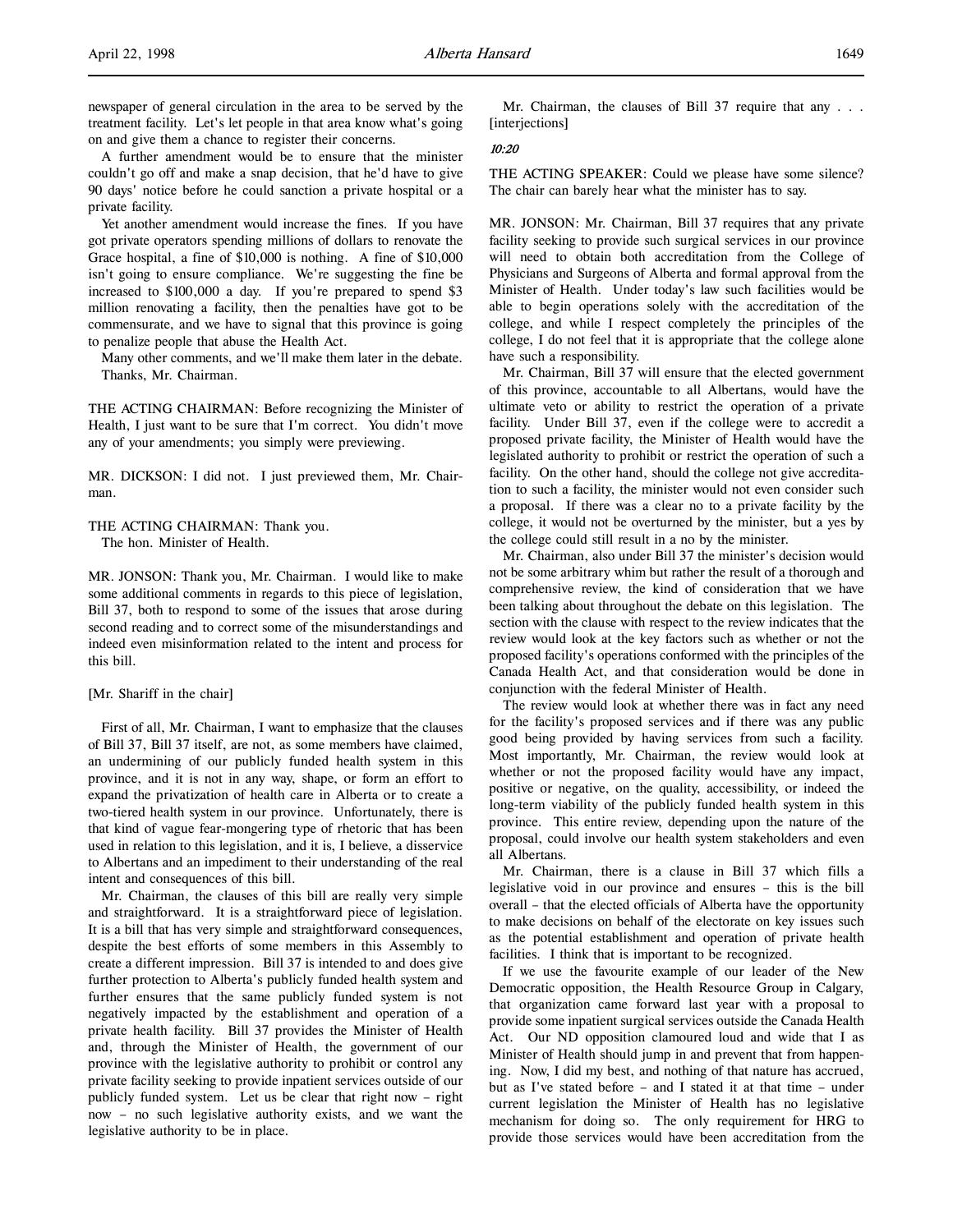College of Physicians and Surgeons. Now, the college turned down HRG's request for accreditation, but had it said yes, without the requirements of Bill 37 there would be absolutely no clear way for this government to say no, even if we wanted to and were concerned about it, which we would have been.

So, Mr. Chairman, if the Liberal or the ND opposition wants to make it easier for private health facilities to operate in Alberta, then all they have to do is continue to advocate for the withdrawal of Bill 37. The status quo would mean that government would have no way to intervene and no way to prohibit or control the operation of such a facility.

Now, Mr. Chairman, the clauses of the second part of Bill 37 are equally as important and equally as simple and straightforward as the first. It deals with private facilities or private clinics, if you wish, providing insured services to Albertans within the public health system. About two years ago, in response to the federal government's reinterpretation of the Canada Health Act, this government developed a new policy on private clinics. That policy stated that there would be no facility fees charged to Albertans by private clinics for insured services provided to Albertans. Further, that policy stated that no private clinic would provide insured services to Albertans unless those services were provided under contract to a regional health authority and were being provided on behalf of the public system and paid for by the public system. Last, our current policy states that regional health authorities will not enter into new contractual arrangements of this nature unless approved by the Minister of Health.

What Bill 37 does is take these policy initiatives and further strengthen them by putting them into legislation. By doing so, we further protect the integrity and viability of our publicly funded health system in this province.

Mr. Chairman, I firmly believe that Bill 37 in its details takes significant steps to protect and preserve public health in Alberta. I believe that this will be readily apparent to anyone who takes the time to thoroughly read the legislation and to honestly interpret what they read.

Mr. Chairman, in that regard, I do compliment one member of our Liberal opposition who has apparently done so. I would quote the Member for Calgary-Buffalo, who during second reading debate admitted:

It's encouraging to see the introduction of Bill 37, which is an admission and an acknowledgement that there is a . . . gap, in our legislative scheme, a gap that has to be filled.

Mr. Chairman, no one could argue that the legislation is not strong enough or, as the member of the NDP opposition has argued, that we should totally ban any private involvement in health care in Alberta. Well, this government does not agree with the socialist view that everything private is bad. The private sector has since the birth of medicare played an important role in our province and in this country in complementing and supporting the public health care system. Every doctor's office in this province is in effect a private health care facility. Every pharmacy, every physiotherapy or chiropractic office represents a private health care facility. Our world renowned Gimbel eye centres are private health facilities. Many of our air and ground ambulances are private, for-profit operators. Yet they all do work on our behalf and receive payments from our publicly funded health care system. Do we ban them all and make everyone an employee of Alberta Health? I don't think so.

No, Mr. Chairman. What we need to do is work with them, regulate them, and control them through legislation so that the work they do directly benefits the public health system and directly benefits the health of Albertans. There is nothing wrong

with making a profit. Every health care worker, whether doctor, nurse, or caretaker, needs to make an income, needs to make a profit from their earnings so that they can support their families. Every member of this Legislature needs to make a profit on our incomes so that we, too, can meet our expenses, support our families. That does not mean, Mr. Chairman, that we are not working for the best interests of Albertans, and the private sector will continue to play an important role in ensuring that we do have a quality publicly funded health system in our province.

## 10:30

In conclusion, Mr. Chairman, I would like to emphasize one last time that there is no hidden agenda with Bill 37. It will not undermine the public health system. It will not lead to a plethora of private hospitals operating in this province. I would note that we do not have any private hospitals in this province, though if you listen to some debate on this, one would think they were springing up all over the place.

Mr. Chairman, Bill 37 will not lead to a privatization of our public health system, and Bill 37 will not lead to two-tiered health care in Alberta. No. What Bill 37 does is what the opposition has asked for over the past year or so. I acknowledge that. What Bill 37 does is give the government the legislated authority to say no to a private health facility that would jeopardize the integrity of our publicly funded health system, an authority that doesn't exist in legislation today. What Bill 37 does is give Alberta a clearly legislated process to assess proposals from private health facilities, a process that doesn't exist today. What Bill 37 does is provide further protection for a publicly funded health system, protection that does not exist today.

As the Minister of Health and on behalf of this government I can state our clear commitment to maintaining and preserving the principles of the Canada Health Act, and Bill 37 will help us do just that. Thank you, Mr. Chairman.

I would move that we adjourn debate on Bill 37. [interjections] Mr. Chairman, I thought that the hon. opposition wanted to get on to the next bill. I'll withdraw my motion.

THE ACTING CHAIRMAN: The Minister of Health had put forward a motion and he has now withdrawn. Can we have unanimous consent to withdraw the motion that he put forward?

#### HON. MEMBERS: Agreed.

# THE ACTING CHAIRMAN: Anyone opposed? Carried. The leader of the ND opposition.

MS BARRETT: Thank you, Mr. Chairman. Earlier I heard some comments that were off the record about how the opposition is antsy about this bill because there's an audience here. Well, I would like to remind the chairman and members of this Committee of the Whole that I didn't need an audience the day I prereleased this legislation, because I knew what was contained in it. I released it more than 24 hours before it was introduced in this House, a protocol that I have never violated before, because I knew what this bill was about. [interjection] I'm going to get the minister's comments in a minute, Mr. Chairman. He's given us a lot to go on in committee reading. I didn't need an audience to raise it three times in a row the Monday, Tuesday, and Wednesday in question period. I don't need an audience now, because the NDP is the author of the introduction of medicare, and that is why I am NDP.

Now, let me just start with some quotes from the minister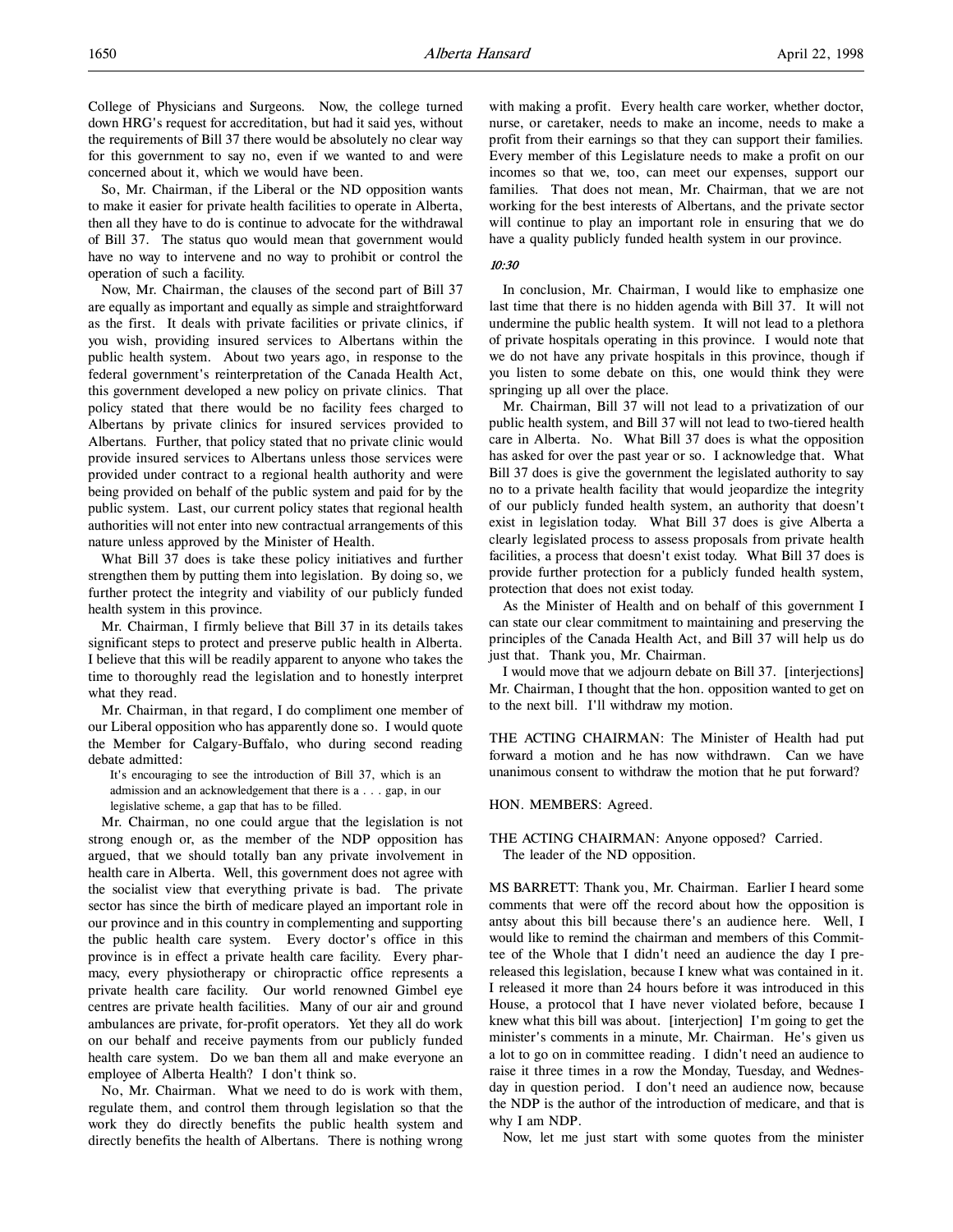tonight. He says, "Vague fear-mongering." Mr. Chairman, if he thought that I was doing vague fear mongering about what this minister can do under this legislation, then why time and again in question period has he refused to answer the question in a yes or no format: will you commit that this government will not legalize hospitals by any other name? Inpatient treatment facilities . . .

THE ACTING CHAIRMAN: Please. The chair would like to remind the member to please speak to the bill. This is in committee. We are not talking about questions that were raised in the House. Can you please refer to this bill.

MS BARRETT: Mr. Chairman, I beg to differ. He talked about my quote "vague fear-mongering." If he raised it, I believe I have the right to respond to it, and I will briefly. And I will get to the sections. Before I was interrupted, I already started to get to the section that talks about the new category that gets around the Hospitals Act called inpatient treatment facility, and its new kissin' cousin is the nonhospital surgical facility. New terms to get around the Canada Health Act and the provincial Hospitals Act.

When I asked the minister yes or no time and again would he say, "No, NDP leader; I promise I will not license private, forprofit hospitals." No, he would not say it. He's been given ample opportunity. Then he goes on to say: it's not appropriate for the college alone to have the right to license private, for-profit health care facilities. That's a good point, the responsibility. I agree with the minister. However, if he was so serious about prohibiting private, for-profit hospitals by any other name, à la Shakespeare, he would have introduced a bill that said he will never authorize them. Instead he introduces a bill that's got a two-edged sword. Pretty typical for this minister and this government.

The minister goes on to say: the minister has the right to decline. The minister also has the right to approve. The minister's department – and I have documentation on this – was asking the College of Physicians and Surgeons to license HRG, Health Resource Group, out of Calgary so that they could become what we now know in the new terminology, which I hope fails tonight and never sees the light of day again, as an inpatient treatment facility for overnight stays.

Mr. Chairman, I remind you that HRG made a mistake the day they came to Pam Barrett and asked for her support on their business plan, because their business plan states in black and white - I have filed it with the Assembly; I'll file it again tomorrow if I have to – that they want to be able to contract to regional health authorities to provide medically necessary surgeries that are considered under the provincial health act medically insured services. Not only that, but I contend they are in violation of Alberta's Hospitals Act right now, prior to this legislation begin passed, because they are allowing patients to stay overnight having had surgical procedures conducted on them. When I raised this, the minister says: oh, well they're there voluntarily. Well, either they need to be there or they don't. Who spends 225 bucks a night for an expensive hotel room if you don't need it?

Next the minister says: and anyway in this bill we talk about reviews; everything is subject to reviews. Who would do the review? Does the bill or any component of the bill talk about this, aside from the minister being able to set it up? No. A little democracy skirted there. He says: and in any event the college would only as a first step look at licensing private, for-profit hospitals by any other name, meaning inpatient treatment facilities, if there was a need. When you close half of the hospital beds in Edmonton and Calgary, don't you think you're creating a need? That could have been politically determined, Mr. Chairman. That is my contention.

Then he says: there is no way to prevent the college from accrediting private hospitals. Yes, there is. Number one, you insist that they be called hospitals as per Alberta's Hospitals Act or you introduce legislation or an amendment that says: this government will not license private, for-profit hospitals.

Then he talks about – this I've got to get to; oh, yeah – Mr. Gimbel.

#### AN HON. MEMBER: Dr. Gimbel.

MS BARRETT: Dr. Gimbel. Pardon me. I am so irreverent sometimes. All right; he talks about Dr. Gimbel. What are we supposed to do? Well, let me just tell you about Dr. Gimbel placing full-page ads in the Edmonton and Calgary newspapers suggesting – it was cleverly worded, I remember – that patients could either pay him up to 2,000 bucks a pop to have their cataracts removed from one eye or wait in line for 18 months. What Dr. Gimbel forgot to mention is that patients needed to wait only a few weeks to have their cataracts removed at the Royal Alexandra hospital.

Now, we got plenty of calls from Albertans who thought that Dr. Gimbel should be thrown out of the medical profession for these actions. Those were the polite ones, Mr. Chairman. We also got a couple of calls from patients who said: could we please get Mr. Jonson to give Dr. Gimbel more cataract surgeries so I don't have to either wait 18 months or pay \$2,000 to have my cataracts removed? Through aggressive marketing Dr. Gimbel managed to use up his allocated cataract surgeries in only seven months rather than the preagreed 12 months, and this was all a ploy to get more cataract surgeries allocated by the Capital and Calgary regional health authorities, and he may be yet rewarded for his actions by the RHAs.

#### 10:40

Then the minister says in defence of this totally indefensible bill: hey, everybody who's working in the health care system has the right to make a profit. He says doctors. Then he lists nurses. Since when have salaries become tantamount to profits, Mr. Chairman? This government is making it up as it goes along, all in defence of the bill that I call the HRG legalization act. Well, I've got some other ones here. Let's have some fun with this. What else could we call this bill? We could call it the private health care promotion act, the blueprint for expanding private health care act, the place your blind faith in the Minister of Health act. I like them all.

Now, my least favourite part of this bill is section 3.1, approved treatment facilities, plunked right into the middle of the Hospitals Act in order to get around the Hospitals Act. That's all this is meant to do. Aw, but don't worry; the minister is on top of it. The minister and only the minister will decide what medical services will be allowed to be provided in these so-called treatment facilities. Hey, here's a Gettyism for you: skin so thin, thin so skin. Well, you'd have to have been around here in those days to get it, I guess. All right; I was here when the earth was cooling. Have your laugh now.

Now, Mr. Chairman, some of the amendments that I will be sponsoring, if this bill ever sees the light of day again, will be, for example, in the section on nonhospital surgical facilities by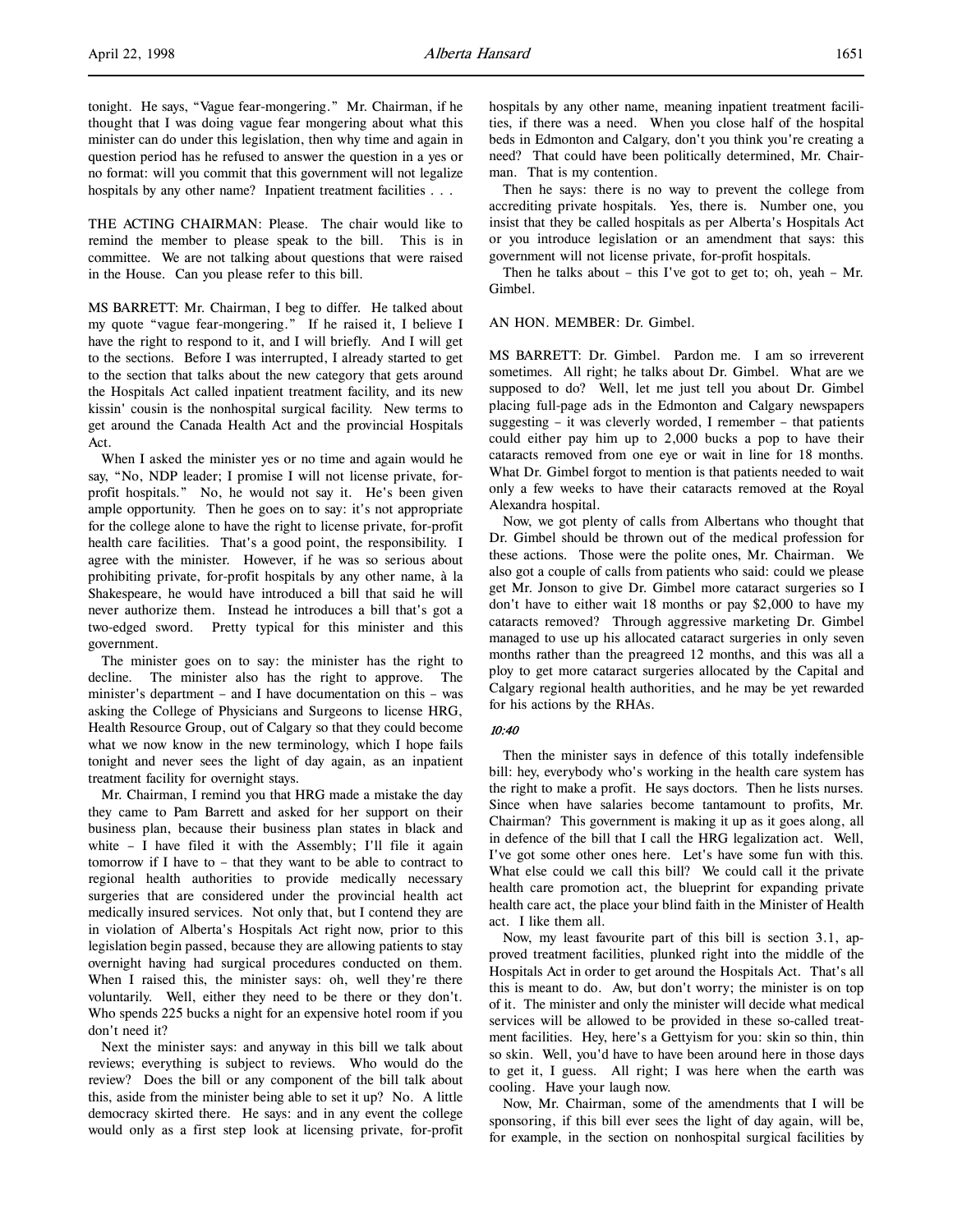adding "on a day-surgery or out-patient basis." Very easy to fix this part of the bill, Mr. Chairman. You bet. That way we know what nonhospital surgical facilities can do. I've got some more. I tabled them today. I thought I'd just preview them as the Member for Calgary-Buffalo did earlier.

In the section that talks about inpatient treatment facilities, what I propose is adding another subsection.

- (2) A treatment facility approved in this Part shall not provide insured medical services or surgical services that are
	- (a) medically necessary,
	- (b) paid for by the Workers' Compensation Board, and
	- (c) provided by a physician or a dental surgeon with admitting privileges in [a public] approved hospital.

Now, here's one I'm sure the summit-oriented Conservative government will just love. When in doubt, organize a summit. I say when in doubt, have a referendum.

MR. RENNER: You're supposed to talk to the chairman, not the audience.

MS BARRETT: I am, for the most part.

- (3) Before approving a treatment facility the Minister shall order that the question be put to a vote in the regional health authority where the treatment facility is to be located.
- (4) The Minister shall not approve a treatment facility unless a majority of electors support the facility in a vote under subsection (3).

And finally,

(5) The Local Authorities Election Act applies with all necessary modifications to a vote under subsection (3).

I wonder if the government would be interested in any of these amendments. Not by what I've heard so far, because this is the minister who refuses to answer the yes or no questions on this bill.

Now, Mr. Chairman, a growing number of private clinics are providing medically necessary services like cataract surgery, which I mentioned in the context of the great Tory fan Dr. Gimbel, but moreover moving increasingly into other areas like pathology and radiology and on contract to the public system through regional health authorities. Government, you see, was very clever setting up these regional health authorities that are not elected. They get to insulate themselves from any agreements that the regional health authorities might feel pressured into going into because of all the hospital beds that got cut. The expansion of private health care is resulting in a small number of corporate doctors who run their own private clinics and, if the minister gets his way, their own private hospitals.

Meanwhile, the vast majority of doctors who practise exclusively in the public system have to put up with ever worsening conditions, which is more and increasingly likely to force them to want to what I call double-dip. There is no provision in this legislation to prevent double-dipping. In other words, you can be a doctor working in the public health care system, and then you can be working in your own nonhospital surgical facility or inpatient treatment facility, which is a hospital by any other name.

Maybe I didn't explain this to you, Mr. Chairman, the difference here. You are either an outpatient or an inpatient. By using the word "inpatient," you essentially are duplicating the intention of that which is spelled out in the Hospitals Act. So they can work in both systems, and they can try to pull the same kind of trickery-pokery that Dr. Gimbel did in his cleverly worded ads. You go and see somebody who's at the public hospital with whatever condition, and the doc can say to you, "Well, you know, I can't get you into this hospital for X, Y, or Z time, but I can get you into my brand-new, rubber-stamped inpatient treatment facility in no time at all if you've got the bucks to pay." Inherent conflict of interest. Nothing, no component of this legislation prohibits that, and that in turn promotes exactly what I witnessed happening in the United Kingdom between 1979 and 1981, when then British Prime Minister Margaret Thatcher changed her legislation in a fashion not too dissimilar from this. Thereafter every pound that was spent in a private facility, she argued: "Well, lookit; these people are spending money on private facilities. I've cut back the amount of money we're spending in the public facilities."

Now, the other thing is that the growing tendency of RHAs to move patients to subacute care so they can charge co-payment needs to be investigated. I think they should be investigated. This is a paradox. Why is it that when you're in an acute care facility, you don't pay any extra to be there, but you go to subacute – like a long-term care facility, palliative care, that kind of thing – and suddenly you're paying 28 bucks a day.

MR. DICKSON: Don't forget the Recovery Inn.

MS BARRETT: Oh, the Recovery Inn. I forgot about the Recovery Inn. I mean, first we had Hotel de Health. The good people of Leduc got up on their hind legs and fought that, and I congratulate them, just like I congratulate the people that are sticking around in the galleries here tonight and for having come here last night and staying even though they knew the bill was not being called.

So we had Hotel de Health. Now we've got HRG. Oh, I'm not sure if I finished that sentence; oh, yeah, I did. They made the fatal mistake. They showed me their blueprint. They gave it to me. I photocopied it. It says that they want to get into the business of contracting with RHAs to cover publicly insured, needed, necessary medical services and surgeries.

Mr. Chairman, I understand that I've only got a couple of minutes left, so I'd better wrap up by saying that every time I question the Minister of Health or the Premier about HRG or any aspect of private health care, I receive the same stock response: the government will ensure that the principles of the Canada Health Act are not contravened. There are very sneaky ways to contravene the Canada Health Act. I'm sure they hired the genius lawyers of the Fraser Institute or something to come up with this bill, because the language that it contains is in no way in contravention of the Canada Health Act because they're using different terminology to get around Alberta's Hospitals Act. That's what the two major components of this bill are about, and it is why I condemn it completely.

Thank you.

## Chairman's Ruling Behavior of Guests in the Gallery

THE ACTING CHAIRMAN: Before I call upon the Minister of Community Development, guests in the gallery, it's a common understanding not to clap or make noise while you're sitting in the gallery, and I'd request you to please honour that tradition that we have in this House.

#### Debate Continued

THE ACTING CHAIRMAN: The Minister of Community Development.

MRS. McCLELLAN: Mr. Chairman, I'm pleased to stand and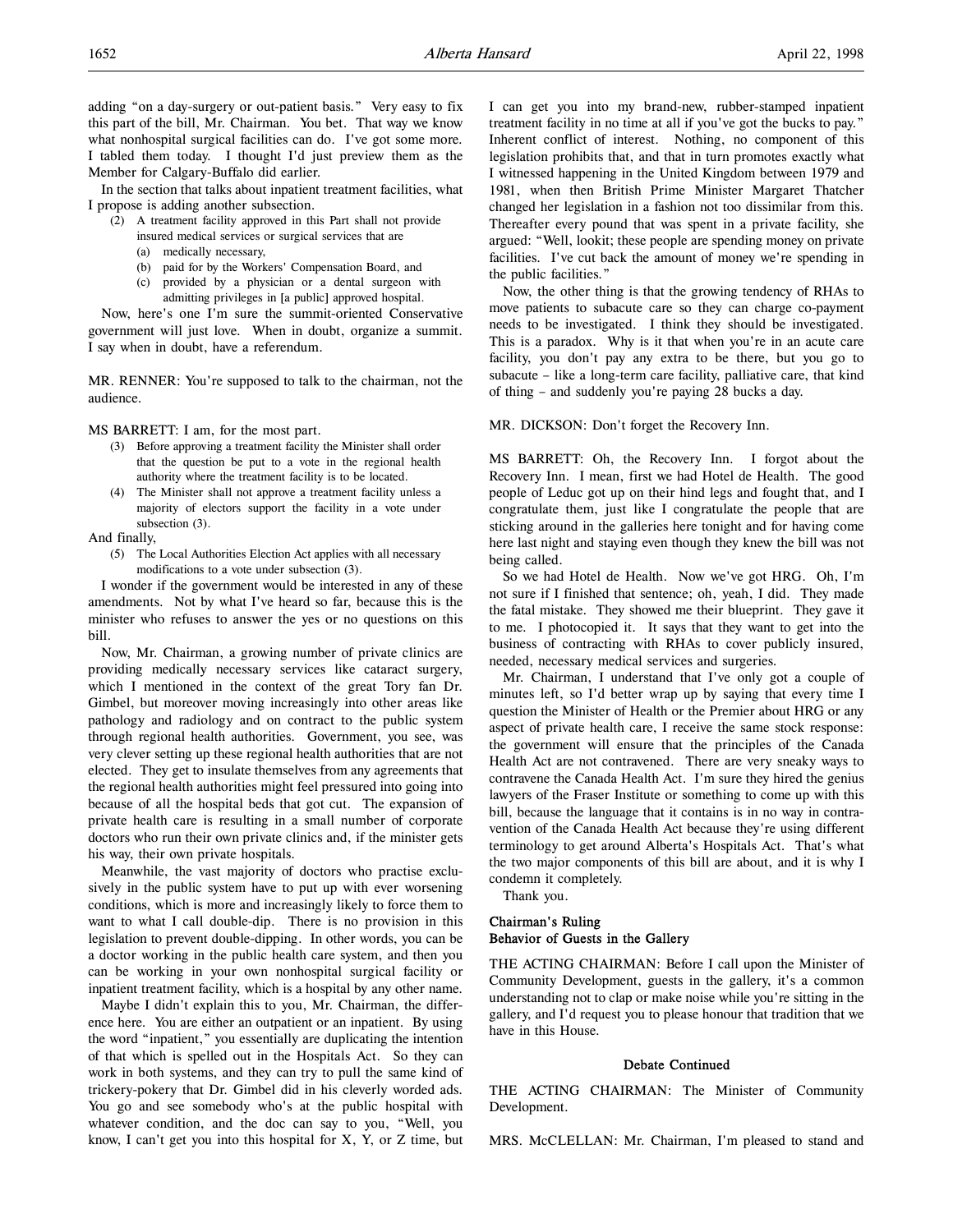enter debate on this very important issue. I would remind the hon. members that Alberta has been an adherent of the Canada Health Act, and the only time that we have had any difficulty with adherence to the act was when a federal Minister of Health reinterpreted the act, changed the interpretation of the act, and then gave us a very short time to comply. However, I would also remind the hon. members that comply we did.

#### $10.50$

 So I think the insinuation that we in some way do not support the principles of the Canada Health Act are entirely unfair. In fact, I would say that we have made submissions to the federal Minister of Health to in fact broaden the Canada Health Act so that it really reflected the health services that we provide to people in this province that are important beyond acute care services, which is essentially what the Canada Health Act manages. So I wanted to point that out first.

Secondly, I am frankly puzzled as to why the opposition would not want legislation in place to protect the public health system. It has been said over and over and over again, Mr. Chairman, that there is no protection in place today. Perhaps a slight protection is that the College of Physicians and Surgeons must be the licensing body. This act carries that with additional steps to ensure that should the College of Physicians and Surgeons license a facility that the minister considers falls without the Canada Health Act, he may step in. Further, the regional health authority may also step in.

The hon. opposition NDP member mentioned Hotel de Health. Never was that brought to the government. The RHAs rejected it, which is part of the protection that is in this.

The other thing that surprises me. The federal Minister of Health, Mr. Rock, whom I have a great deal or respect for, is a strong, strong, strong supporter of the principles of the Canada Health Act. However, he has supported the principles in this bill, and he has said that this is an excellent . . .

MRS. SLOAN: Are you federal bashing again, Shirley?

MRS. McCLELLAN: Never. Mr. Chairman, I was asked if I was federal bashing. It has not been my practice in this House to be rude or to bash anyone. I have made a commitment to my constituents that I would conduct myself with as much dignity and decorum as I could in this House, because I respect that they elected me to do that. I will continue my comments and only ask for that respect from other members. I do try very hard to listen carefully and consider the opinions of my colleagues on all sides of the House, and I will continue to do that.

Mr. Chairman, I am concerned that when there is no policy today to protect that, there is a desire not to have one. I am encouraged, though, that there has been some consideration of perhaps even amendments, which tells me that there are some members who feel there is merit in this bill. That is from the opposition side. I'm encouraged by that. I think that when those amendments are put forward, they will be debated with all of the diligence of all members of this House, and I would hope that I have an opportunity to take part in that.

Mr. Chairman, it has been pointed out many times that there is and has been traditionally in this province a role for the private sector in delivery of health care. I would remind hon. members in this House that much of our long-term care in this province is delivered by private operators, and I would say that they do a very, very fine job of it. It is protected by the regulations, such as funding, where no one in this province is charged the exorbitant fees that they are in other provinces, because this is protected under our regulations. Every pharmacist, as was pointed out, our doctors' offices, every one of them, are private operations, and I don't want to see a system that says that our doctors must be hired by us and paid entirely by us. [interjections] It hasn't worked. What has worked is what we have, which is a combined system. We do have doctors that work for the Cancer Board who are salaried and hired by us for a specific role.

What I am most distressed about was what I felt – and I hope I was wrong – was an attack on a very respected clinic in this province. I think that if you went to the ophthalmology profession, they would be concerned. I think it is widely know and held that people who need cataract surgery today enjoy a much less stressful time because of research activities that have been carried out there and the great strides that have been made in that. I remember constituents – they were actually friends of mine – who had cataract surgery years ago and who laid in bed with sandbags beside their head because they weren't able to move. That's the old way, and we've moved ahead. I would say that clinic that was named tonight had a great role in that, and I am distressed that would be said. Frankly I think we should say that we are privileged to have the Gimbel clinic in Alberta. There are thousands of Albertans who have been treated there and appreciate that. So, Mr. Chairman, I have to say that I was really, really disturbed about that.

However, Mr. Chairman, I think we've had another time of debate on this bill. I am encouraged that we'll continue to have that, and as I say, I'm encouraged by members of the opposition, at least one, who has not just said: scrap it. Maybe there are some amendments we should look at, and I look forward to the debate on those amendments.

I made this statement some years ago in this House: health is too important to be a partisan subject. Let's every one of us in this House work hard to make sure that our health system in this province continues to be the best that we can have. That is all I ask of all members in this House, and for the most part I think that is how all members in this House are carrying their part of this debate.

Mr. Chairman, I would now suggest that we adjourn debate on this bill and move on to another subject.

THE ACTING CHAIRMAN: You've proposed a motion to adjourn debate?

MRS. McCLELLAN: Yes, I did, sir.

THE ACTING CHAIRMAN: Okay. We have a motion on the floor to adjourn debate on Bill 37. Are you agreed?

SOME HON. MEMBERS: Agreed.

THE ACTING CHAIRMAN: Opposed?

SOME HON. MEMBERS: No.

THE ACTING CHAIRMAN: Carried.

[Several members rose calling for a division. The division bell was rung at 10:59 p.m.]

[Ten minutes having elapsed, the Assembly divided]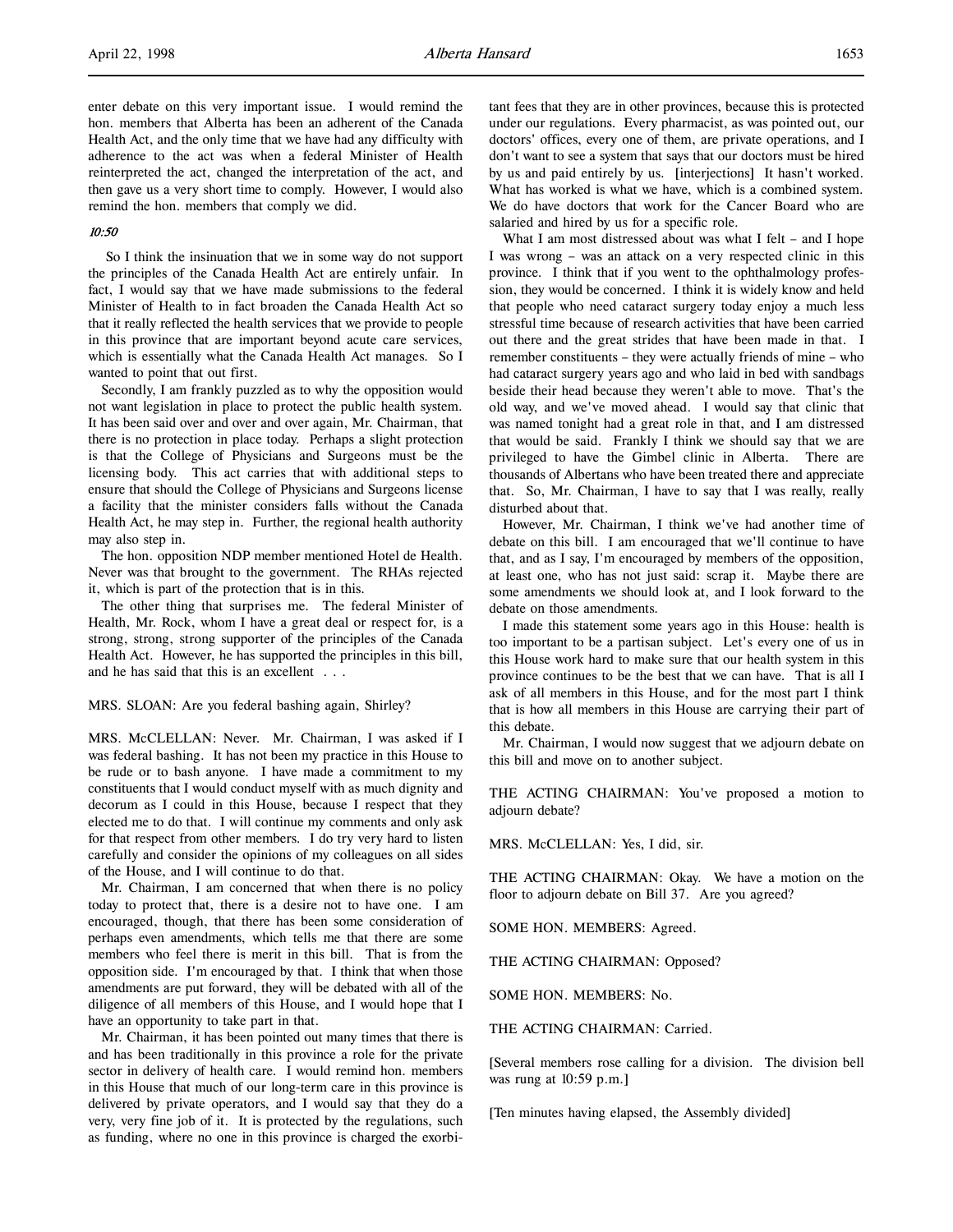## [Mr. Shariff in the chair]

| For the motion:     |           |              |
|---------------------|-----------|--------------|
| <b>Black</b>        | Herard    | Paszkowski   |
| Boutilier           | Hierath   | Pham         |
| Burgener            | Johnson   | Renner       |
| Cao                 | Jonson    | Severtson    |
| Cardinal            | Laing     | Smith        |
| Clegg               | Magnus    | Stelmach     |
| Day                 | Marz      | Strang       |
| Doerksen            | McClellan | Tarchuk      |
| Ducharme            | Melchin   | Thurber      |
| Haley               | Oberg     | West         |
| Hancock             | O'Neill   |              |
| 11:10               |           |              |
| Against the motion: |           |              |
| <b>Bonner</b>       | Mitchell  | Sapers       |
| Dickson             | Nicol     | Sloan        |
| Leibovici           | Olsen     | White        |
| MacDonald           | Pannu     | Zwozdesky    |
| Massey              |           |              |
| Totals:             | For $-32$ | Against - 13 |

[Motion carried]

MRS. BLACK: Mr. Chairman, I'd like to make a motion that when the committee rises and reports, it report progress on Bill 37.

[Motion carried]

## Bill 27 Electric Utilities Amendment Act, 1998

28. Mrs. Black moved on behalf of Mr. Havelock: Be it resolved that further consideration of any or all of the resolutions, clauses, sections, or titles of Bill 27, Electric Utilities Amendment Act, 1998, shall, when called, be the first business of the committee and shall not be further postponed.

THE ACTING CHAIRMAN: All those in favour of the motion, please say aye.

SOME HON. MEMBERS: Aye.

THE ACTING CHAIRMAN: Opposed, please say no.

SOME HON. MEMBERS: No.

THE ACTING CHAIRMAN: Carried.

[Several members rose calling for a division. The division bell was rung at 11:13 p.m.]

[Ten minutes having elapsed, the committee divided]

[Mr. Shariff in the chair]

| For the motion: |         |            |
|-----------------|---------|------------|
| Black           | Herard  | Paszkowski |
| Boutilier       | Hierath | Pham       |

| Burgener            | Johnson      | Renner       |
|---------------------|--------------|--------------|
| Cao                 | Jonson       | Severtson    |
| Cardinal            | Laing        | Smith        |
| Clegg               | Magnus       | Stelmach     |
| Day                 | Marz         | Strang       |
| Doerksen            | McClellan    | Tarchuk      |
| Ducharme            | Melchin      | Thurber      |
| Haley               | Oberg        | West         |
| Hancock             | O'Neill      |              |
| Against the motion: |              |              |
| Bonner              | Mitchell     | Sapers       |
| Dickson             | <b>Nicol</b> | Sloan        |
| Leibovici           | Olsen        | White        |
| MacDonald           | Pannu        | Zwozdesky    |
| Massey              |              |              |
| Totals:             | For $-32$    | Against – 13 |
| [Motion carried]    |              |              |

THE ACTING CHAIRMAN: The last time we were debating this issue in committee, we had an amendment proposed by the hon. Member for Edmonton-Calder.

MR. WHITE: Mr. Chairman, this is talking about a bill that changes the electrical distribution of this province irrevocably. This is a bill that is the single biggest change ever in the history of electrical generation in this province. This bill is purported to transfer the attachment of some \$8.7 billion worth of assets, and we've had 30 minutes of debate from the minister.

#### AN HON. MEMBER: Good.

MR. WHITE: I hear "good" from over there. I mean, how undemocratic can you possibly get? We should just fold up the tent as soon as that caucus decides a question of fact? That's it. It's done. I can't believe that you people can actually think you can get elected and even bother to show up and collect anything. Why don't you send it in? Give him your support. I mean, did you read the bill? Do you understand it? Not one little bit. Murray does, because I've spoken to him, and the former minister does. The rest of you haven't even got a clue. Not a clue.

SOME HON. MEMBERS: Through the chair.

MR. WHITE: Through the chair. I can speak what I want. Come on. It's closure. It's called democracy. You know: 1066. Oliver Cromwell wouldn't deal with this.

THE ACTING CHAIRMAN: Please sit down. Hon. Member for Edmonton-Calder, could you please speak through the chair? Also, please speak to the amendment.

AN HON. MEMBER: Show some respect.

MR. WHITE: Some respect. Have a little respect for democracy. Just a little. Here we have closure on the whole bill and on one amendment. We have seven amendments to make this bill better. We haven't even heard them. The minister wouldn't even accept them, wouldn't even look at them.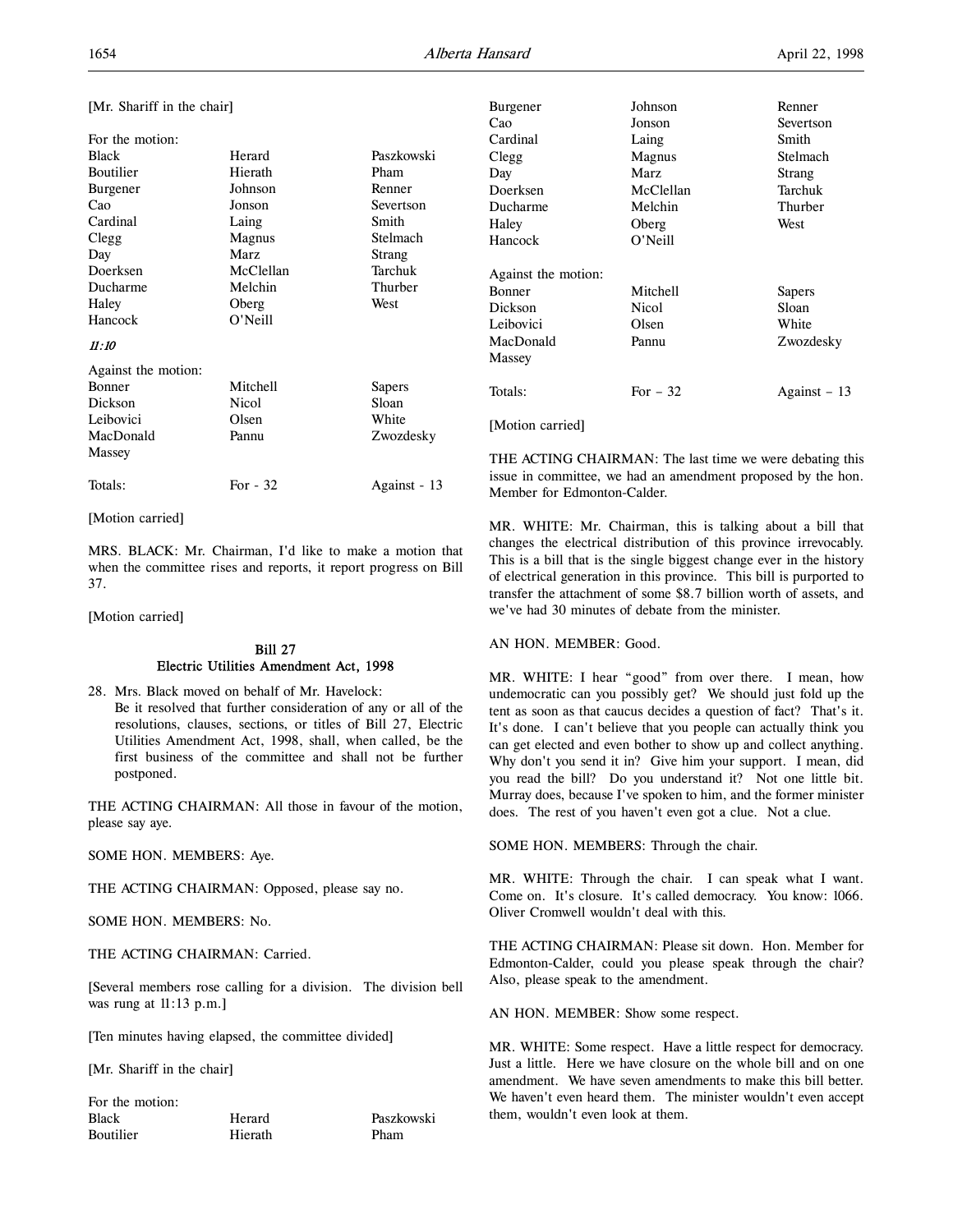[Mr. Herard in the chair]

MR. PASZKOWSKI: So why are you wasting time?

MR. WHITE: Wasting time. Is that what democracy is to you? Wasting time?

MR. PASZKOWSKI: That's what you're doing. Hansard will clearly identify that.

MR. WHITE: Democracy is wasting time to you, Walter? I'll tell you, you're missing something. You're missing a great deal of it.

MS HALEY: Point of order.

THE ACTING CHAIRMAN: The hon. Member for Airdrie-Rocky View on a point of order.

### Point of Order Relevance

MS HALEY: Thank you, Mr. Chairman. Beauchesne 459, relevance. I believe we're here to debate an amendment, and it would be really nice to hear some debate on that amendment.

THE ACTING CHAIRMAN: The hon. member on the point of order.

MR. WHITE: On the point of order. The amendment is clear. Does anybody have the amendment? The amendment was put around. Does anybody else have it?

THE ACTING CHAIRMAN: Hon. member, on the point of order.

MR. WHITE: Mr. Chairman, on the point of order. She wants me to speak on the amendment. Well, I was telling you what the amendment was. [interjections] I'm speaking on the point of order, sir. Am I missing something here?

## 11:30

THE ACTING CHAIRMAN: Hon. member, first of all, there was a closure motion that passed. That ends the debate on that motion. If you start to talk about something that was passed in the Legislature, you are repeating yourself, and it is irrelevant and is not something that can be tolerated. So if you could please speak to the amendment.

MR. WHITE: I was speaking to the point of order, sir, as you asked me to. Do you want me to speak to the point of order, or do you want me to speak to the amendment? You asked me two different things twice.

THE ACTING CHAIRMAN: Hon. member, I've ruled on the point of order. If you want to continue your debate, then I would suggest that you get back on the amendment.

MR. WHITE: Well, I'm sorry, sir. I must have missed the ruling on the point of order, because I certainly didn't hear it.

THE ACTING CHAIRMAN: Hon. member, please.

MR. WHITE: Would you please tell me what you want me to do

here? You didn't rule; I mean, I didn't hear any ruling. You didn't allow me to speak to it.

THE ACTING CHAIRMAN: Hon. member, one of the things that you have to do if you want to know what you should do next is listen. You can't be speaking and listening at the same time. I said to please get back on the amendment.

MR. WHITE: Is that a ruling then? Is that what you're saying?

AN HON. MEMBER: Hello. Anybody home?

MR. WHITE: There's lots of people home here.

## Debate Continued

MR. WHITE: The difficulty is that you people haven't even read this bill. You don't even know anything about this bill. The amendment that I put – he knows what the amendment is – is really simple. [interjections] Would you enter the debate and . . .

## Chairman's Ruling Decorum

THE ACTING CHAIRMAN: Hon. member, please sit down. Now, you have to speak through the chair. This business of going back and forth across the aisle has got to stop or we won't make any progress here tonight. So all members on both sides of the House, please, let's get back to the business before us, which is the amendment to Bill 27.

### Debate Continued

MR. WHITE: The amendment is really very simple. [interjections] The members opposite seem to believe that I have no understanding of this when they haven't really taken the time to do it. Now listen; it's really simple. This is changing the benefits of this act to full benefits. Now, that's really tough. You're going to vote against it because you've been told by the minister that it's not needed. That's was 10 minutes of the debate. Quite frankly, all this does is guarantee that in any future adjudication of this matter, full benefits are returned to you and I, assuming that all those here are Albertans – and we are – that we have paid for the rights, for the return of that guarantee that we put up in the way of our rates.

Now, I know you'll hear the arguments, as I heard from a member opposite the other day, that if you rent a facility, whether it be an apartment or anything else, through your rent you've paid for that facility, but you haven't really because the ownership and the equity was somewhere else. That's absolutely ludicrous. It's totally, completely irrelevant. That would assume that a power plant can be built anytime, anyplace, anywhere without any risk and at a price that's competitive. That is clearly not the case. As this bill strikes the benefits down in the year 2020, there is no guaranteed benefit to any of us after that, and that's the error. These benefits, the benefits that are cited in the current act, are limited, yes, because it's not free market, and we're not arguing that. But moving one to the other is, in my view and in the view of many others, an error. In some ways it leaves stranded costs, and in others it leaves a great deal of residual value.

Now, let's speak to the residual value for a moment, as the hon. member was discussing with me the other night. We were having a discussion on the matter, and she was saying then that at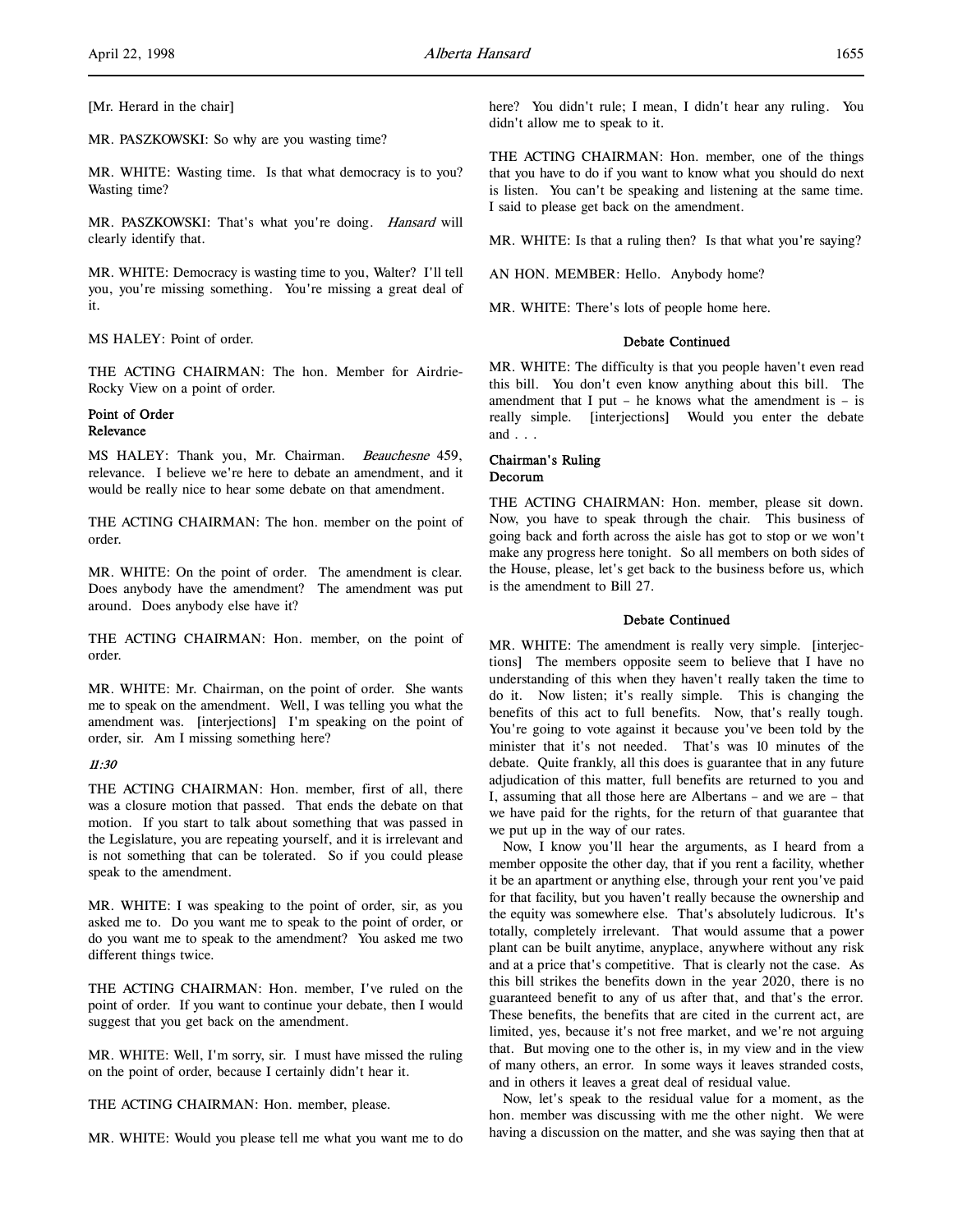the end of a term definite where you've paid rent, you are owed nothing, because that was the contract. That's true. It's absolutely true. But the implication is that now this old facility is totally at market value and that another facility can be built and compete. Well, except that what the market will bear – and we guaranteed the mortgage on this first building. Now, there's no way on God's green Earth that that element of that unit of power can be produced at the original rate, and we have given up totally and completely on any value of this.

Now, I was not party to any debate, wasn't even given an opportunity, not once, to have a reasonable debate and discussion in any other committee, in any other forum. I have to get my knowledge from people in the industry, and they say there is and was a proposal, that yes, it has to be adjudicated. Every single plant has a complete set of accounting around it, has the exact capital cost. It has all the improvements up to the partial deregulation and the enactment of 1996, the first day of 1996. It has all the costs to maintain that. It has the operating costs, and it has the decommissioning costs, which are part of it. It's all attached.

Now, when one commissions a plant, one has a term definite when you're going to decommission the plant, and you make the decisions relative to the output of the plant based on that date. As you get closer to that date, it moves of course. When one says, "Okay, we are going to deregulate; we're going to allow new production," well, you can't penalize those people that add production to their existing facility, by reason of having a facility, when they have to compete with the new piece that's coming on. So there has to be some kind of an adjudication. There has to be someone that says: yes, we can see that you've added input into this plant, and therefore you have at your risk put money into that and therefore should have a return on that investment. No question about that.

Whatever that return is, you should have it, and it does not necessarily mean that it has to be regulated. That portion can be, and that's not terribly difficult to do. Yes, it would have to be argued, and after eight or 10 such hearings it would get down to be a pretty finite area where the arguments could be made, because it would be generally understood. I recognize that you have three main players, and then you have probably six or seven intervenors that would certainly take issue with the price being either too high or too low. It would get narrowed down in a hurry, as all regulatory hearings do. In the oil patch it's done a great deal.

Now, when that occurs is not a term definite. And, no, you can't stand back and say: that's what I did in this year. You can't do it like the minister wants to do it in his wholly personal crusade of free market. I mean, free market doesn't solve all, and I quite frankly don't understand how one can say it does all of that. It does in most cases, and certainly in telephone deregulation it has helped a great deal. But this is power. When you produce power here, to get it from here over to there, it costs you. It costs a great deal in electrical pressure loss, if you will, if you want to call it that. That's the voltage drop across a span. It's Faraday's law. It's not difficult to understand.

#### 11:40

When you do that, you cannot cause generation to happen just anywhere. You have to either move the resource that you're going to power it to there, or you move the resource to this point and power it over there. Well, when you're doing that, it is not simply as easy as: just add water and stir. You just don't write off these massive assets or transfer the benefit of these massive

assets just like that, and that's what's made easy by this amendment. This amendment simply says that all the benefits should in fact accrue to all of us.

I assume the minister wants to add to this debate. [interjection] You're not going to add to this debate? If the minister does, the minister has that right. Well, he should be obligated to speak more than 30 minutes on this bill to explain the finer points of this. But it never has the philosophy.

Mr. Chairman, I certainly haven't exhausted my comments, but I certainly would like to have my hon. colleague add some on an area that I haven't touched on. The only report that was filed in this Legislature that says anything about residual values and stranded costs and the like – and in effect I haven't dealt with it, not being an economist but being an engineer. We do have an economist here at our disposal to talk about those things. I would like to take my seat and allow another member to deliver.

THE ACTING CHAIRMAN: The hon. Member for Lethbridge-East.

DR. NICOL: Thank you, Mr. Chairman. Speaking to the amendment that deals with the distribution of the benefits of the residual value of the plants, what I want to do is just make a couple of comments respecting the material that was pulled together for the basis in terms of looking at the calculation of the cutoff date with respect to that particular calculation. The basis of that appears to have been a report done by the London Economics group, and when you look at the data they pulled together for their material, there are some obviously debatable assumptions that were made with respect to the study that provided the value in terms of how to calculate.

#### [Mr. Shariff in the chair]

First of all, they start off and bring forth, I guess, what appear to be contradictions with respect to how they made the assumption and the background for their assumption relative to the mandate that was created under the Electric Utilities Act of 1995, where it said under section 6 that

the benefits of and responsibilities for costs associated with electricity [provided for] by regulated generating units are shared by all consumers of electricity in Alberta.

In terms of the study that was done by the London Economics group, that gives the distribution and the breakout of it, they were talking about calculating the benefits based on their ability to provide the quickest return to the free market operation of the plants rather than the full residual value being returned to consumers. Now, this is based on a couple of different bases of economic theory. One is that if you want to make an adjustment, there's one way to do it: you do it now, and let it adjust out. The other is you do it in a time period of depreciation that allows for these values to be captured by the consumer. Well, what they're doing is looking at it in the context of how they present the best set of information that would be provided. They came up with a calculation that looked at the supposed cost, which was calculated by one group at \$8 billion. They look at it in the context, then, of a present value or a discounted rate, which ends up being \$661 million. Well, the end result of that is that the assumptions they make and the associated calculation should reflect the estimate of the value of the captured, or the residual, at the time that it's dealt with to the consumer, and that is truly the \$8 billion rather than their discounted \$661 million.

You know, we have to look at it in the context of timing that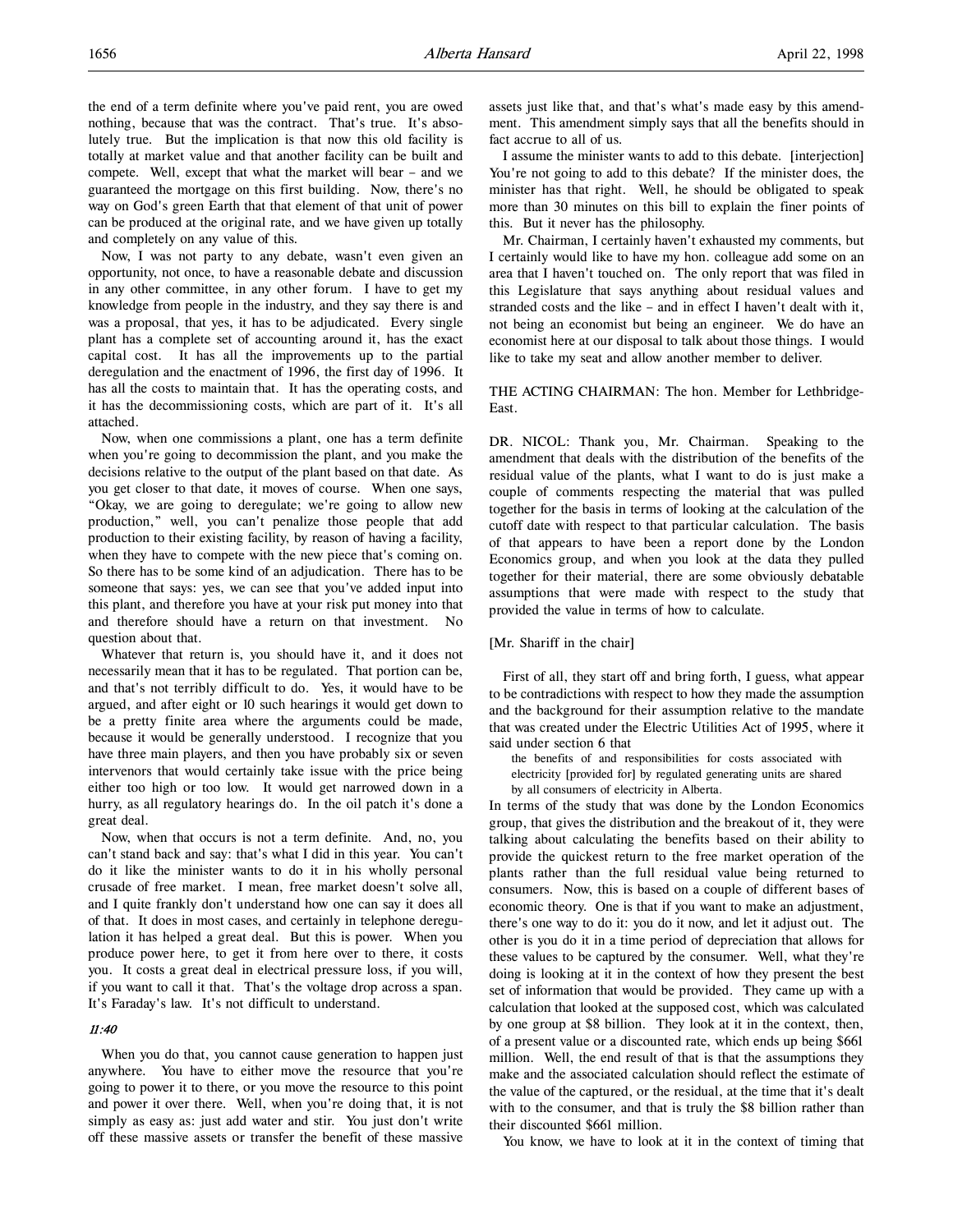So this is the trade-off that has to occur. That's what we're looking at in terms of how those values are captured, or transferred to the consumer, as opposed to whether or not it facilitates the efficient use by the utility companies. So we have to look at that. This is a major assumption that comes up in terms of how we calculate the residual value, the effect it has on the consumer. I think it is important that we do make sure Albertans understand that they are leaving on the table, through this bill, a lot of their money, which will be returned to the value of the utility companies because of that residual depreciation that hasn't been shared back to the consumer.

So this is the major aspect of how we have to look at it and deal with it from the perspective of: is it equitable, does it provide the best timing, and does it provide the appropriate cutoff in the context of which date we use to calculate the effect of that residual value? I know the time, 2020, that's in the bill deals with it from the perspective of the majority of that captured value, or the residual value, being returned to the consumer, but we've got to make sure that some more of that actually gets from the utility companies that are in place with residual value that still exists at the 2020 time period.

So basically looking at the aspect, you know, in terms of the trade-off that comes along, it's: can we get to the free market value sooner or later? As the proportion of energy that is still under the pooled or regulated part of the total grid will be approaching that market value much quicker, it will not be distorting the value that we have and the competitive advantage that we have both in terms of attracting industries that are energy intensive or in giving the incentive to new producers to bring forth plants that will put power into the grid so that we can have the amount that we need to satisfy consumers in the future. The reason that we have to look at it in that context is this equity issue. In the end, you know, we are supposedly a government representing the people of the province. We're elected by them to look after their interests, Mr. Chairman. I don't think there's any question or anybody that would argue. Business, through the regulations, through the legislation that we provide for their guidelines of operation, doesn't need our support, doesn't need our transfer of dollars on a basis that is not equitable and not fair to those consumers.

So what we've got to do is look at it in terms of the perspective of how we get those kinds of issues conveyed. I've already pointed out the fact that by cutting it off before all of that residual value is captured and returned to the consumer, what we're doing is in essence penalizing the consumer to the advantage of those utility companies. There is no data, especially not any data prepared by this London Economics group, which shows that our economy would be better off if we did it at an earlier date rather than at a date that allows for the full release and the full return of that captured value back to the consumers.

## 11:50

So, Mr. Chairman, speaking on that particular amendment, those are the reasons why I think we should be supporting it and making sure that as the bill is implemented, we end up with all of that residual value returning back to the consumer rather than

leaving a certain amount of it, approximately \$8 billion, at the discretion of the utility companies.

That's basically where we're at, Mr. Chairman. A lot of other people have an interest in speaking, so I'll allow them to stand up as well.

THE ACTING CHAIRMAN: The hon. Minister of Energy.

DR. WEST: Thank you very much, Mr. Chairman. I'd like . . .

MR. SAPERS: A point of order, Mr. Chairman.

THE ACTING CHAIRMAN: Are you rising on a point of order?

# Point of Order

# Clarification

MR. SAPERS: A point of clarification, Mr. Chairman. I'm wondering, if the minister speaks at this point, especially considering the bill's under closure, whether he'll be closing debate. Because I believe he . . .

THE ACTING CHAIRMAN: You don't close debate in committee.

MR. SAPERS: It's at committee. I stand corrected. Thank you. That is an excellent ruling, Mr. Chairman.

DR. WEST: Mr. Chairman, I understood the clock closes the debate.

## Debate Continued

DR. WEST: Before us we have an amendment to Bill 27 that has been presented by the Member for Edmonton-Calder. Section  $5(a)$  is amended in the proposed section  $6(a)(i)$  by striking out "of the benefits" and substituting "the full benefits." This amendment of course is driven by the fact that there's been a lot said about residual value left on the table after 20 years by the power purchase agreements. There has been a lot of work done over the last many years on coming to the decision to put forward 20-year power purchase agreements that will finish off the legislative hedges. In those power purchase agreements the fair and prudent residual value in the regulated plants will be delivered back to the customers. The stranded costs that are attributed to the companies that have worked hard, some of them 80 years, in this province to deliver power to the people of Alberta will be fairly and equitably dealt with by the 20-year power purchase agreements.

As I said, there's been a lot said and there have been a lot of variables. One company has said that at the end of 20 years, because of certain assumptions they made, there would be \$8.7 billion owing to the people of Alberta. The city of Calgary did their own assumptions, and they said there would be a million dollars left after 20 years. Now, that's the variance between two people making an assumption of \$7.7 billion. I hope people inside this building understand that \$7.7 billion difference can't be just flaunted around as if it's a difference between 10 cents and 15 cents. Then in the Assembly after some study the Member for Edmonton-Calder on March 18 tabled the Official Opposition's response to residual value: Albertans could be \$305 million out of pocket under the electrical deregulation plan. That was tabled in the Assembly and published for all people in Alberta. Subsequent to that, the Member for Edmonton-Calder and others came back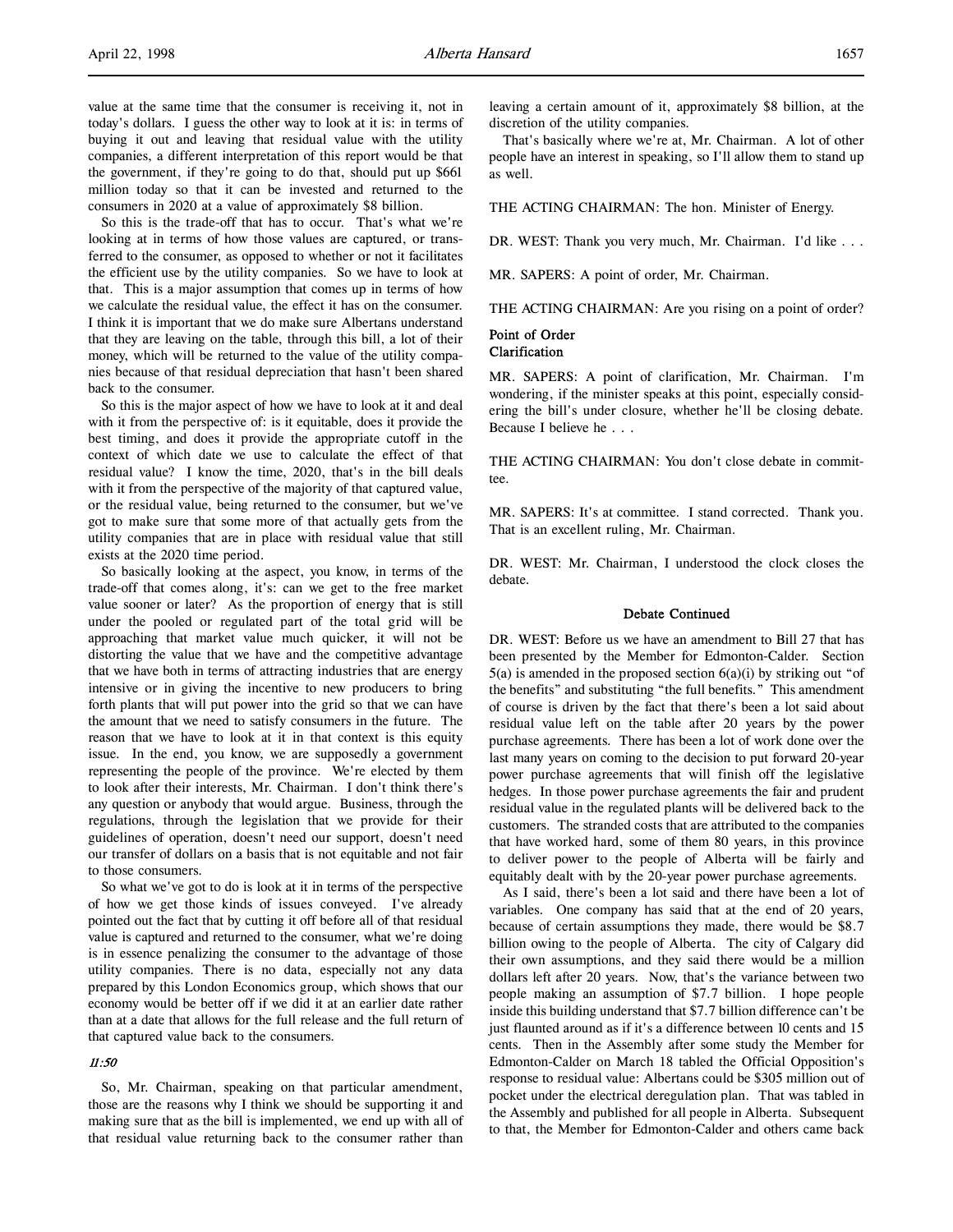and said: oh, no; now I think we'll go back to the \$8.7 billion, because is it politically correct? Is it sound?

#### MR. WHITE: The present value.

DR. WEST: Well, March 18 the member did say present value. Now I will enter into the debate on the amendment. He said present value. Well, that's exactly what the issue is. When Alberta Power did their assumptions, they did not use 1998 dollars. In fact, they took inflation out. They took interest rates up and out. They made assumptions not based on '98 dollars and assumed risk. They just flat-rated it out to the year 2040 and assumed no risk for the plants that would have to, in that period of time, retrofit, address environmental technology advances that come in or might be put in legislatively, have to address labour strife that might increase the present cost of labour by 20 percent, 30 percent. They didn't use '98 dollars. They used some hypothetical dollar based on inflation.

London Economics was asked by the Department of Energy to review the analysis of residual benefit by the Alberta utility. London Economics advanced that there were a number of suspect assumptions used in the analysis prepared by the Alberta utility. London Economics determined that a discount rate of 12 to 14 percent would be appropriate for these types of decisions. The Alberta utility assumed that nine of the 11 generation plants could be economically life extended for 15 years. This is speculative.

To counter that, I'll stop right there and repeat one other thing that happened here a few days ago in the Assembly. I said that saying that nine of the 11 generating plants could be economically life extended, it was funny that in 1996 at the electric tariff proceedings before the EUB that same Alberta utility argued very strongly that it was unlikely the lives of the existing generation units would be extended. Let me repeat what they said. The Alberta utility assumed that nine of the 11 generation plants could be economically life extended. In 1996 they argued very strongly that it was unlikely that the lives of the existing generation units would be extended. They requested the EUB increase that utility's depreciation rates by approximately 4 percent to cover the expected costs of demolishing that utility's units and restoring the site at the end of the base life. The base life, if you look – and many of you have that – is the legislated hedges life that was established under EEMA. The EUB, listening to their arguments . . . [interjections] Mr. Chairman, they don't want to listen to the discussion on the amendment.

The EUB listened and accepted that argument that there would be no life extension and that the depreciation expense paid for by the customers should be increased by 4 percent. But we didn't do that when we went to the 20-year contract. In fact, we extended the life extension of many of the plants. We took plants like Wabamun, which was ended in 2005, and took it 15 more years into the future to recover residual value for the people of Alberta. We didn't listen to the argument that was made by one of the Alberta utilities. Discount rates used in assessing a typical longterm business investment decision vary depending on the assumption used for debt costs and return on equity. The discount rate is further adjusted to reflect anticipated long-term interest rate trends and the amount of risk that is associated with a particular investment decision.

In preparing the analysis for the 2020 contract of the residual value remaining after 2020, London Economics considered that in the 20 years prior to 2020 potential technological and environmental changes would add considerable uncertainty. Therefore, a

discount factor at the upper end of the 12 to 14 percent range would typically be used for such decisions, and that's generally accepted throughout the world. I'm sure that that Alberta utility, as it went to Australia and to England and went into 20-year contracts, as they worked with the governments there, had the same assumptions put into their cost analysis so that they wouldn't be exposed to undue risk down the road.

## 12:00

Now, let's look at a normal, average market discount of 12 percent. Uncertain and speculative benefits must be discounted to account for the average market risk. Market capital structure for high-risk industrial is 30 percent of the debt and 70 percent of the equity.

THE ACTING CHAIRMAN: Hon. Minister of Energy, the Acting Leader of Her Majesty's Official Opposition is rising on a point of order.

# Point of Order Reading from Documents

MR. SAPERS: Yes. Beauchesne prohibits extensive reading from prepared materials during debate. So I'm wondering if the minister has something to say that's not read from a prepared statement. I'd be willing to accept a tabling from the minister instead of him just reading verbatim from his script. So if the minister has something intelligent to contribute to the debate on this amendment, I'd like him to do so or just table the document.

THE ACTING CHAIRMAN: The Minister of Energy.

#### Debate Continued

DR. WEST: Yes. Mr. Chairman, now that it's in *Hansard* that he did not want to listen to any further explanation of residual value for the people of Alberta, I'll sit down.

THE ACTING CHAIRMAN: Due notice having been given by the hon. Deputy Government House Leader under Standing Order 21 and pursuant to Government Motion 28 agreed to this evening under Standing Order 21(2), which states that all questions must be decided in order to conclude the debate, I must now put the following questions.

[Motion on amendment A2 lost]

[The clauses of Bill 27 as amended agreed to]

THE ACTING CHAIRMAN: On the title and preamble, are you agreed?

SOME HON. MEMBERS: Agreed.

THE ACTING CHAIRMAN: Opposed?

SOME HON. MEMBERS: No.

THE ACTING CHAIRMAN: Carried.

[Several members rose calling for a division. The division bell was rung at 12:03 a.m.]

[Ten minutes having elapsed, the committee divided]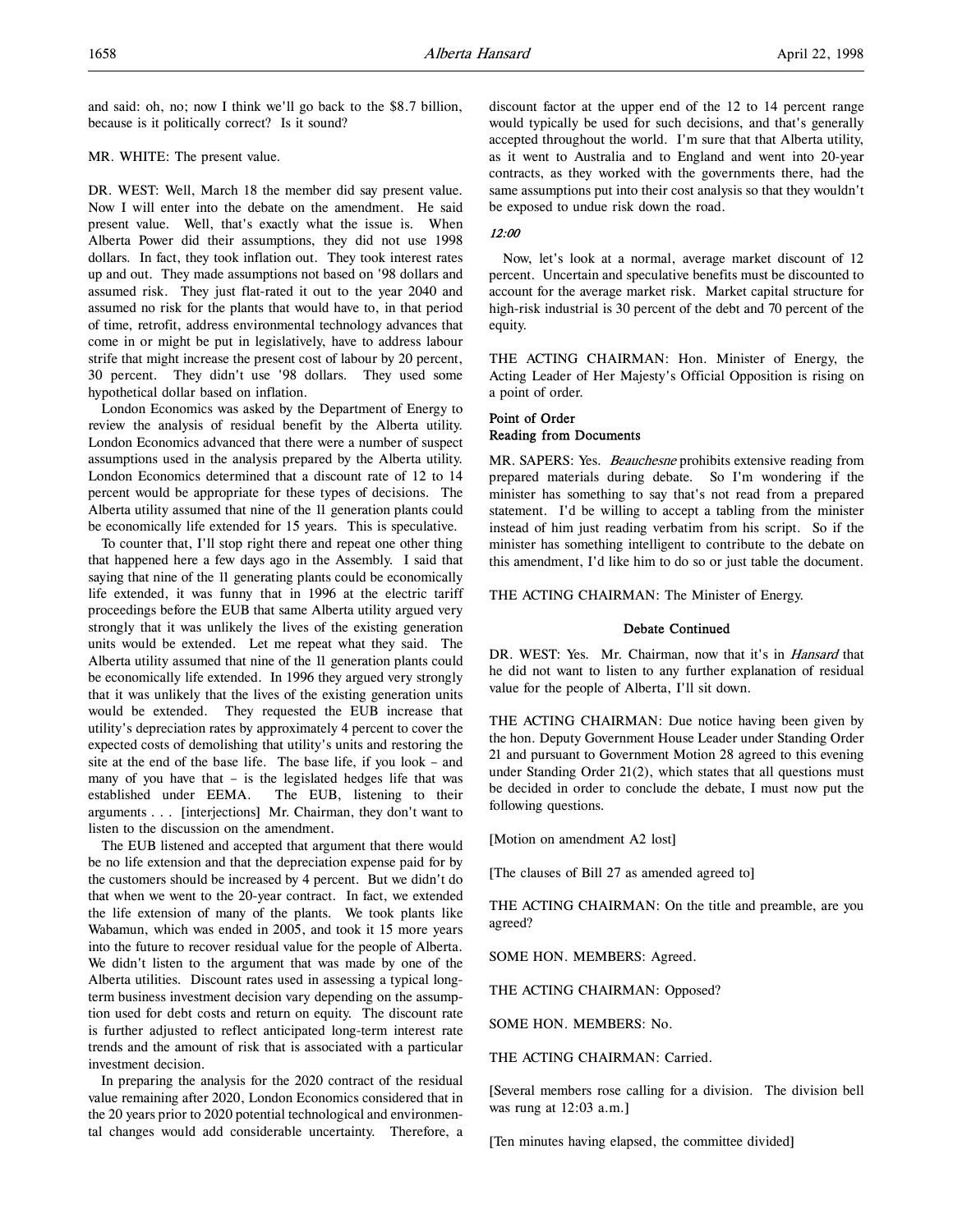### [Mr. Shariff in the chair]

| For the motion:     |           |              |
|---------------------|-----------|--------------|
| <b>Black</b>        | Herard    | Paszkowski   |
| Boutilier           | Hierath   | Pham         |
| Burgener            | Johnson   | Renner       |
| Cao                 | Jonson    | Severtson    |
| Cardinal            | Laing     | Smith        |
| Clegg               | Magnus    | Stelmach     |
| Day                 | Marz      | Strang       |
| Doerksen            | McClellan | Tarchuk      |
| Ducharme            | Melchin   | Thurber      |
| Haley               | Oberg     | West         |
| Hancock             | O'Neill   |              |
| Against the motion: |           |              |
| Bonner              | Mitchell  | Pannu        |
| Dickson             | Nicol     | Sapers       |
| Leibovici           | Olsen     | White        |
| Massey              |           |              |
| Totals:             | For $-32$ | Against – 10 |

[Title and preamble agreed to]

DR. NICOL: Mr. Chairman, I'd like to move that if there are any more bells they be one-minute bells, please.

THE ACTING CHAIRMAN: That the divisions be one minute in length: we need unanimous consent for that. Are you all agreed?

HON. MEMBERS: Agreed.

THE ACTING CHAIRMAN: Anyone opposed? So ordered. Okay. We can now proceed with the vote. Shall the bill be reported? Are you agreed?

SOME HON. MEMBERS: Agreed.

THE ACTING CHAIRMAN: Opposed?

SOME HON. MEMBERS: No.

THE ACTING CHAIRMAN: Carried.

[Several members rose calling for a division. The division bell was rung at 12:17 a.m.]

[One minute having elapsed, the committee divided]

[Mr. Shariff in the chair]

| For the motion: |           |            |
|-----------------|-----------|------------|
| <b>Black</b>    | Herard    | Paszkowski |
| Boutilier       | Hierath   | Pham       |
| Burgener        | Johnson   | Renner     |
| Cao             | Jonson    | Severtson  |
| Cardinal        | Laing     | Smith      |
| Clegg           | Magnus    | Stelmach   |
| Day             | Marz      | Strang     |
| Doerksen        | McClellan | Tarchuk    |
| Ducharme        | Melchin   | Thurber    |

| Haley               | Oberg     | West          |
|---------------------|-----------|---------------|
| Hancock             | O'Neill   |               |
| 12:20               |           |               |
| Against the motion: |           |               |
| Bonner              | Mitchell  | Pannu         |
| Dickson             | Nicol     | Sapers        |
| Leibovici           | Olsen     | White         |
| Massey              |           |               |
| Totals:             | For $-32$ | Against $-10$ |
| [Motion carried]    |           |               |

MRS. BLACK: Mr. Chairman, I move that the committee now rise and report.

[Motion carried]

[Mr. Shariff in the chair]

THE ACTING SPEAKER: The hon. Member for Calgary-Egmont.

MR. HERARD: Thank you, Mr. Speaker. The Committee of the Whole has had under consideration certain bills and reports the following with some amendments: Bill 27. The committee reports progress on the following: Bill 37. I wish to table copies of all amendments considered by the Committee of the Whole on this date for the official records of the Assembly.

THE ACTING SPEAKER: Does the Assembly concur in the report?

HON. MEMBERS: Agreed.

THE ACTING SPEAKER: Opposed? So ordered.

# head: Government Bills and Orders head: Third Reading

### Bill 27

## Electric Utilities Amendment Act, 1998

DR. WEST: Mr. Speaker, I'm pleased to move third reading of Bill 27.

There's been a lot said about Bill 27, but in respect to all of that, I firmly believe that this is moving Alberta ahead progressively as it relates to electrical deregulation. This bill will bring an awful lot of new things to the province of Alberta. It will bring tremendous competition that will put downward pressure on prices. The customers will have a choice. For the first time there will be customer choice across this province that will allow them to decide which company provides their electricity. This will provide customers with greater options to meet their power needs and to provide the impetus for renewable energy producers to go forward and bring services to the people of Alberta that they've never had before.

[Mr. Herard in the chair]

Also, with this bill customers will have the confidence once and for all that the market is not being manipulated through market power abuse that can occur in the current system. We are moving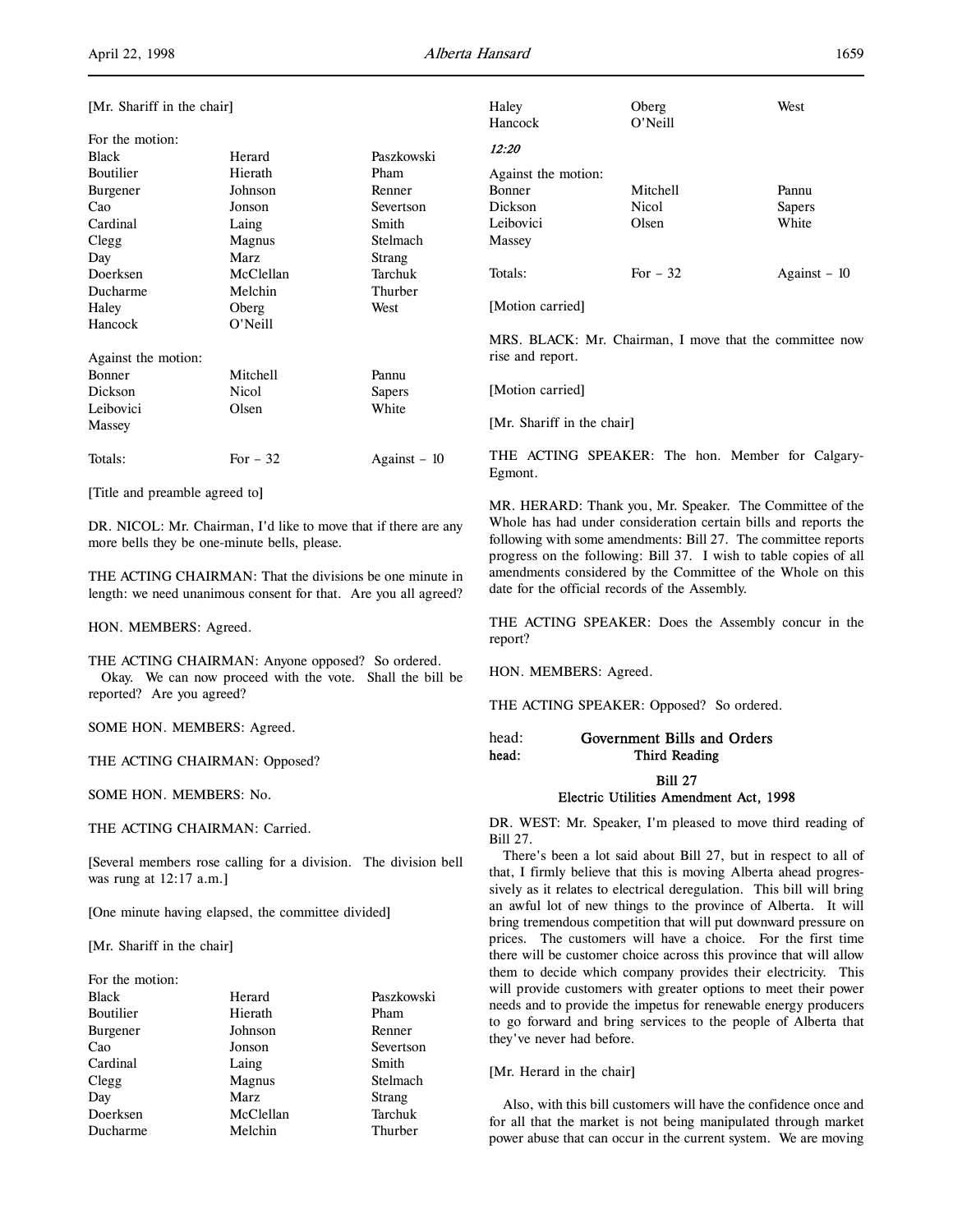from a regulated system, and when you ask Albertans across the board, 80 percent of them agree that a regulated system kept a lot of costs and a lot of the risks protected that didn't allow them to achieve the fullest of the market price that's achieved in other services.

New generation will be built to meet the growing need for electricity in Alberta, and tonight we met with the chemical producers of Alberta, including the petrochemical industry, and they right now have applications before the EUB for 1,085 megawatts of power. That's over 12 percent of the present utilization, and that will provide low-cost power coming into the pool down the road. Much of that will come onstream in the next 18 months.

It is important for Alberta to ensure low-cost and reliable power into the future. This bill does that. No longer do we want to have to go through a process that has to go through the Lieutenant Governor in Council to approve new generation, new construction in the province that then goes forth into a highly costly, sophisticated, time-consuming, regulated process.

By moving forward with deregulation, the Alberta advantage of competitive electrical costs will be sent throughout Canada and throughout North America. It will send a message that this is the lowest cost energy production in North America possible by market forces and will bring new capital to the province forthwith. I look forward to continued support for this bill as we work arduously with the stakeholders on the next step. That will be the regulations, and I promise full consultation with all stakeholders as we go forth to do that.

Thank you.

MR. WHITE: Speaking to third reading, Mr. Speaker. It's interesting that we can go through this entire debate and not once does the minister, the proponent of this bill, file a report that we can actually go through and say: yes, we understand where the assumption is; yes, there's a variance here, so there'd be allowance. Not once. There's a report that purports to serve that purpose, but it doesn't.

# Speaker's Ruling Relevance

THE ACTING SPEAKER: Hon. member, we are in third reading. We have the bill as amended, and that's the debate that we should be concentrating on now, not what should be or what didn't happen. This is the debate on the bill as it exists.

MR. WHITE: Am I missing something here? The minister can stand there and say whatever he wants about whatever report and the assumptions that are made. I say the same thing about what this bill is based upon and I get called to order. Come on. We just had a wonderful demonstration of democracy here. I simply don't understand.

#### Debate Continued

MR. WHITE: There's a reason that one would say that this would be a good bill. I can say that part of the reason is that there are parts of it that actually should be done. Actually, I admitted that long, long ago. In the private discussions I had with three members opposite we agreed on the fundamental principles of the bill. You'll notice that on the second reading of this bill that this member agreed with that.

Unfortunately, without any amendments to protect the interests of consumers, it doesn't make a lot of sense. Certainly there's

been nothing filed in this House to say, "Look; this is the reason that 2020 was chosen as opposed to 2029," which would be the retirement dates. There isn't anything. It's an arbitrary number, and that's the first thing that the minister said on his very first debate on second reading. It's plain in *Hansard* that's what he said. He'd said something to the effect that you could come to any conclusion you want on any date you wanted by just varying the inputs in some formula. Well, that formula was never produced even though it was asked for time and time and time again in this Legislature. Never once. We subsequently asked for report after report after report and nothing.

MRS. McCLELLAN: So much for briefing on that one.

MR. WHITE: Well, for billions of dollars of work we get a half hour briefing that stretches into an hour.

MRS. McCLELLAN: One hour? Come on.

MR. WHITE: It was one hour.

THE ACTING SPEAKER: What we're doing again is we're going back and forth across this House. Please debate through the chair.

MR. MITCHELL: They like it better when it's one-sided.

MR. WHITE: That's the only way it's been done.

Now, if that had been done, Mr. Speaker, if this member opposite, whom I can't look at now because I have to speak through the chair – if that was done, this member could have told this caucus that it was satisfactory. But it wasn't. Then to invoke closure when clearly seven of the 15 members of the advisory committee, the committee that is specifically set up to hear from consumers and producers and large consumers, the industrial users, seven of those said: "Look. Hold on. Let's wait. Let's figure this out." What response did we get for any kind of further consideration? We get closure. We get totally ignoring any of those considerations.

## 12:30

The largest city in the province of Alberta, Calgary, said: "Look. We don't like some provisions. Hold off until we can understand what the full benefits and the costs of this are." And we hear nothing in debate from the other side. This side and the citizens of Alberta know nothing of it at all. We do have the one representative from Calgary that has spoken to it and raised concerns. Though it is not his specific area of expertise, he would still like to understand and cannot.

We hear that there's this magic formula. It's not explained how and why it will be beneficial. We're supposed to take a pig in a poke and say that absolutely, unequivocally free and open competition is the answer and the only answer. We've heard that before. Quite frankly, I don't buy it. Prove it. I don't have any difficulty understanding that more competition certainly helps, but just don't tell me that it's that easily done and that a magic number can be chosen and solve all.

Now, there is some reason to believe that there is probably some date for each plant that could be – and it wouldn't be arbitrarily set. Each plant could have a date certain when you'd say: okay; that is where a reasonable person would say that the inputs of the utility, the beneficial owners of the asset and the